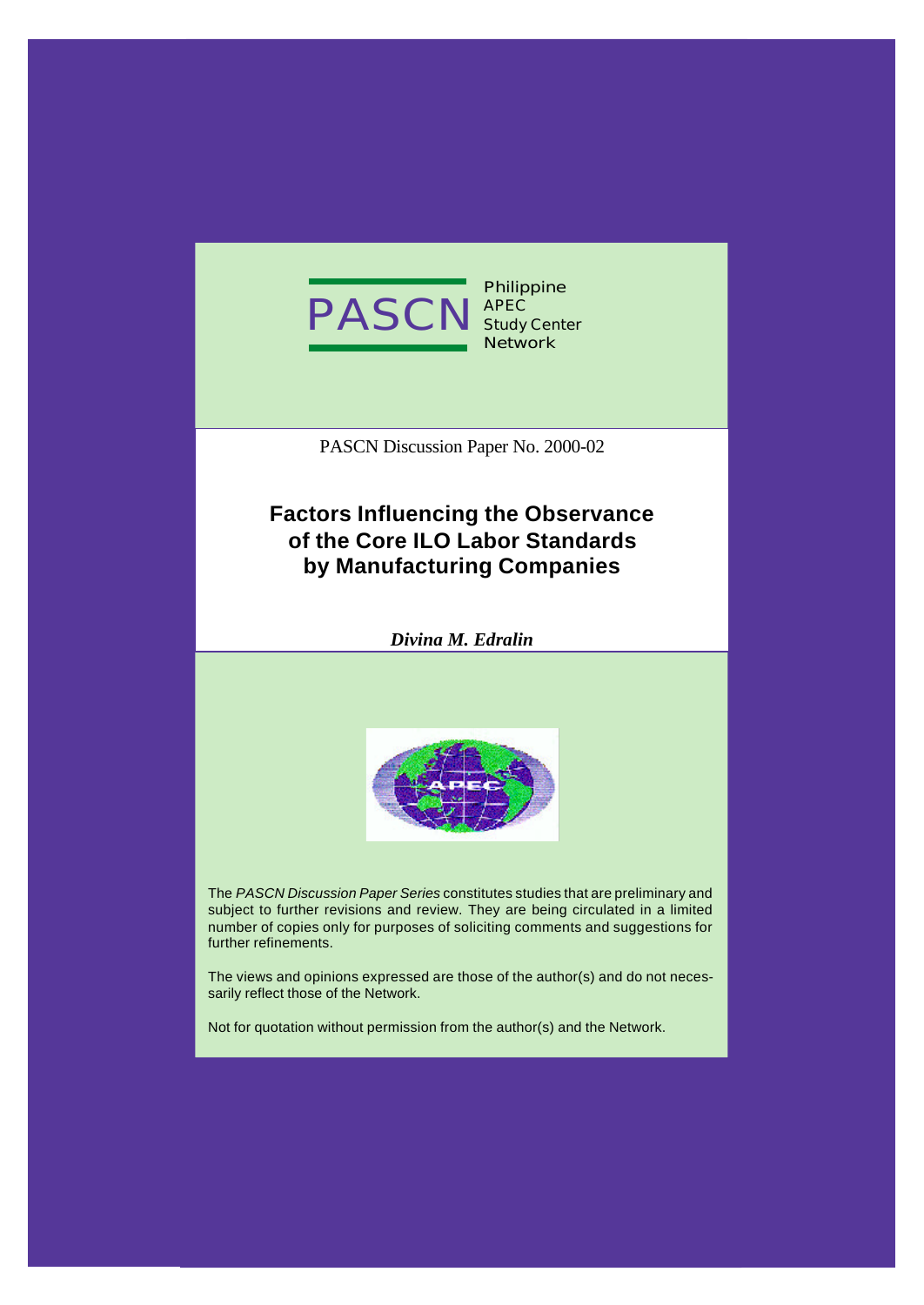

**PHILIPPINE** APEC STUDY CENTER **NETWORK** 

PASCN Discussion Paper No. 2000-02

## **Factors Influencing the Observance of the Core ILO Labor Standards by Manufacturing Companies**

*Divina M. Edralin* 

De La Salle University

January 2000

The *PASCN Discussion Paper Series* constitutes studies that are preliminary and subject to further revisions and review. They are being circulated in a limited number of copies only for purposes of soliciting comments and suggestions for further refinements.

The views and opinions expressed are those of the author(s) and do not necessarily reflect those of the Network.

Not for quotation without permission from the author(s) and the Network.

For comments, suggestions or further inquiries, please contact:

**The PASCN Secretariat** Philippine Institute for Development Studies NEDA sa Makati Building, 106 Amorsolo Street Legaspi Village, Makati City, Philippines Tel. Nos. 893-9588 and 892-5817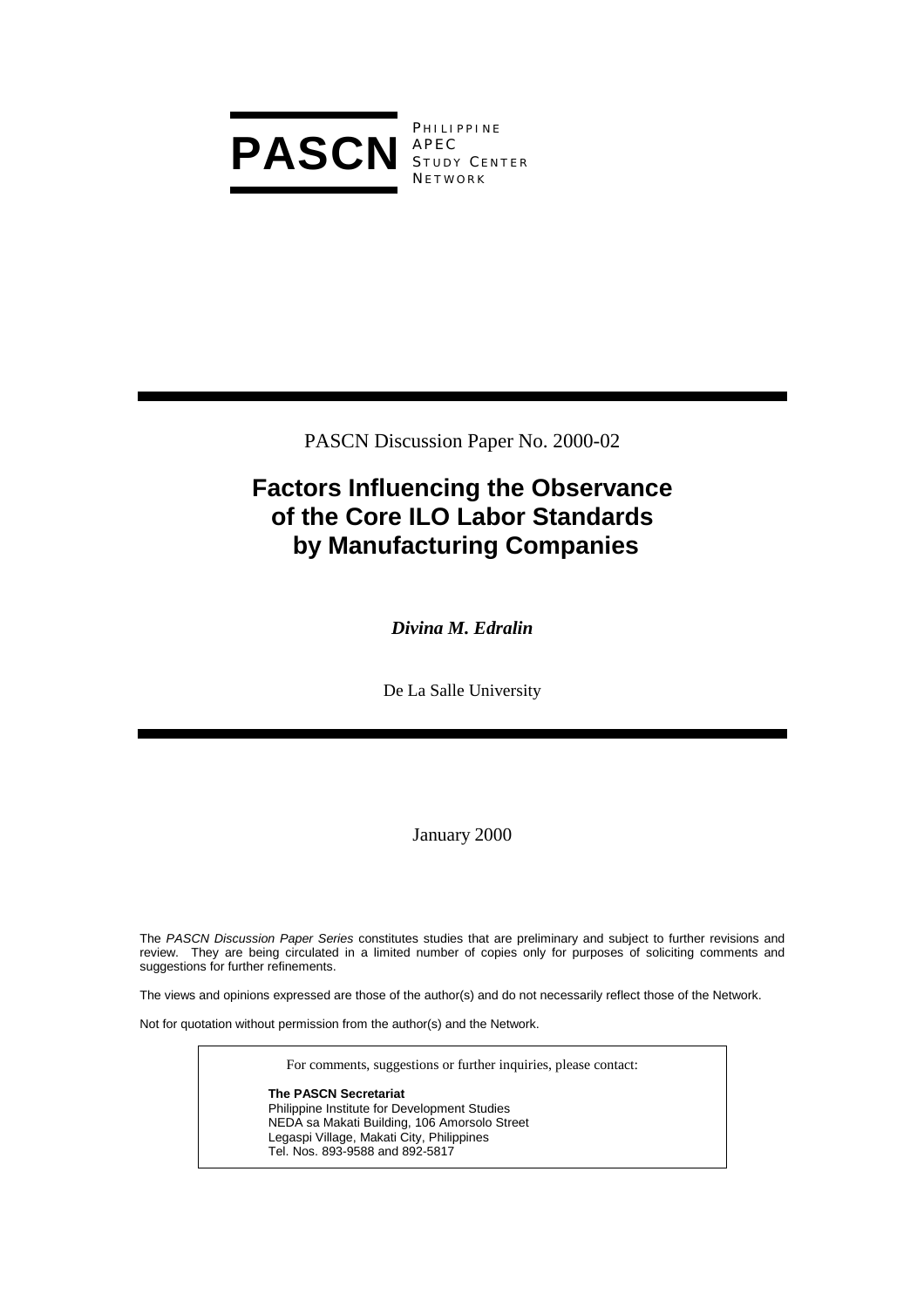# **Table of Contents**

|                                                                                              | page |
|----------------------------------------------------------------------------------------------|------|
| <b>Table of Contents</b>                                                                     | I    |
| <b>List of Tables</b>                                                                        | I    |
| List of Figures                                                                              | lii  |
| Abstract                                                                                     | iv   |
| <b>Executive Summary</b>                                                                     | v    |
| Introduction<br>1.                                                                           | 1    |
| <b>Theoretical Framework</b><br>2.                                                           | 12   |
| 3.<br>Methodology                                                                            | 14   |
| Findings<br>4.                                                                               | 16   |
| Profile of Companies<br>4.1                                                                  | 16   |
| Degree of Compliance with Core ILO Labor Standards<br>4.2                                    | 20   |
| Facilitating and Hindering Factors in Implementing the<br>4.3<br><b>Core Labor Standards</b> | 32   |
| 4.3.1<br><b>Facilitating factors</b>                                                         | 32   |
| 4.3.2<br>Hindering factors                                                                   | 34   |
| 4.4<br>Effects of the Union on the Competitiveness of the<br>Company in the Global Market    | 36   |
| Present Stand of Labor and Management with Regards to<br>4.5<br>the Social Clause            | 39   |
| Conclusion<br>5.                                                                             | 41   |
| 6.<br>Recommendations                                                                        | 42   |
| Bibliography                                                                                 | 47   |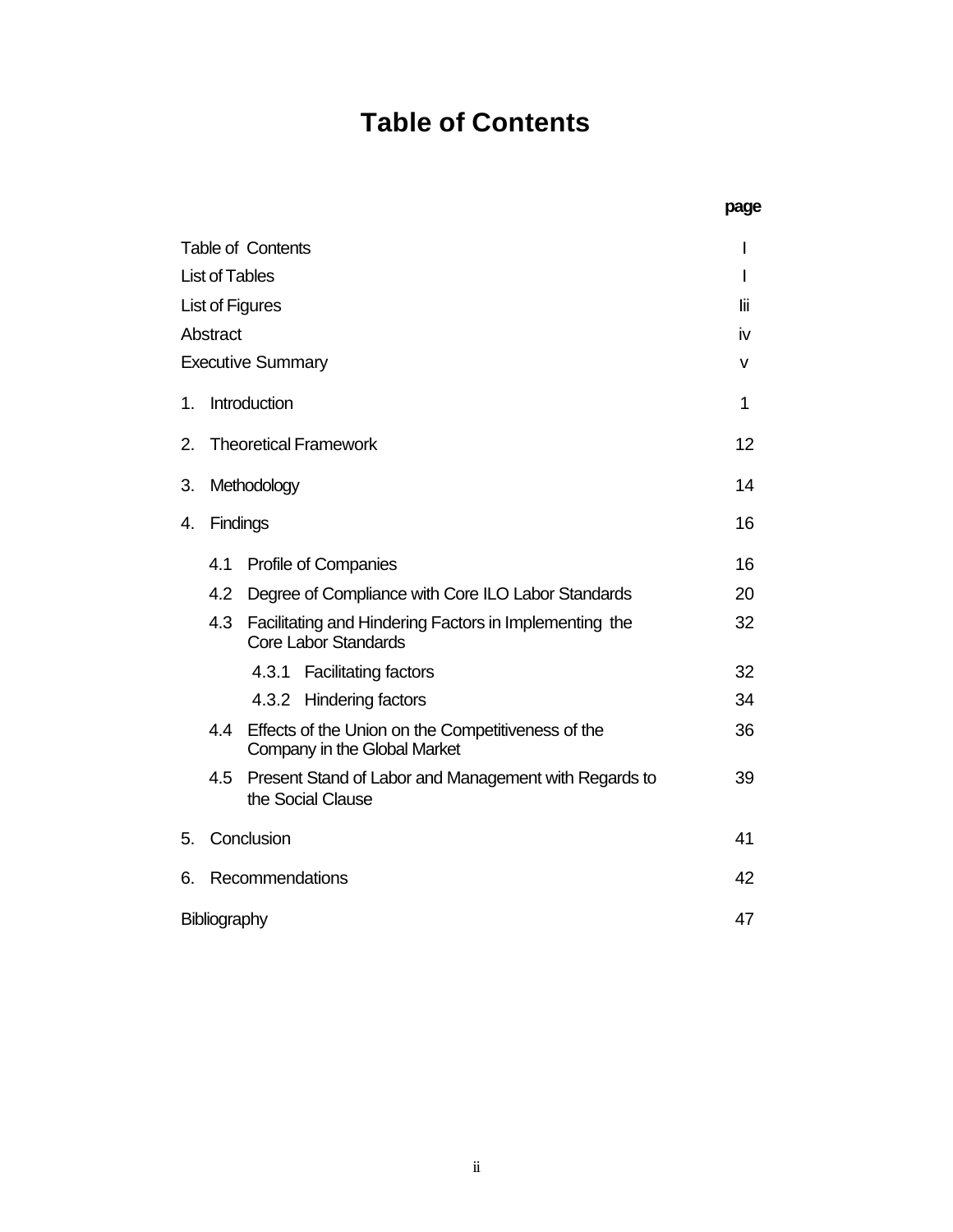## **List of Tables**

| <b>Table 1.</b> Distribution of sample manufacturing firms and the type                                              | page |
|----------------------------------------------------------------------------------------------------------------------|------|
| of respondents                                                                                                       | 15   |
| <b>Table 2.</b> Profile of participating manufacturing companies                                                     | 17   |
| <b>Table 3.</b> Profile of the participating unionized manufacturing firms                                           | 19   |
| <b>Table 4.</b> Degree compliance with core ILO labor standards by<br>manufacturing companies                        | 21   |
| <b>Table 5.</b> Significance tests on the degree of compliance to core<br>labor standards by manufacturing companies | 25   |
| <b>Table 6.</b> Factors that facilitate/help companies in the observance<br>of core ILO labor standards              | 33   |
| Table 7. Factors that hinder/block companies in the observance of<br>core ILO labor standards                        | 35   |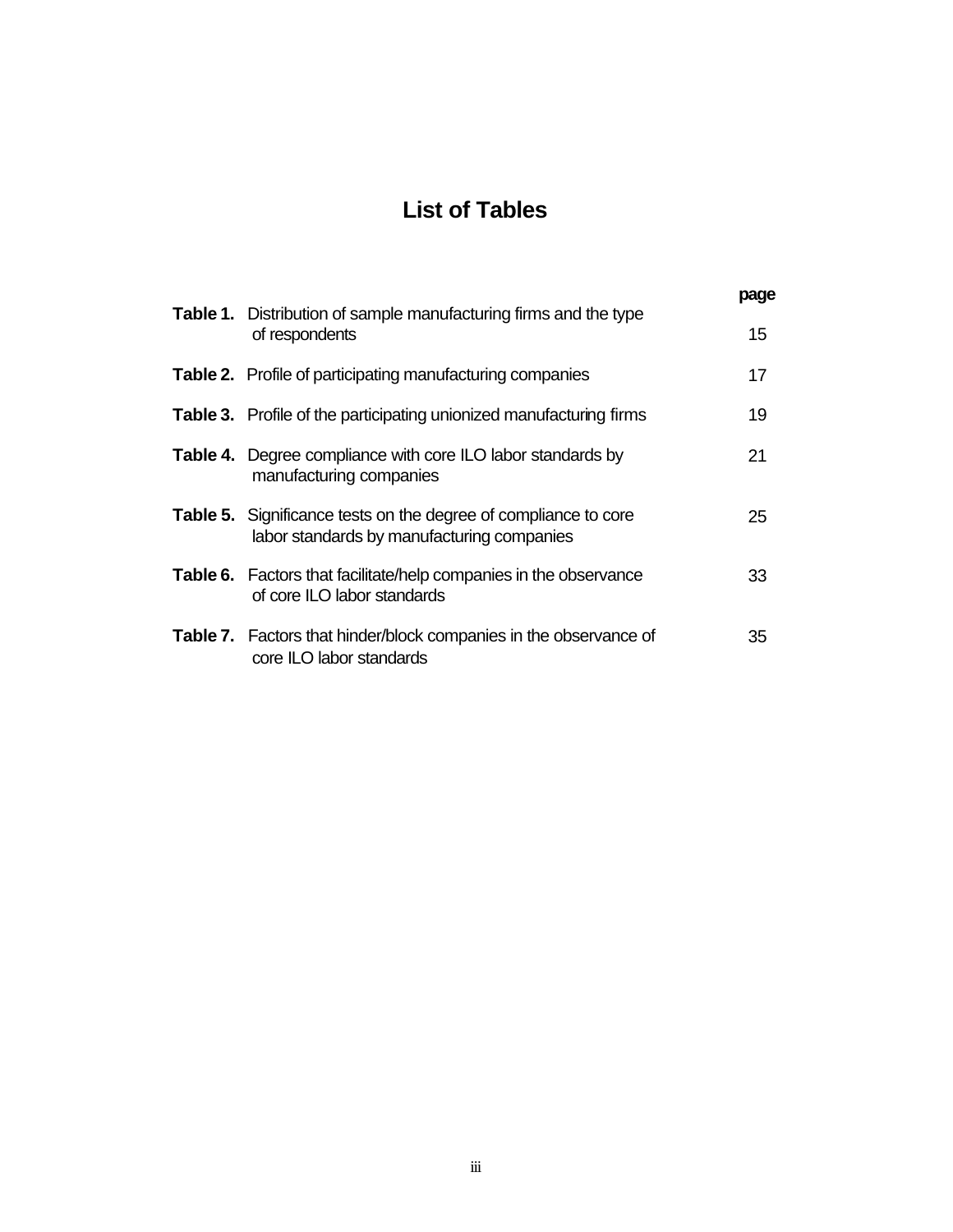# **List of Figures**

**page**

|           | Figure 1. Operational framework                                                                                                              | 14 |
|-----------|----------------------------------------------------------------------------------------------------------------------------------------------|----|
|           | <b>Figure 2.</b> Profile of a typical participating manufacturing<br>company                                                                 | 17 |
|           | <b>Figure 3.</b> Profile of a typical participating unionized<br>manufacturing company                                                       | 19 |
|           | <b>Figure 4.</b> Characteristics of Firms with relatively high satisfactory<br>average rating of compliance with ILO core labor<br>standards | 31 |
| Figure 5. | Characteristics of Firms with relatively low satisfactory<br>average rating of compliance with ILO core labor<br>standards                   | 31 |
|           | <b>Figure 6.</b> Position of respondents on whether the union is a<br>help/advantage to the company to become globally<br>competitive        | 38 |
|           | <b>Figure 7.</b> Position of Respondents Regarding the Social Clause                                                                         | 39 |
|           | Figure 8. Profile of Companies which Favor the Inclusion of a<br>Social Clause Trade Agreement                                               | 40 |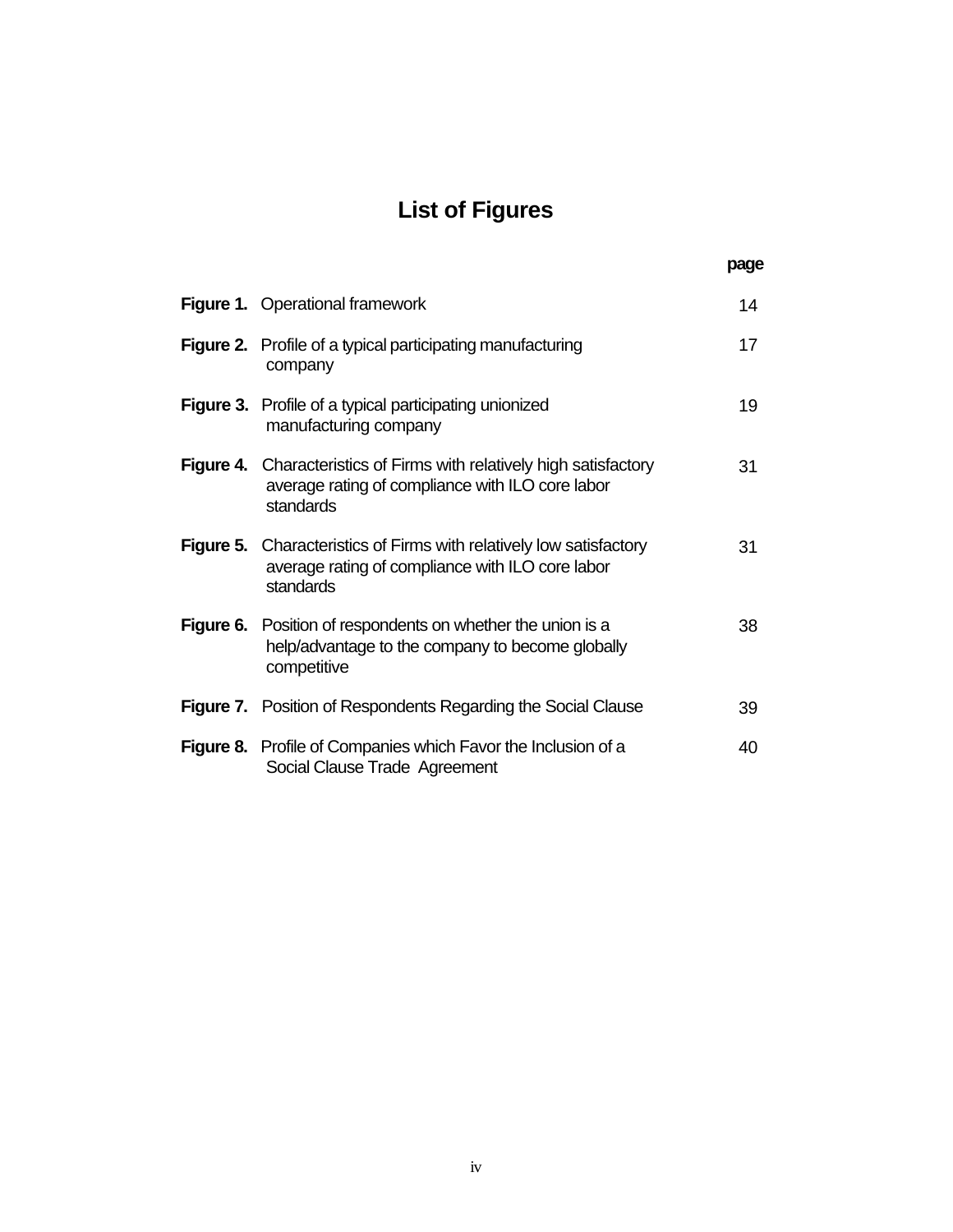## **Abstract**

This paper aimed to determine the factors that influence the degree of compliance by manufacturing companies with the six core ILO labor standards ratified by the Philippines.

Using descriptive and comparative research designs, a survey among 125 unionized and non-unionized manufacturing firms in Metro Manila was conducted with 175 both from the union and management representatives taken as respondents.

Results revealed that among the six core labor standards, equal remuneration and freedom from discrimination in employment and occupation were highly complied with, while freedom of association and protection of the right to organize were least complied with by the manufacturing firms. Overall, the firms' level of conformity with the six labor standards is only satisfactory, and there is no significant difference in the average degree of compliance based on their characteristics except for the level of profitability and the type of respondent.

It was found out that what management and labor consider as significant facilitating factors affecting the degree of labor standards compliance, are basically related to the contribution of workers in terms of efficiency, productivity, and harmonious relations with management; and to the employer's corporate social responsibility of adherence to the laws and respect for the rights and fair treatment of employees.

The findings also showed that the significant blocking factors to full compliance with the core labor standards are related to the management's concern about the high cost of operating the business; the inefficiency and low of productivity employees; the government's legal requirements which are impractical or unrealistic for the company; and the workers' fear of losing their jobs due to high unemployment, absence of clear guidelines and qualifications for employees, and non-adherence by management with labor standards.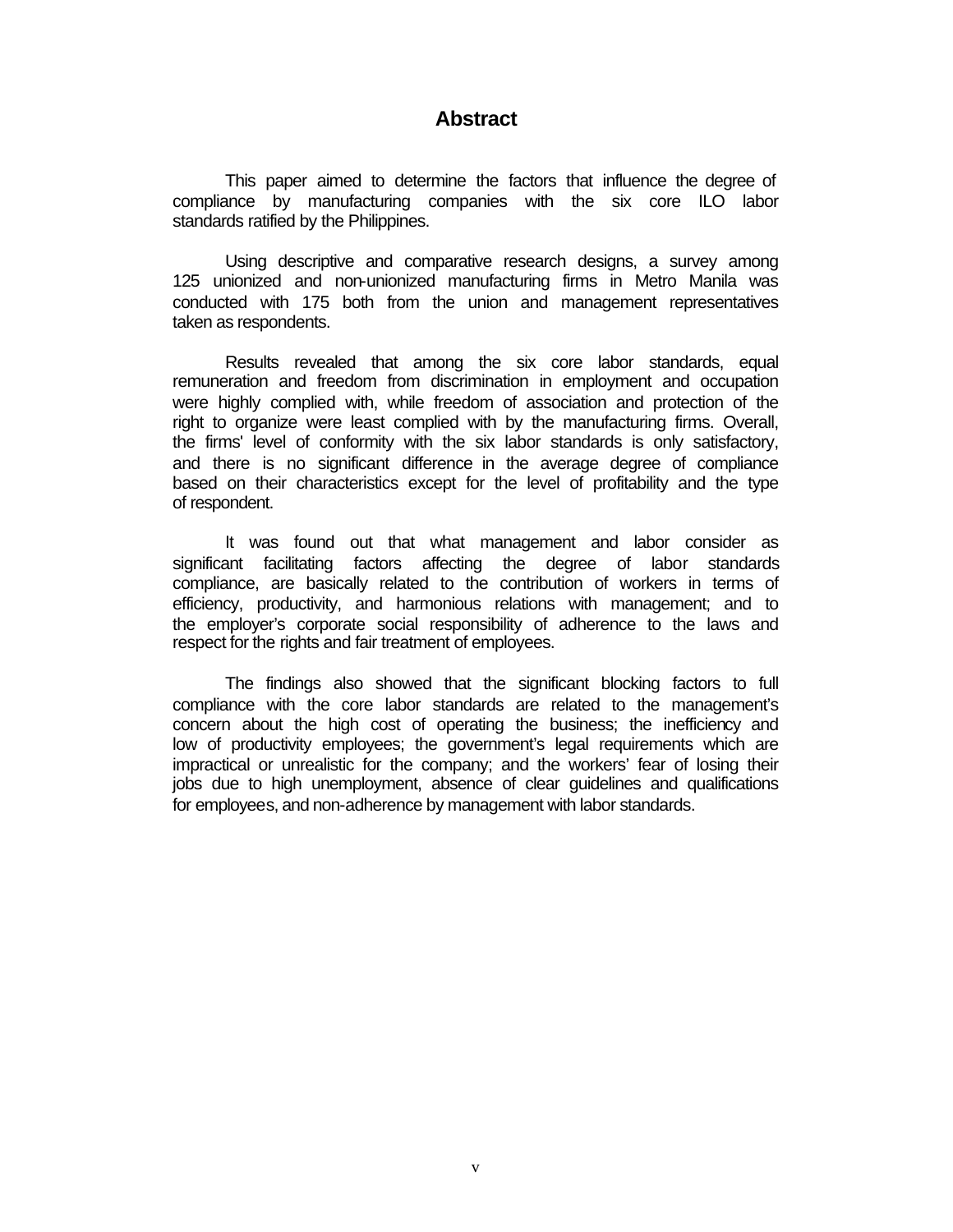## **Executive Summary**

Similar to globalization, the issue of trade and international labor standards is not ever-new, but predates even the creation of the International Labor Organization (ILO) in 1919 which declares that "universal and lasting peace can be founded only on the basis of social justice".

Given the background that at the moment, there is an increasing worldwide interest and public attention that is focused on the nexus between globalization of trade and human rights, and taking into consideration the debate on the highly controversial issue of the social clause, this paper aimed to: (1) determine the degree of compliance by companies with the six core ILO labor standards ratified by the Philippines; (2) identify the factors which hindered the companies in implementing the core labor standards; (3) find out the factors which facilitated the companies' observance of the core labor standards; (4) determine the present stand of labor and management with regards to the inclusion of a "social clause" in international trade agreements like the WTO-GATT; and (5) identify policies that would ensure the protection of basic labor rights and adherence to the core labor standards; while at the same time, open markets, increase growth, create jobs, and share out the benefits of trade more fairly.

This study was based on two conceptual undertakings. These are the Theory of Corporate Social Performance of Archie Caroll and the Force Field Theory of Kurt Lewin.

 Using descriptive and comparative research designs, a survey among 125 unionized and non-unionized manufacturing firms in Metro Manila was conducted with both the union and management representatives taken as respondents. A total of 175 respondents actually answered the survey questionnaire. Both descriptive and non-parametric statistics were used to analyze the data.

Results showed that a typical participating manufacturing company is non-unionized, comes from the food and beverage industry, owned by Filipino-Chinese, large in size both in employment and capitalization, registered as a corporation, has been operating for 21 years, and had an average level of profit last year.

Moreover, the characteristics of firms with relatively high satisfactory rating in observing the Core ILO Labor Standards is that which is nonunionized, from the plastic products sub-industry, owned by Filipino-Chinese, large in size (both in capitalization and employment), registered as a corporation, has been existing for 11-30 years, and has experienced a loss in income last year. On the other hand, the characteristics of enterprises with relatively low satisfactory compliance with the labor standards is unionized, from the rubber products sector, owned by Chinese, medium -sized in capitalization, small-sized in employment, registered as single proprietorship, operating for more than 40 years, and had low profit last year.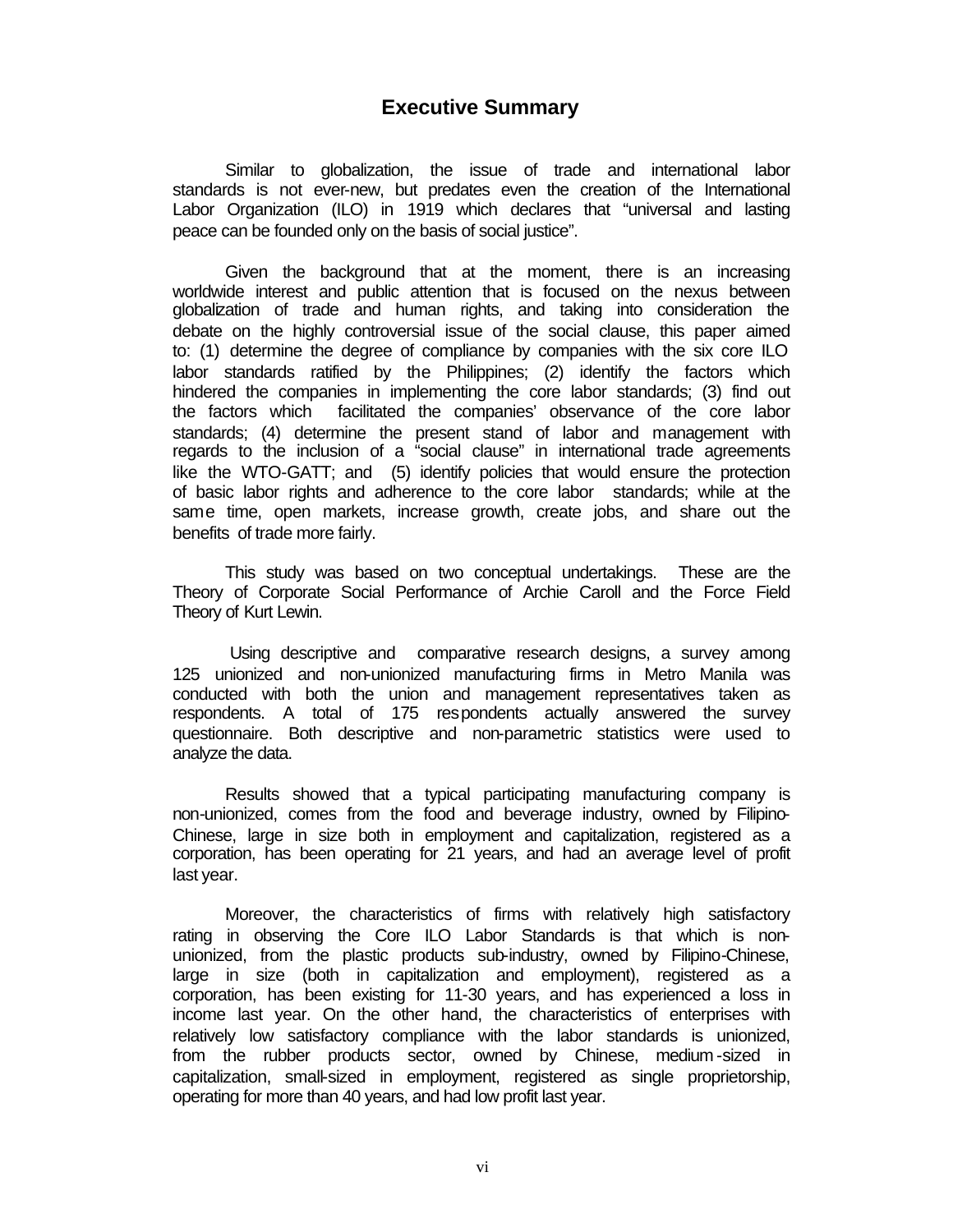Significant findings revealed that among the six core labor standards, equal remuneration (ILO Convention No. 100) and freedom from discrimination in employment and occupation (ILO Convention No. 81) were highly complied with, while freedom of association and protection of the right to organize (ILO Convention No. 87) were least complied with by the manufacturing firms. Overall, the firms' level of conformity with the six labor standards is only satisfactory, and there is no significant difference in the average degree of compliance by the companies based on their characteristics except for the level of profitability and type of respondent.

It was found out that what management and labor consider as significant facilitating factors affecting the degree of labor standards compliance, are basically related to the contribution of workers in terms of efficiency, productivity, and harmonious relations with management; and to the employer's corporate social responsibility of adherence to the laws and respect for the rights and fair treatment of employees.

The findings also succinctly showed that the significant blocking factors to full compliance with the core labor standards are related to the management's concern about the high cost of operating the business; the inefficiency and low of productivity employees; the government's legal requirements which are impractical or unrealistic for the company; and the workers' fear of losing their jobs due to high unemployment, absence of clear guidelines and qualifications for employees, and non-adherence by management with labor standards.

The data pinpointed that a majority from management and union are in favor of a social clause. However, there are a few from both groups from management and from union who did not give their position due to their unfamiliarity with the issue. Based on the company profile, the firms which are more in favor of a social clause are those in the chemical products sub-sector, owned by Filipinos, registered as single proprietorship, have a large employment size, with medium capitalization, had an average profit last year, and have been operating its business for 2-10 years.

Several explanations were forwarded by the respondents who are in favor of a social clause. These reasons are that a social clause will: (1) help implement labor standards; (2) enhance/ help improve the quality and productivity of labor in the Philippines; (3) boost benefits on how firms can better compete in the world market; (4) serve as guide/protection for both union and management (5) be beneficial for both employees and management; and (6) enable companies to upgrade their standards as required in the global market.

On the contrary, those who are not in favor of the social clause expressed their reservations based on the following reasons: (1) small capitalists/companies will be affected or would sacrifice/cannot compete; (2) it will reduce the competitiveness of developing countries like ours since our competitiveness depends much on lower labor costs; (3) it would cause further unemployment; (4) focus/stabilize our local industry/business first before going global/not yet ready to compete; (5) government should first have the capability to implement the laws; and (6) there is no need for it/ not acceptable.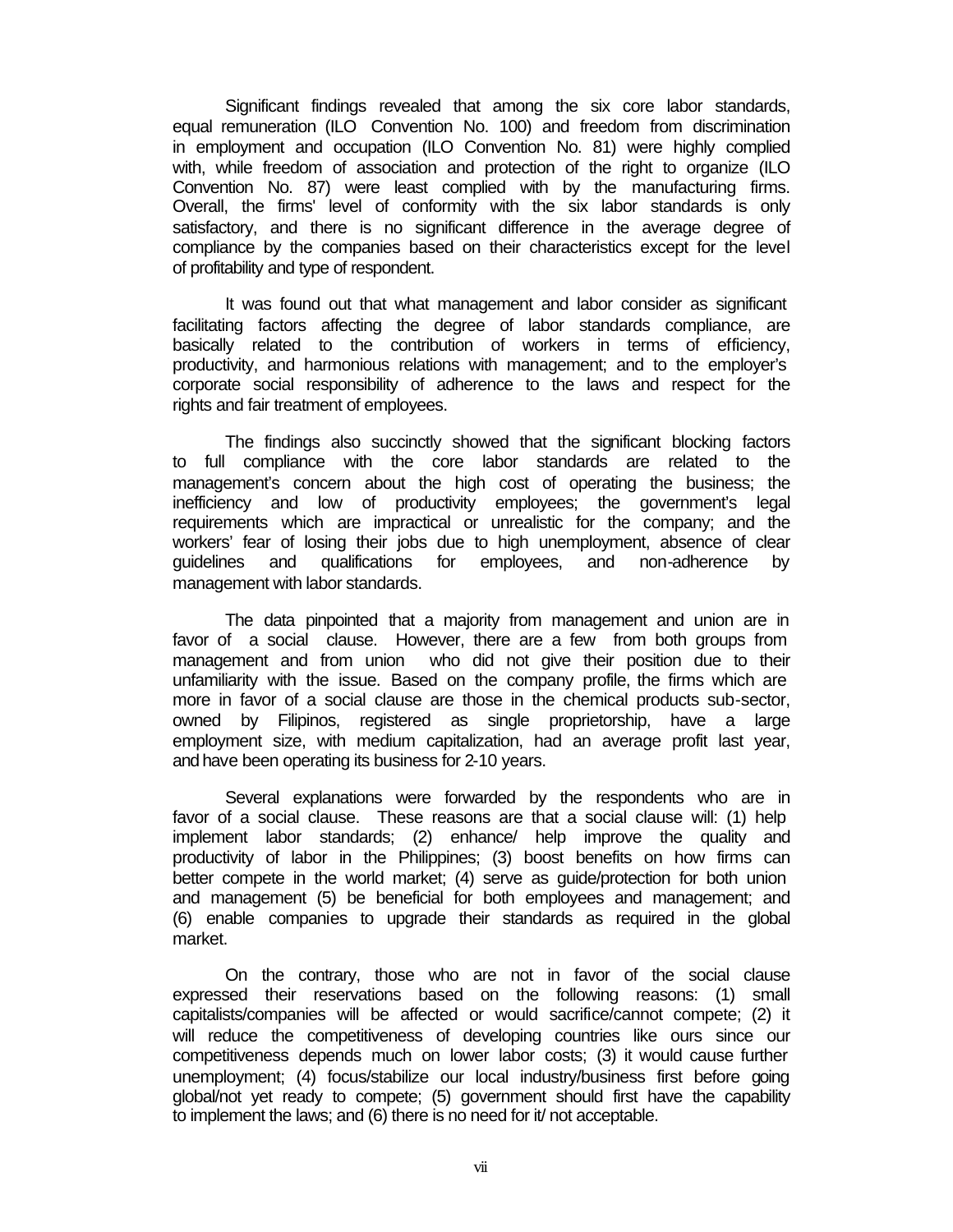The ascent of globalization over the last two decades is only a start. With the expansion of globalization and the further liberalization of the economy, it is expected that the Philippines will continue to experience industrial adjustments and restructuring. Therefore, there is a great need for a stronger and more concerned cooperative partnership between and among the employers, unions, and governments of all participating countries in the global market to preserve the benefits and to turn the impact of globalization towards supporting and protecting the people, particularly the workers. Much needs to be done in the Philippines to protect basic workers' rights, particularly the freedom of association, the right to collective bargaining, the prohibition of forced labor and exploitative child labor, and non-discrimination in employment and occupation from the negative consequences of globalization. Moreover, the non-full compliance with the core labor standards cannot be solved effectively just by the adoption of a social clause which could be a basis for imposing trade sanctions, but must be complemented at the global and national levels with integrated and comprehensive programs aimed directly at modernizing the industrial realtions system, poverty reduction, educational reforms, disclosure of information, and human resource development.

Based on the analyzed data and conclusion, the following policy recommendations, including those from the government, academe, employers and unions, were presented to address the concern of ensuring the protection of basic labor rights and full adherence to the core labor standards; while at the same time, realizing the goals to open markets, increase growth, create jobs, and share the benefits of trade more fairly in a globalized economy. Moreover, these recommendations are addressing specific national needs and are presented based on priority areas of concern. These are: (1) Modernize the entire Philippine industrial relations system: (1.1) Eliminate unnecessary rigidities on the exercise of workers' and employers' rights; (1.2) Change role of the State from a regulatory to a facilitative orientation; (1.3) Realign national laws with the ILO Conventions and treaties; (1.4) Promote plant-level initiatives toward voluntary self-regulation. (1.5) Develop and organize fully industrybased unionism and bargaining; and (1.6) Enhance participatory approach at the workplace. (2) Revise/Update regulatory or legal conditions and support mechanisms of implementing labor standards: (2.1) Strict enforcement of the core ILO labor standards. (2.2) Improve the monitoring system on firms; (2.3) Impose stiffer penalties for violations of the labor standards (2.4) Set up an industry-wide labor standards tripartite task force. ( 2.5) Make the violation of labor standards laws a strikeable issue; (2.6) Intensive information dissemination about the labor standards; and (2.7) Create an independent free legal aid office with an expert ombudsman of high calibre. (3) Development of human resources: (3.1) Upgrade skills of the workforce; (3.2) Promote employment security rather than job security; and (3.3) Include the Core Labor Standards as a topic in various education and training programs. (4) Institute other support systems at the national and international levels: (4.1) Formulate corporate codes of conduct for companies; (4.2) Monitor potential problem industries; (4.3) Provide additional financing support to companies, particularly the small ones; (4.4) Accelerate the efforts of the government to alleviate poverty; and (4.5) Forge stronger commitments to global ethics, justice and respect for the human rights of all people.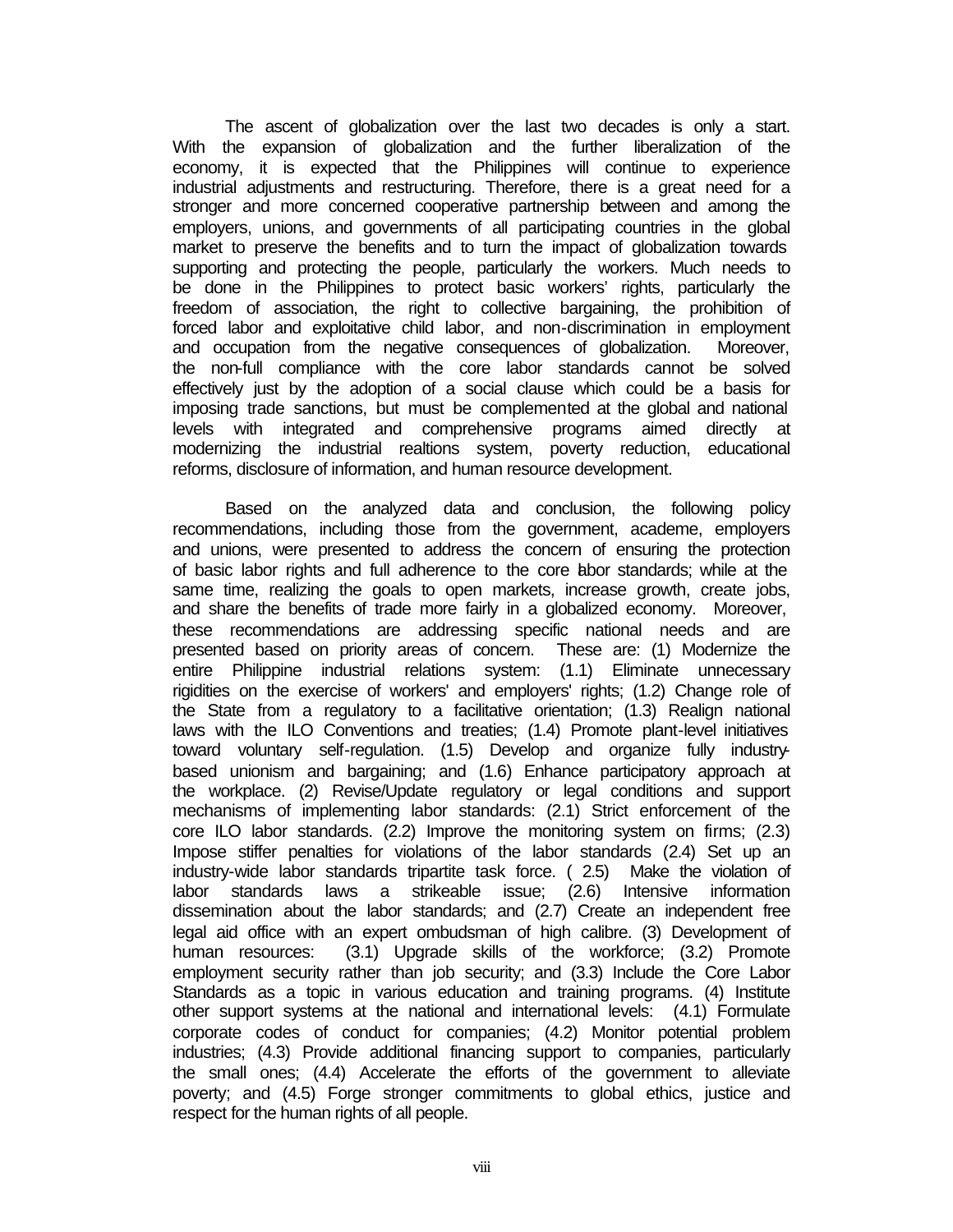## **Factors Influencing the Observance of the Core ILO Labor Standards by Manufacturing Companies\***

## **by Dr. Divina M. Edralin**

*"Global markets, global technology, global ideas, and global solidarity can enrich the lives of people everywhere, greatly expanding their choices. The growing interdependence of people's lives calls for shared values and a shared commitment to the human development of all people." (Human Development Report, 1999)*

#### **1. Introduction**

Globalization is not really novel. It started way back in the early 16th century and the late 19th century. But the contemporary era of globalization is different due to its distinctive features. This modern globalization is characterized by "(1) **new markets** - foreign exchange and capital markets linked globally, operating 24 hours a day, with dealings at a distance in real time; (2) **new actors -** the World Trade Organization (WTO) with authority over national governments, the multinational corporations with more economic power than many states, the global networks of non-governmental organizations (NGOs) and other groups that transcend national boundaries; (3) **new tools -** internet links, cellular phones, media networks; and (4) **new rules -** multilateral agreements on trade, services and intellectual property, backed by strong enforcement mechanisms and more binding for national governments, reducing the scope for national policy" (Human Development Report, 1999).

Thus, this present day phenomenon is unfolding numerous opportunities for millions of people all over the world and offering enormous potential to eradicate poverty in the 21st century. Due to a lot of advantages and gains that globalization could give, many countries and states around the world since the 1980s have seized the opportunities of economic and technological globalization. This is also due to the intense discussions on the General Agreement on Tariffs and Trade (GATT) under the Uruguay Round of negotiations, where trade liberalization became a collective global concern. The main objective of the GATT is to increase world trade by improving the access of goods and services among its member countries. As a result of this participation, these countries and states have to adopt adjustment processes and structural reforms to enable their economy to benefit from the new global order. Trade liberalization of markets worldwide became a vital feature of structural adjustments necessary to cope with globalization. As a consequence, many countries outside of the industrialized countries and the

l \* This study was made possible through a research grant from the Philippine APEC Study Center Network (PASCN). Research assistance provided by Ms. Ma. Theresa Mosquito, Mr. Eleazar Tolledo, and the MSIR students is acknowledged and deeply appreciated.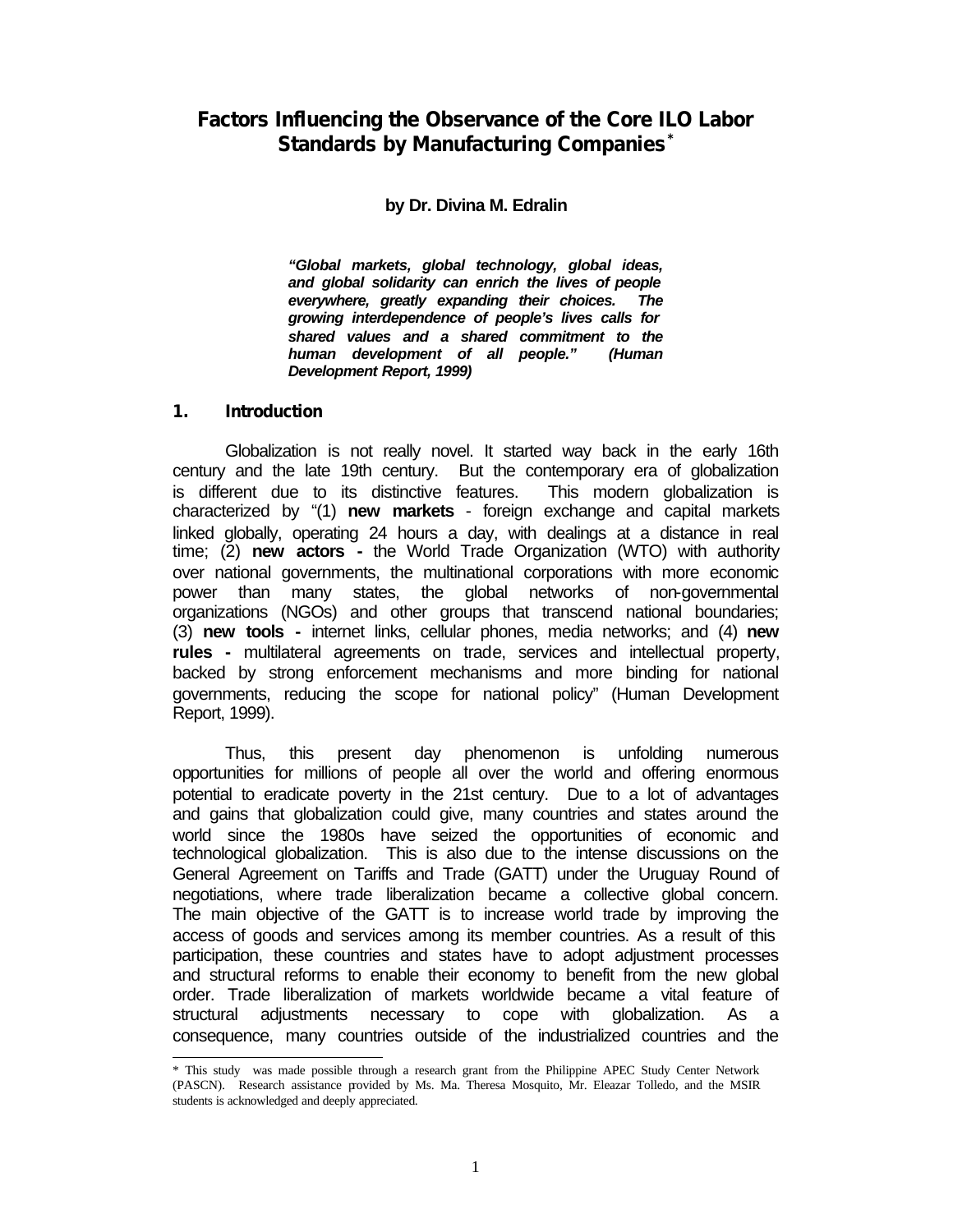newly-industrializing East Asian tigers (e.g. Chile, the Dominican Republic India, Poland, Turkey) have unilaterally liberalized their economic policies. Moreover, the rapid dismantling of trade barriers among nations was facilitated by the establishment of the World Trade Organization (WTO) on January 1, 1995 with its comprehensive and binding character, and other regional groupings such as the ASEAN Free Trade Area (AFTA) and the Asia-Pacific Economic Cooperation (APEC) (Conferido and De Vries, 1998). The WTO, which replaced GATT, facilitates implementation and operation of all agreements and legal instruments in connection with the Uruguay Round trade agenda and provides a forum for all negotiations. It also reiterates the objectives of the GATT which are to: (1) raise the standards of living and income; (2) ensure full employment; (3) expand production and trade; and (4) use world resources optimally (DOLE, 1994). Aside from administering WTO trade agreements, the WTO also performs the functions of: (1) serving as a forum for trade negotiations; (2) handling trade disputes; (3) monitoring national trade policies; (4) providing technical assistance and training for developing countries; and (5) ensuring cooperation with other international organizations.

Like many other countries, the Philippines considered membership in these regional and international bodies as opportunities to take advantage of increased trade, new technologies, more foreign investments and expanding media, to accelerate the attainment of its own desired economic growth and human development. The government is optimistic that, in the long-run, workers will benefit from the trade opportunities offered by globalization through the promotion of internationally competitive industries (Barrarco-Fernando, 1995). Thus, the foundations for globalization was started in 1981 when tariff reforms and import liberalization were implemented by the government. This was also followed by greater emphasis on exportorientation when R.A. 7844 (Export Development Act) and R.A. 7916 (Special Zone Act) were enacted in 1994 and 1995, respectively.

However, 20th-century globalization, in spite of its multifaceted benefits, has given rise to a number of interrelated concerns with respect to its social repercussions (Lee, 1997). This means that globalization has not worked fully for many people and countries, it has reaped more profits, but has benefited only a few. The social repercussions include unemployment, poverty, violation of human rights, marginalization of people, and instability of societies and vulnerability of people. These concerns are related to issues of employment, income distribution or equity, human security, development, and labor standards. Particularly in the Philippines, industries have to undergo a painful process of adjustment to achieve international competitiveness. Industrial adjustments resulted in cost-cutting and rationalization measures, often involving work rotations and retrenchment. The report of the Bureau of Labor and Employment Statistics (BLES) of the Department of Labor and Employment (DOLE) on employee termination, revealed that in 1995, when the GATT-WTO took effect, the total number of terminated workers increased to 59,858. Of this number, 32,462 lost their jobs due to closures, while another 19,558 were laid-off. The remaining 7,838 were either placed in job rotations and/or had their work time reduced. The manufacturing sector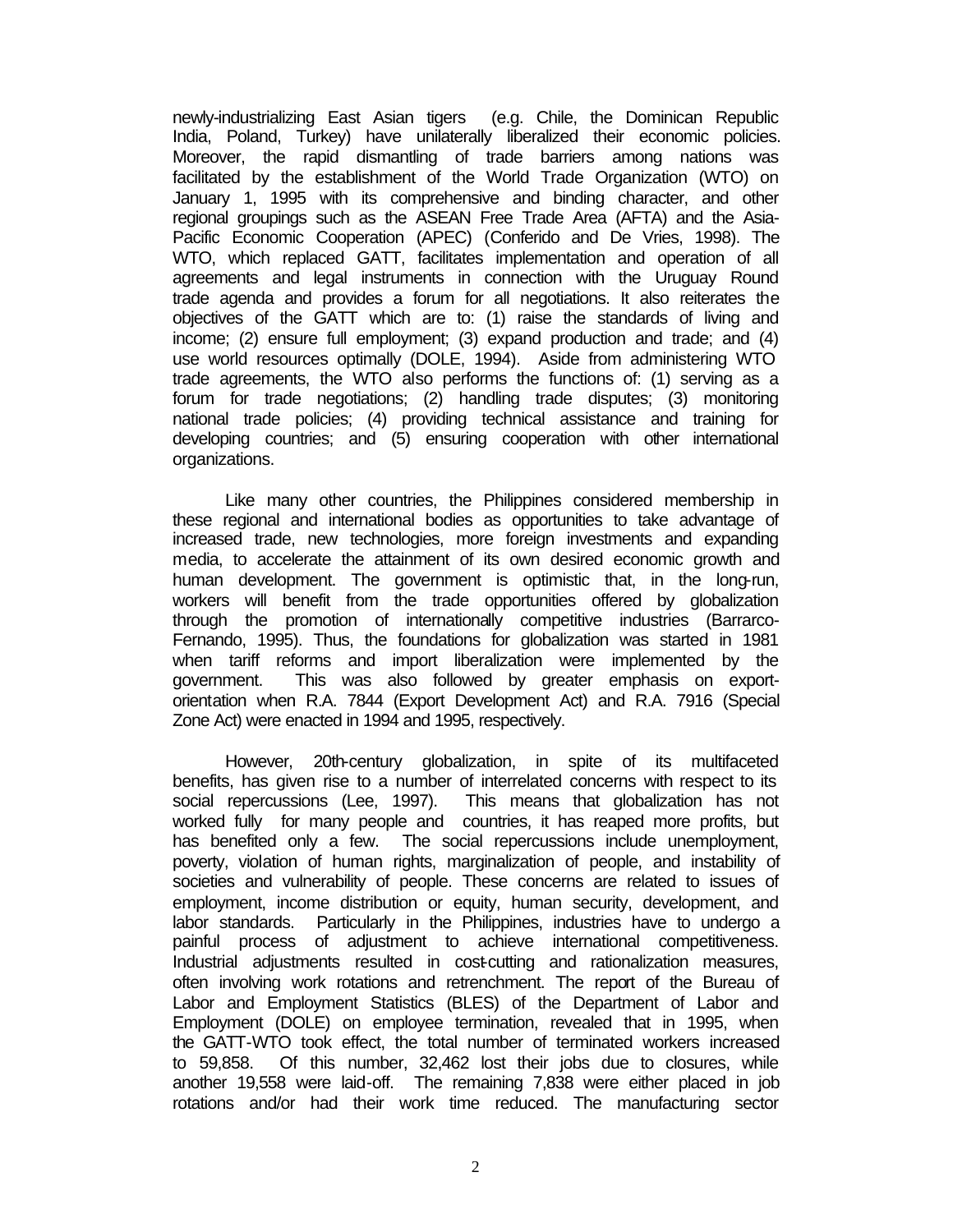accounted for 80% of these displacements (DOLE, 1996). Moreover, since the Philippines joined this global market competition framework or network, there have been shifts in employment patterns that defy conventional work settings and labor standards requirements. Since some traditional work arrangements and labor legislation now prove more difficult to enforce, this has given rise to labor sub-contracting and the problem of child labor. (Conferido and De Vries, 1998). The 1995 report of the National Statistics Office on the national survey of working children, showed that among children aged 5-17 years old, about 3.7 million worked. Findings of other studies (ILS, 1996; UP, 1993; Del Rosario, 1986; UPIIR, 1988) indicated that child labor is a prevalent situation in the country. Children are exposed to poor working environments, hired through subcontracting arrangements, and paid less than the minimum wage. Those working in the manufacturing sector are usually found in those processing products such as electronics, leather, garments (some are into exports), toy, handicrafts, food, textile, paper, plastic, and rubber products. There is a scarcity of data on the actual extent of child labor standards violations arising from trade liberalization in the country, but it is reasonable to expect that intensified economic activities brought about by liberalization may have contributed to their rise (Conferido and De Vries, 1998).

Similar to globalization, the issue of trade and international labor standards is not ever-new, but predates even the creation of the International Labor Organization (ILO) in 1919 which declares that "universal and lasting peace can be founded only on the basis of social justice". The idea of international labor legislation and the work of the ILO was originated by Daniel Le Grand, a Frenchman, who, from 1840 to 1853, repeatedly appealed to several European governments for joint agreements on labor legislation as a means of eliminating merciless competition (ILO, 1982). The ILO, as a standard-setting and the only tripartite body of the United Nations, was established to undertake joint international action to improve labor conditions world wide. As such, one of its main features is to formulate and develop international labor standards which are intended to be universal in nature. However, it has no power to impose trade sanctions for violations of standards but relies instead on voluntary compliance and peer pressure. To date, it has a total of 174 member states and countries. Since its foundation, a system of international labor standards have evolved based on the adoption of international conventions which have the force of international law on ratifying countries. ILO Conventions are designed as obligation-creating instruments which have to be ratified, while Recommendations are standarddefining guidelines for national policy action. As of October, 1996, 180 Conventions have been adopted (with differing degrees of ratification) and backed up by a supervisory machinery and 185 Recommendations. The contents of the principal Conventions and Recommendations adopted since 1919 are on basic human rights (freedom of association, freedom from forced labor and freedom from discrimination), employment, conditions of work, social security, industrial relations, employment of women, employment of children and young persons, seafarers and fishermen, other special categories of workers, labor administration, and tripartite consultation. The Conventions on basic human rights are the most important of all ILO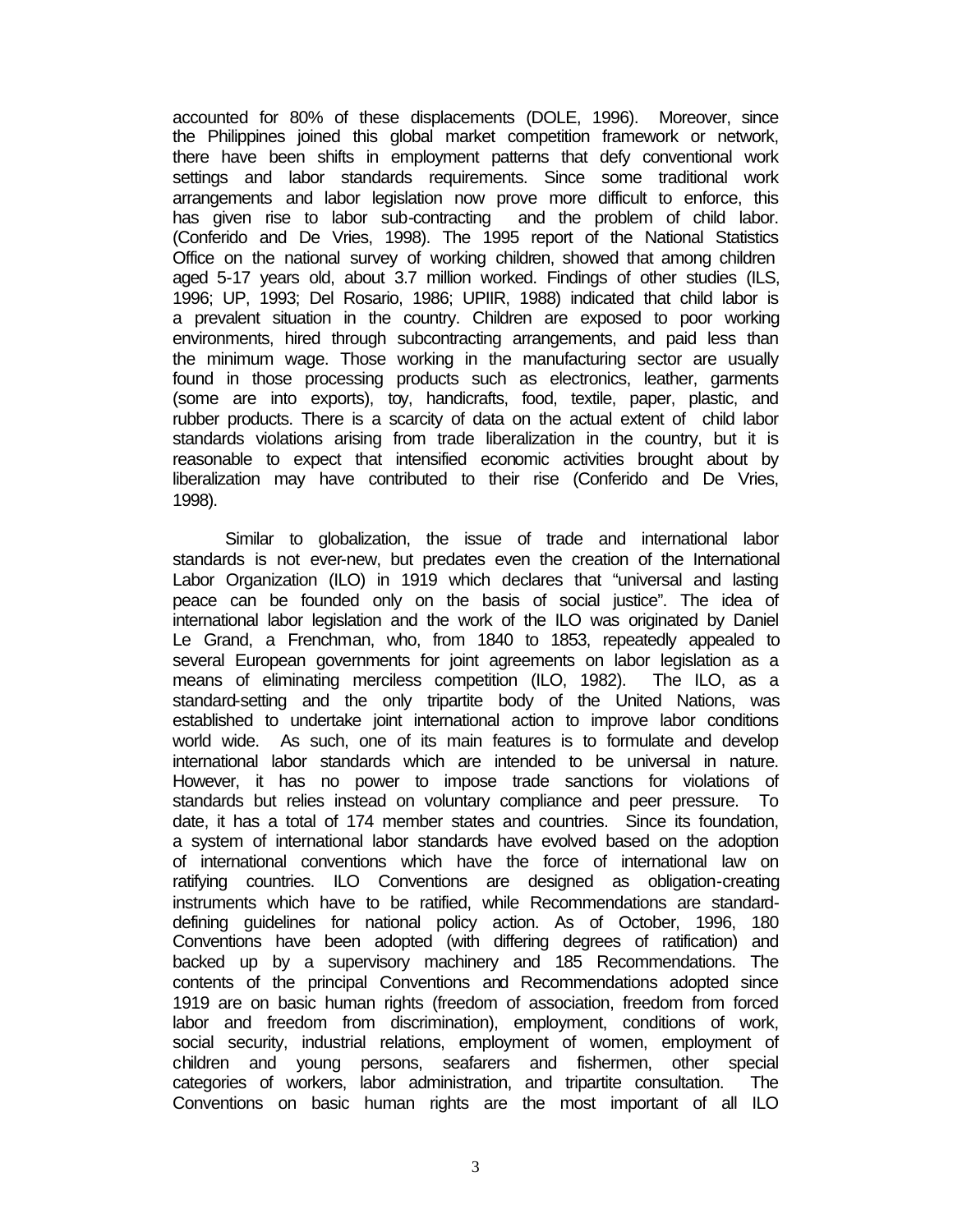Conventions, and are in fact also the Convetions which have been ratified by the largest number of countries (ILO, 1982). Furthermore, ILO data have shown that international labor standards have exerted and continue to exert their influence in every corner of the world, both in developed and developing countries. This reality may be attributable to the nature of the ILO Conventions, in that these have built-in flexibility which make them applicable to all countries regardless of their levels of development.

The Philippines became an ILO member on May 19, 1948 and, so far, the government has ratified 30 ILO Conventions. Six (6) of these 30 ratified Conventions are part of what are now referred to as the seven fundamental workers' rights or core Conventions which are central to the activities of the ILO (DOLE, 1998). These labor standards, as summarized in the book entitled "International Labor Standards in the Philippines", (DOLE, 1998) are:

#### **1. Freedom of Association**

#### **1.1 Freedom of Association and Protection of the Right to Organize (ILO Convention No. 87)**

 "*Provides that workers and employers, without distinction, have the right to establish and to join organizations of their own choosing with a view to furthering and defending their interests. Such organizations have the right to draw up their own constitution and rules; to elect their representatives, to organize their administration and to formulate their programmes. The acquisition of legal personality by organizations shall not be subjected to restrictive conditions. Public authorities shall refrain from any interference which would restrict or impede the lawful exercise of this right. The Convention likewise allows organizations to establish and join federations and confederations which shall enjoy the same rights and guarantees as well as to affiliate with international organizations".*

### **1.2 Right to Organize and Collective Bargaining (ILO Convention No 98)**

"*Assures workers adequate protection against acts of antiunion discrimination such as refusal to employ, dismissal or any other prejudice by reason of trade union membership or participation in union activities. Workers' and employers' organizations are provided protection against acts of interference by each other. This protection is extended in particular against acts designed to promote the domination, the financing or the control or workers' organizations by employers' organizations".*

### **2. Freedom from Forced Labor**

### **2.1 Abolition of Forced Labor (ILO Convention No. 105)**

*"As a means of political coercion or education or as a punishment for holding or expressing political views ideologically opposed to the established political, social or economic system; as a method of mobilizing and using labor for purposes of economic development ; as a means of labor discipline; as a punishment for having participated in strikes; and as a means of racial, social, national or religious discrimination".*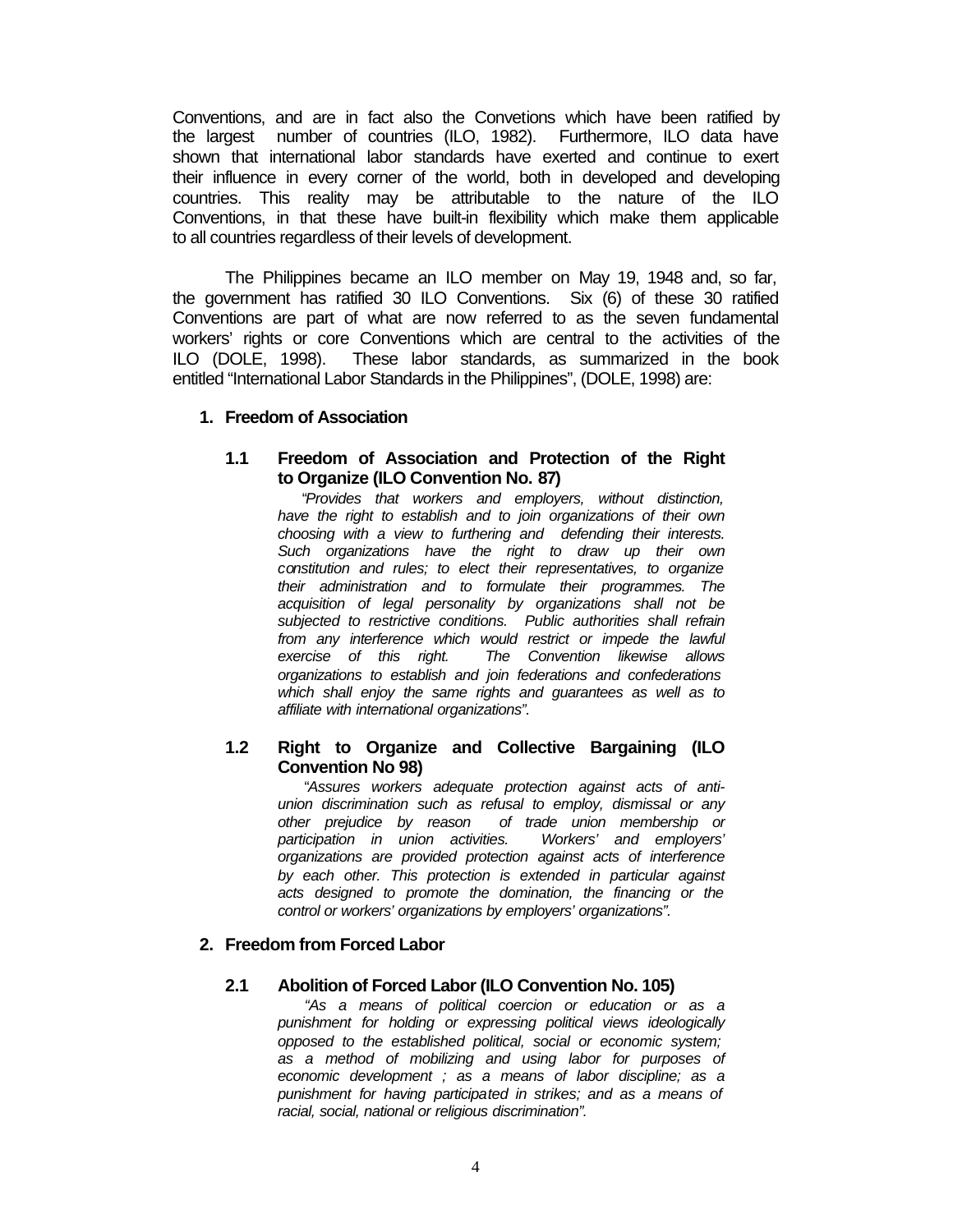## **3. Equality of Opportunity and Treatment**

#### **3.1 Equal Remuneration (ILO Convention No. 100)**

*"Defines equal remuneration for work of equal value as remuneration established without discrimination based on sex. This principle may be applied by means of national laws or regulations, legal machinery for wage determination, collective agreements or a combination of these various means. One of the means specified for assisting in giving effect to the Convention is the objective appraisal of jobs on the basis of the work performed".*

### **3.2 Freedom from Discrimination in Employment and Occupation (ILO Convention No. 111)**

*"Assigns to each State which ratified it the fundamental aim of promoting equality of opportunity and treatment by declaring and pursuing a national policy aimed at eliminating all forms of discrimination in respect of employment and occupation. Discrimination is defined as any distinction, exclusion or preference based on race, color, sex, religion, political opinion, national extraction or social origin (or any other motive determined by the State Concerned) which has the effect of nullifying or impairing equality of opportunity or treatment in employment or occupation. The scope of the Convention covers access to vocational training, access to employment and to particular occupations and terms and conditions of employment. Member States who ratified this Convention undertake to repeal any statutory provisions and modify any administrative instructions or practices which are inconsistent with this policy, and to enact legislation and promote educational programmes which favor its acceptance and implementation in cooperation with employers' and workers' organizations. This policy shall be pursued and observed in respect of employment under direct control of a national authority, and of vocational guidance and training, and placement services under the direction of such authority".*

### **3.3 Minimum Age of Admission to Employment or Freedom from Child Labor (ILO Convention No. 138)**

*"Aims to effectively abolish child labor by setting a minimum age for admission to employment or work which shall be not less than the age of completion of compulsory schooling. The ratifying State undertakes to pursue a national policy designed to ensure the effective abolition of child labor and to raise progressively the minimum age for admission to employment or work to a level consistent with the fullest physical and mental development of young persons. The minimum age to be specified in conformity with the Convention shall not be less than age of completion of compulsory schooling and, in any case, shall not be less than 15 years. Developing countries may initially specify a minimum age of 14 years. The minimum age shall not be less than 18 years-or 16 years under certain conditions-for any type of employment or work which is likely to jeopardise the health, safety or morals of young persons. The Convention provides that limited categories of employment or work may be excluded from its application where special and substantial problems of application arise".*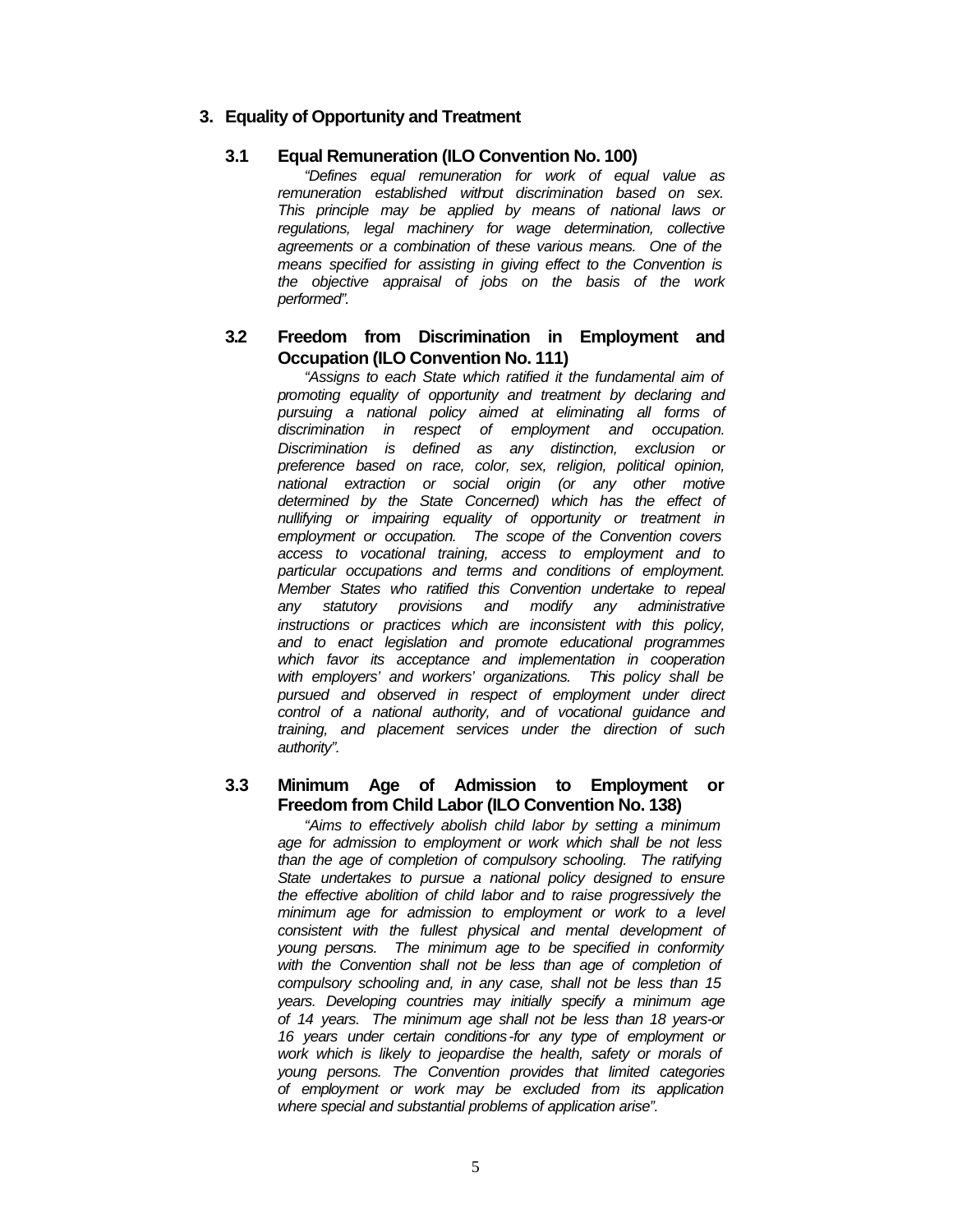Since the Philippine government has ratified these six core labor standards (except for the Forced Labor Convention No. 29 of 1930, which preceded the Abolition of Forced Labor Convention No. 105 of 1957), it is its obligation to ensure full compliance by the concerned parties.

However, various reports and studies seem to indicate that in the Philippines, non-full compliance with core labor standards are attributed to a number of factors . Some of these factors are:

- The Marcos Administration's policy of interfering with union organization and limiting collective bargaining in the export processing zones to encourage foreign investments there (Barrranco-Fernando, 1995).
- The high unemployment and underemployment rate as reported by the BLES, DOLE (1989-1997) for the past years, have placed the workers under less secure and more flexible terms and conditions of employment even if the firms are unionized.
- The trend towards increasing flexibility of the labor process as manifested in the reduction of the core of permanent workers and the increase in the proportion of temporary and casual workers; the minimizing of influences from external trade unions by either eliminating unions or establishing a controllable (company) union; the increasing use of women, apprentices, and migrants; and expansion of sub-contracted productions and services, etc. (Edgren 1990). In fact, the most pervasive form of flexibility, especially in labor intensive industries like garments, are job subcontractng and service subcontracting. This is a strategy to reduce labor costs through lower wages, lessening of benefits and overhead costs, and dociling of militant trade unions.
- The government has achieved little success in its promotion of the national program of work ethics/ values development.
- Weak trade union movement due to splits low level of unionization as indicated by the organization of only about 10% of the total labor force, as well at the existence of numerous separate labor groups with differing political ideological among the said minimal organized section of the workforce.
- The rare usage of grievance procedures in organized firms and the lack of an effective mechanism to process employee grievances in non-unionized companies.
- The economic crisis and increased competition here and abroad have made it difficult for some companies and industries to survive, and have thus had to resort to cost-cutting measures such as retrenchments, lays-off, lowering of wages and benefits, etc. which are all disadvantageous to the workers.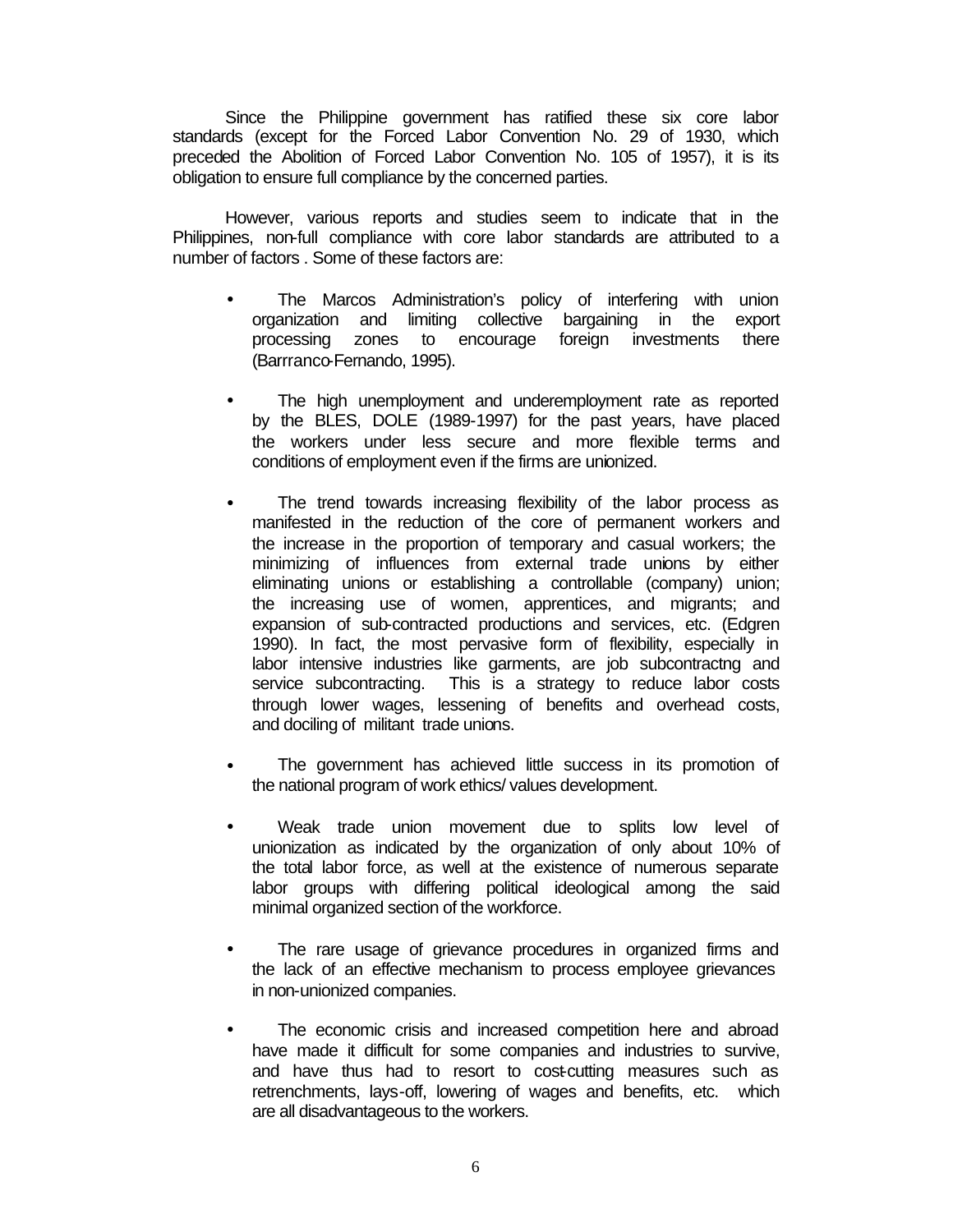Compliance with the labor standards, on the other hand, can be credited to factors such as the existence of legal restrictions (Labor Code); at the firm-level, trade unions have been adapting to the management initiatives towards instituting flexible work arrangements; industries that expand and become more profitable have been able to afford to hire more workers and grant better benefits to their workers; there is growing maturity in both labor and management; there is also greater support employers of government policy initiatives in the area of industrial relations since 1987; there is higher awareness of structural adjustments on the part of the employers, employees and the government which cushions their negative impact; and some successful private firms have initiated their own value development programs wherein efforts are made to upgrade the compensation system and improve working conditions and working relationships.

In recent years, greater pressures for enforcement of international labor standards have emerged in the United States and some European countries due to repeated violations of labor standards by many countries (Golub, 1997). Moreover, the increasing public awareness of exploitative labor practices and the political repercussions of popular anxieties over job losses in the industrialized countries, have probably contributed to the raising of the issue of a social clause in international trade agreements by these industrialized countries (Lee, 1997). In this regard, numerous proposals have been submitted to incorporate a provision about labor standards in the rules of the WTO. A 1994 ILO document puts it this way: "Social clauses are guarantees that a growing number of advocates wish to incorporate in international trade agreements to ensure that the gradual liberalization of markets is accompanied by improvements in conditions of work, or at least by the elimination of the most flagrant abuses and forms of exploitation." This clause would require each WTO member to recognize and enforce certain labor standards such as prohibition of forced labor, discrimination, child labor, and guaranteeing of the rights of workers to associate freely and engage in collective bargaining with employers. Failure to abide by these core labor standards would subject a country to international trade sanctions.

According to Lee (1997), the increasing public awareness of exploitative labor practices and the political repercussions of popular anxieties over job losses in the industrialized countries, have probably contributed to the raising of the issue of social clause in international trade agreements by some industrialized countries. However, the introduction of a social clause became a controversial issue and has provoked debates in the WTO. The political debate on the issue is mainly on whether or not a social clause should be included in trade agreements (Leary, 1996). The proponents of a social clause advocate a link between international labor standards and the liberalization of international trade. The idea is that violations of agreed international labor standards would be grounds for invoking trade sanctions. The labor standards usually referred to in this context are "core" ILO standards relating to the freedom of association, the right to collective bargaining, the prohibition of forced labor, equality of treatment and nondiscrimination in employment, and minimum age (Conventions Nos. 29, 87,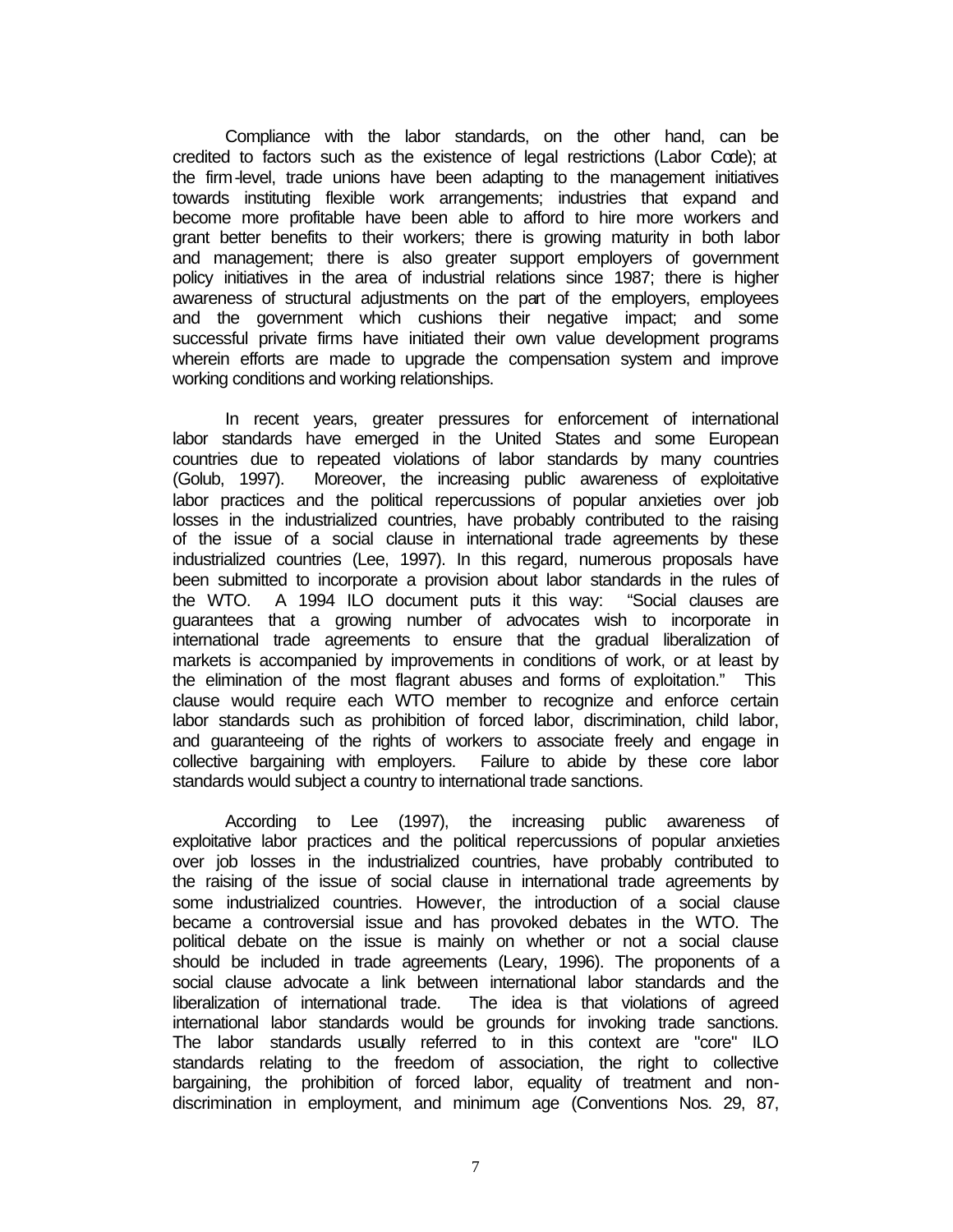98, 100, 105, 111 and 138). These standards have human rights dimensions as well as constituting fundamental framework conditions for the exercise of labor rights. Parallel to this are major concerns coming from an economic perspective. According to Lee (1997), these are the issues of:

- "(1) **whether harmonization of labor standards across countries is necessary to ensure fairness and a level playing field in international trade relationships** - the broad case for harmonization rests on the argument that some domestic policies, such as rules relating to market entry for foreign investors and environmental and labor standards, have an effect on a country's international competitiveness. For instance, countries with low environmental and labor standards would be gaining an unfair cost advantage vis-à-vis trading partners with higher standards. In that case, policy harmonization is essential to ensure a "level playing field" in international trading arrangements;
- (2) **whether there is a problem of a "race to the bottom" with respect to labor standards in an era of rapid globalization that has to be dealt with through cooperative international action** the basic mechanism through which this is expected to happen is the pressure to cut costs of production in search of higher export shares and fight off import competition. This is reinforced by the competition for foreign investment in which the lowering of labor standards is used an inducement to potential investors; and
- (3) **whether there should be a link between trade liberalization and labor standards, and the feasibility and potential effects of such link** - this rests on the notion that common international standards would constitute an infringement of national sovereignty. The basic point here is that notions of what constitutes fair labor standards and good industrial relations practices are relative and culture-specific. It has been argued that "universally condemned practices (such as slavery) are rare. Indeed, the reality is that diversity of labor practices and standards is widespread in practice and reflects, not necessarily venality and wickedness, but rather diversity of cultural values, economic conditions, and analytical beliefs and theories concerning the economic (and therefore moral) consequences of specific labor standards."

This social clause issue has been faced with a very strong opposition from developing countries as well. Opponents of such moves had countered that the allegations that were made that "low-wage labour and worker exploitation throughout the developing countries, particularly in the Far East, had led to a situation of unfair competition or **social dumping**" were merely dressed-up protectionism (Saunders, 1997).

On the other hand, the ILO policy on the social clause is that it should be incentive-oriented, where member states should be encouraged to pursue a genuinely active policy in order to ensure that social progress and trade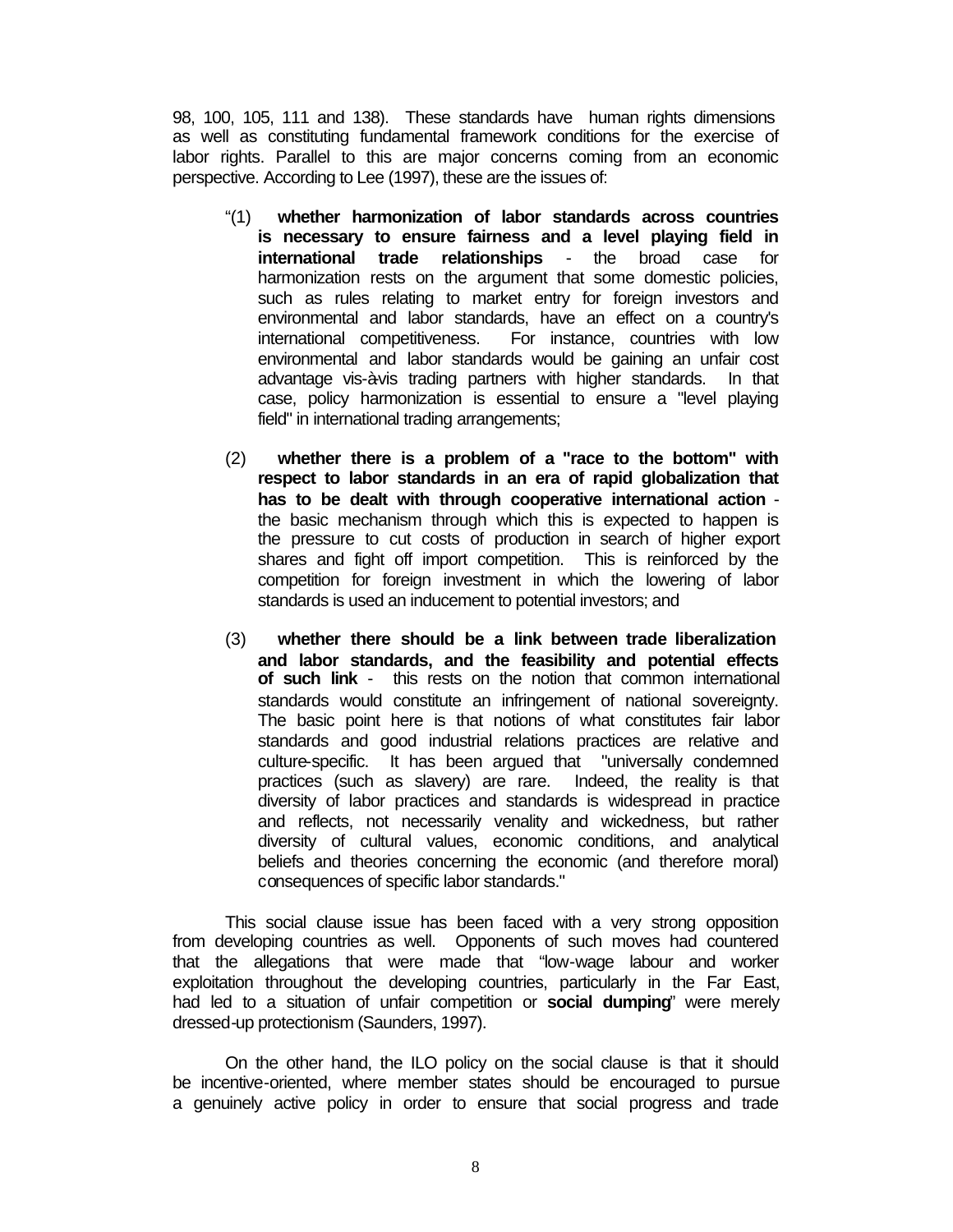liberalization go hand in hand (Muntarbhorn, 1999). One ILO report argued that, in the long term, minimum labor standards contribute to economic progress, industrial innovation, and sustainable development. By the same token, a 1996 OECD study considered the impact of the social clause is such that the differences in core labor rights have little effect on competitiveness in the medium and long term. Imports from the South have only marginal effects on employment in the North.

In the Philippines, the discussion on the social clause gained momentum in the mid-90s when more propossive labor centers pursued this issue convinced that it can significantly affect the future of firms as well as the status of workers.

Various position papers were presented in the *Sentro ng Alternatibong* Lingap Panlegal and the Democratic Labor Caucus sponsored 1<sup>st</sup> and 2<sup>nd</sup> Input Discussions with the Academe, held on August 1 and September 18, 1996, (preparatory to the holding of a National Conference on the Social Clause on 16-19 October, 1996) regarding the implementation of international labor standards that are aimed to be linked to trade, through what was termed as a **social clause**. There it was determined that opposition against the imposition of the said **social clause** were because of the following reasons:

- 1. The social clause "does not take into account that there are different human rights standards between First World Countries and Third World Countries" (Dr. Fernando Aldaba, Globalization, GATT and Trade Liberalization).
- 2. A specific country may have its own unique characteristics and distinct circumstances compared with other countries so that "governments may have already taken direct actions aimed at improving labor standards, such as increasing employment, directly raising wages by means of a government wage policy in the public sector and setting minimum wages for the private sector". Implementing international labor standards through a social clause will present difficulty for governments to make necessary changes in their own labor standards (Dr. Leonard Lanzona, International Trade, the Social Clause and Labor Standards).
- 3. Governments have to find a compromise or a consensus between social values and responsibilities, with those values and responsibilities of the individual reducing the number of options available to workers (Dr. Leonardo Lanzona, International Trade, the Social Clause and Labor Standards).
- 4. There will be difficulty in the enforcement of the standards. In addition, labor standards cannot be entrusted to an institution that is known to be composed of pro-TNC and pro-capital interests - the WTO (Atty. Tony Salvador, Introduction to the 2<sup>nd</sup> Input Session on the Social Clause).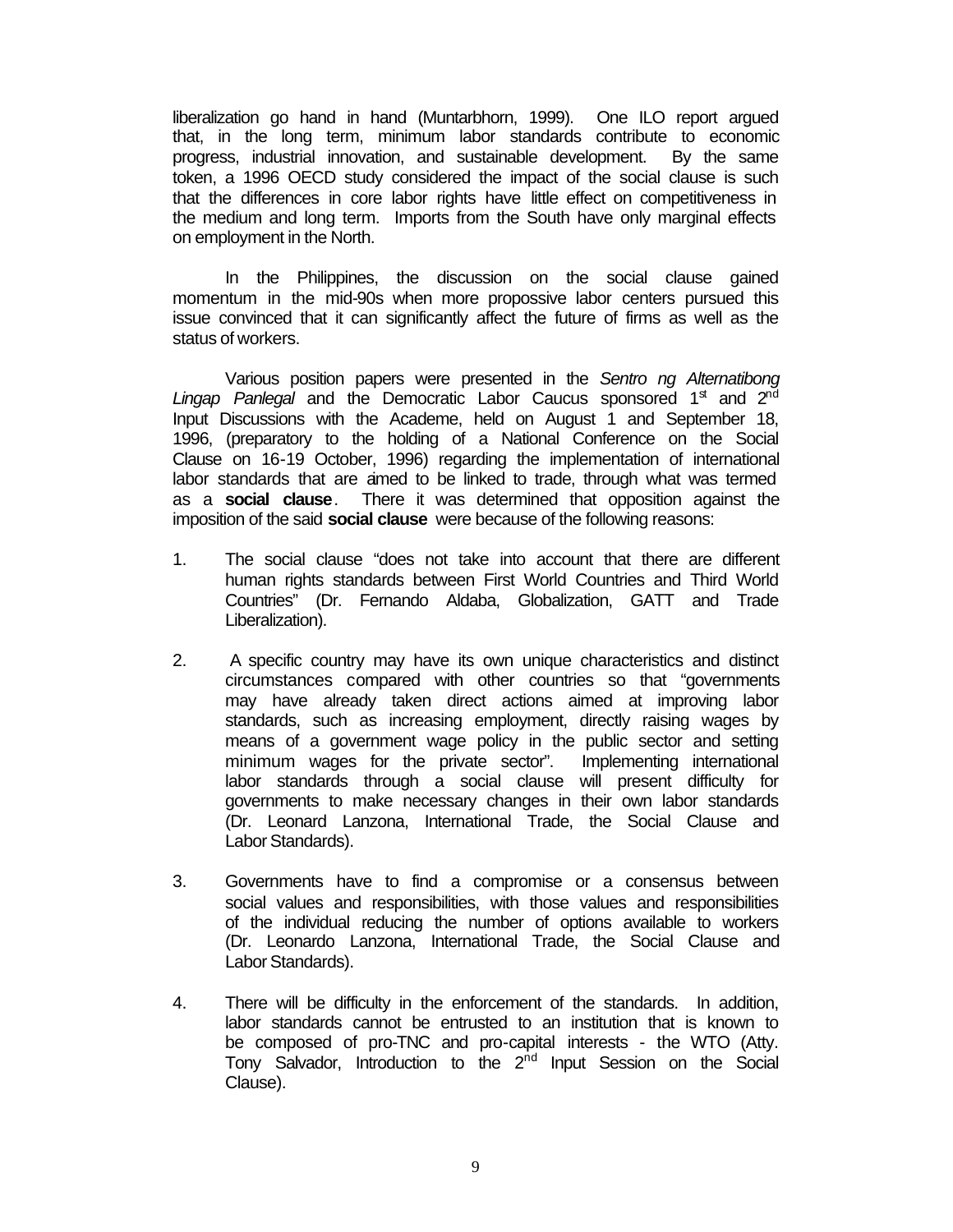- 5. The sanctions as a tool to enforce the labor standards might prove to be a way that is not judicious because it might "penalize other sectors not party to the violation." In addition it would be "difficult to penalize countries with small or very weak fiscal position. Trade sanction can greatly affect a country's economy (Dr. Fernando Aldaba, Globalization, GATT and Trade Liberalization).
- 6. International labor standards focus more on industries in the export sector as well as workers in the formal sector, thereby failing to address labor concerns of workers in the informal sector as well as of those in non-export industries (Manny Esguerra, Reaction).

Consequently, the documents presented in the National Conference on the Social Clause held in October 16-18, 1998 in Quezon City, Philippines through the sponsorship of SALIGAN and the Democratic Labour Caucus highlighted these points:

- 1. the concept behind the social clause is the proposed linkage of trade and labor rights bodies/ blocs;
- 2. a social clause is a proposed provision in a trade agreement to enforce certain specific labor rights as a condition for continued enjoyment of all the benefits and privileges in the trade agreement;
- 3. there are arguments for and against the linkage of trade and labor rights related to protectionism and economics.

Prior to these two caucuses on the social clause, the Tripartite-Workshop on "The General Agreement on Tariffs and Trade (GATT) and the Social Clause: Implications For Philippine Business and Labor" was held on July 14-15, 1994 in Sulo Hotel sponsored by the ILO, UP-SOLAIR and Friedrich Ebert Stiftung. The positions of employers, labor and government on the topic were presented:

The employers view of the social clause was presented by the president of Employees Confederation of the Philippines (ECOP) Atty. Ancheta Tan in the paper entitled "Impact of the Social Clause on Philippine Business". Atty. Tan asserted that:

*The* s*ocial clause agreement would require the compliance with certain labor standards for trade agreements and concessions. If you are a developing country you are always at a disadvantage unless there is a level playing field. The business community, the employers' organizations and the developing countries are against the social clause because it is contradictory when viewed in the light of our liberalizing trade. We are trying to remove the barriers to trade among countries but at the same time restricting it because we are compelling developing countries, exporting countries, to observe certain standards, otherwise they do not give trade concessions. It is a one-way transaction. It is restricting developing countries from being competitive with their industrialized neighbors. And so we feel*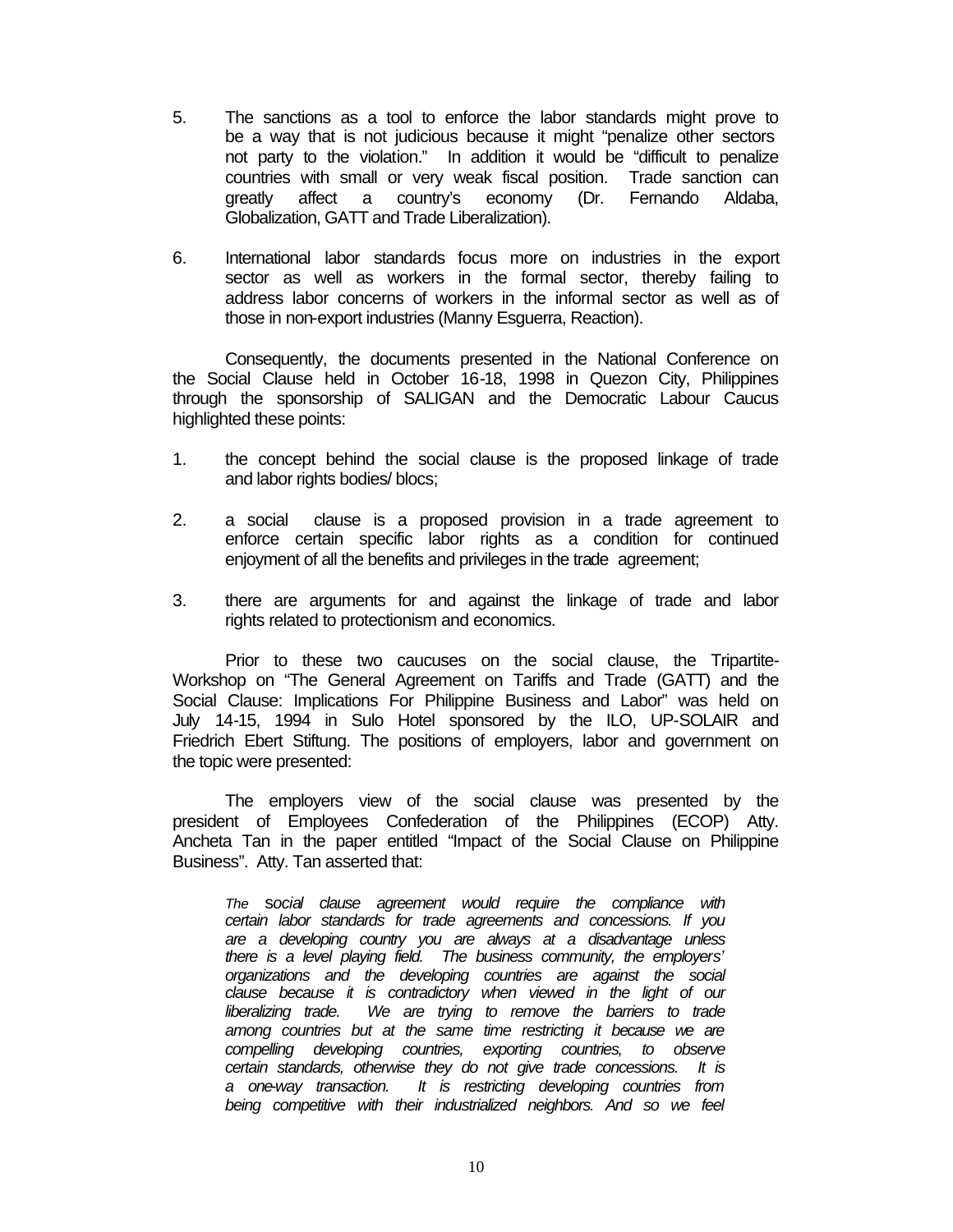*from the business point of view that the social clause will not only restrict business activities, but it will also penalize workers. If you insist on compliance with certain standards which you cannot meet, you will have to retrench. You will have to close shop, among other, counter-productive measures. We feel that in the end we are defeating the purpose of liberalization if there should be a linkage between compliance with certain labor standards with that of trade agreements. Finally, one objection to the social clause is the fact that this is a way of forcing ratification of certain standards of the International Labor Organizations. Right now, compliance with labor standards is voluntary. But with a social clause, you are actually forcing indirectly the State to ratify these conventions.*

The government's position was presented by Bienvenido Laguesma, who was then the Undersecretary for Labor Relations of DOLE in the paper "Philippine Government Policy on the Social Clause: The Local Perspective." Atty. Laguesma explained that:

*The Philippine position on this issue has always been clear. The Philippine government is committed to the upliftment of labor standards. A system of universal labor standards is an essential aspect of human development, and must therefore be accorded utmost respect at all times. These standards must likewise undergo a constant evolutionary process, with the International Labor Organization as the main forum. standards, should pertain only to minimum and basic standards. Above these, there should be a flexible range which allows for different applications to accommodate the peculiar conditions of each country. Universality should not be simplified to mean absolute uniformity. Standards should not be applied so rigidly as to exact the same degree of compliance from countries with different levels of development. There is no sense in forcing equal standards on nations that are decidedly unequal. Tariff and non-tariff barriers may have fallen. But the global trading field remains uneven. Special and differential treatment is therefore necessary to allow developing and less developed countries, to compete with developed ones.*

The workers' position on the other hand, was presented by Atty. Ibarra Malonzo, president of National Federation of Labor based on the paper "GATT and the Social Clause: Implications to Philippine Labor and Industrial Relations". Atty. Malonzo indicated that Labor:

*" . . . . supports the social clause proposal of ICFTU. The adoption of a social clause within WTO will give a strong push to the labor movement's efforts to improve labor standards and productivity of our farms and factories.*

At the end of the conference, the following points were concluded:

*1. There is a need for a continuing study and review of the concept and mechanics of the social clause and its impact on labor and business;*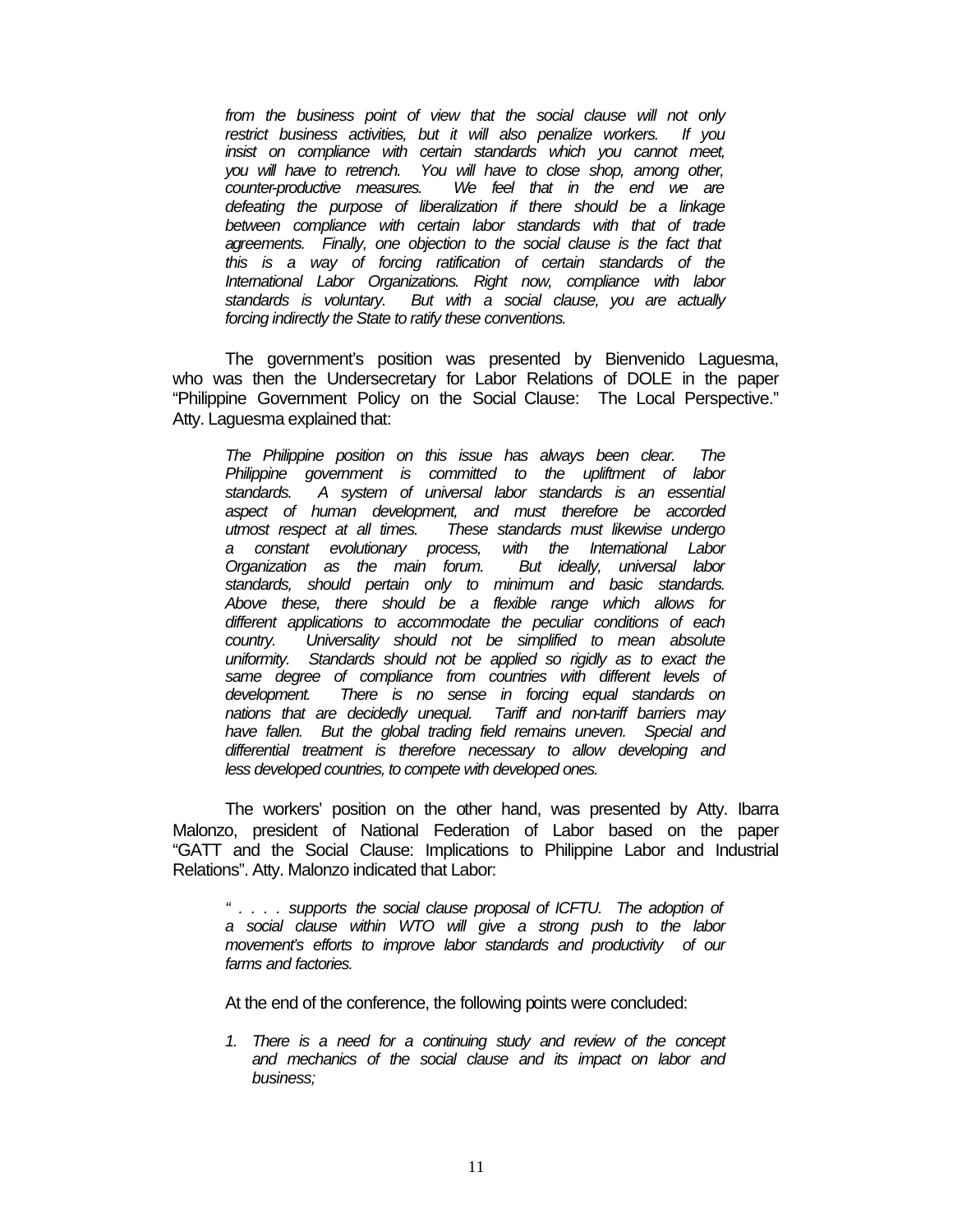- *2. That labor's position is to link compliance with labor standards to international trade agreements;*
- *3. That the employers' position is supportive of the government's official position, which is not to link labor standards with international trade agreements;*
- *4. That there is a consensus on the need to improve labor standards in the context of global competitiveness and within the overall framework of human and national development.*

What is clear from various documentation on the social clause is that it has been and continue to be a controversial issue of debate. The debate has raised broad questions related to political, economic, and moral concerns. More so, the debate has helped in creating an apparent identity positions between labor and management.

Given the background that at the moment, there is an increasing worldwide interest and public attention that is focused on the nexus between globalization of trade and human rights, and taking into consideration the debate on the highly controversial issue of the social clause, this paper aims to:

- 1. Determine the degree of compliance by companies with the following core ILO labor standards ratified by the Philippines:
	- 1.1 Freedom of Association
		- 1.1.1 Freedom of Association and Protection of the Right to Organize (ILO Convention No. 87)
		- 1.1.2 Right to Organize and Collective Bargaining (ILO Convention No. 98)
	- 1.2 Freedom from Forced Labor
		- 1.2.1 Abolition of Forced Labor (ILO Convention No. 105)
	- 1.3 Equality of Opportunity and Treatment
		- 1.3.1 Equal Remuneration (ILO Convention No. 100)
		- 1.3.2 Freedom from Discrimination in Employment and Occupation (ILO Convention No. 81)
		- 1.3.3 Minimum Age of Admission to Employment or Freedom from Child Labor (ILO Convention No. 138)
- 2. Identify the factors which hindered the companies in implementing the core labor standards;
- 3. Find out the factors which facilitated the companies' observance of the core labor standards;
- 4. Determine the present stand of labor and management with regards to the inclusion of a "social clause" in international trade agreements like the WTO-GATT; and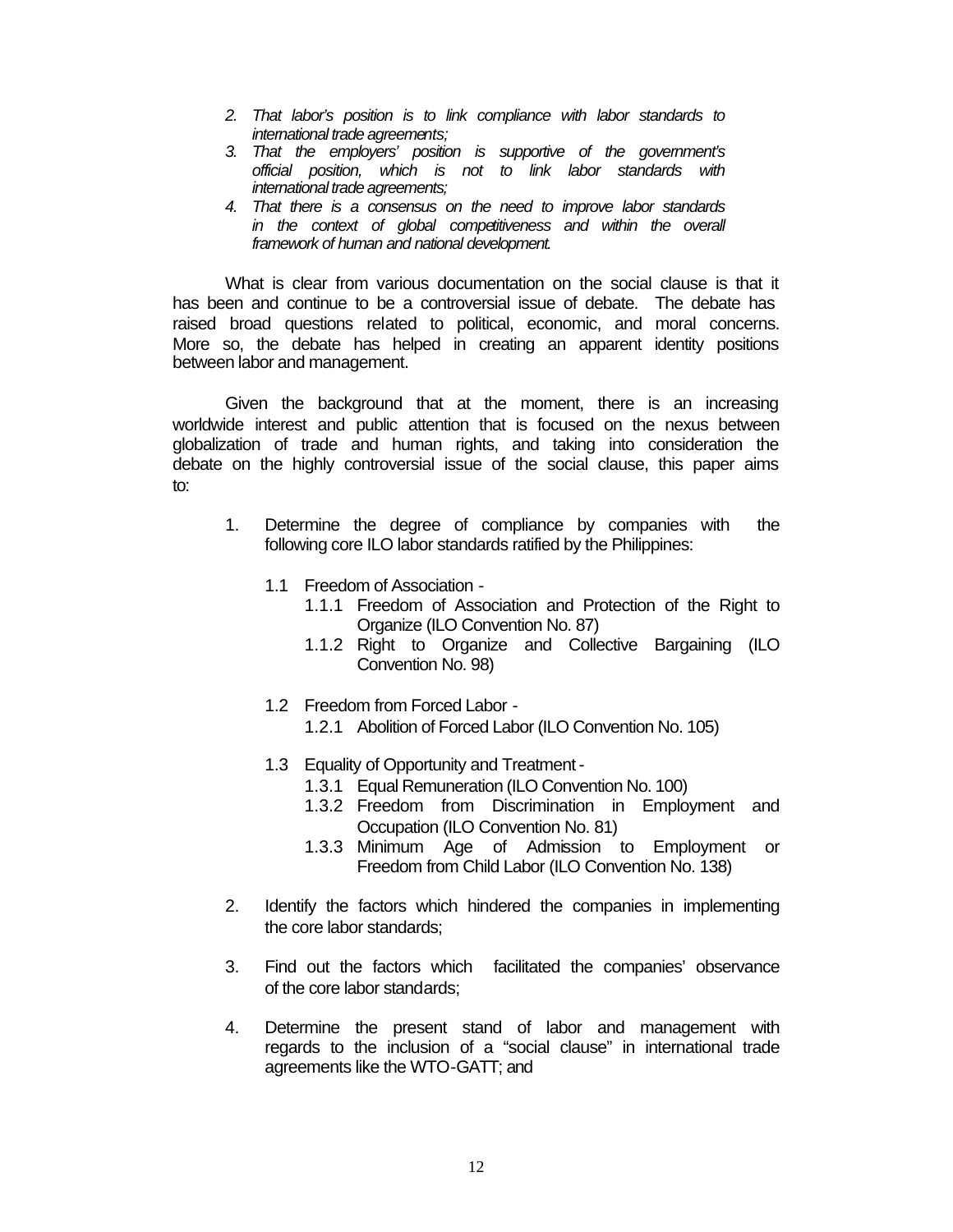5. Identify policies that would ensure the protection of basic labor rights and adherence to the core labor standards; while at the same time, open markets, increase growth, create jobs, and share out the benefits of trade more fairly.

### **2. Theoretical Framework**

This study was based on two conceptual undertakings. These are the Theory of Corporate Social Performance and the Force Field Theory.

The theory of Corporate Social Performance of Archie Caroll was briefly discussed by Stoner, Freeman, and Gilbert in their book on Management (1995). The first version of this theory by Caroll was written in the Academy of Management Review in the article "A Three Dimensional Conceptual Model of Corporate Social Performance" (1979) and was further discussed in the article "An Empirical Examination of the Relationship Between Corporate Social Responsibility and Profitability" (1985). This theory states that the arena of social responsibility debates is shaped by economic, legal, and ethical principles. The importance of Corporate Social Responsibility for human rights has been underscored by the opening of markets worldwide and the adoption of international, national and local measures to attract capital investments. The Philippines, for example, supports free enterprise (an economic principle), the public's right to a safe workplace (a legal principle), and equal employment opportunity (an ethical principle). Together these principles create a "social contract" between business and society that permits companies to act as moral agents. In individual companies, managers try to implement the principles of the social contract in their decision-making processes and in their company policies. This theory was used in this study as a framework for analyzing the degree of compliance of manufacturing companies with the core ILO labor standards and for determining their stand regarding the inclusion of a social clause in international trade agreements to protect labor. Since the Philippines is an active member of the ILO and has ratified its core labor standards, it is the social responsibility of the firms to implement these said standards. By the same token, since the Philippines is a member of APEC, it is also the social responsibility of the firms to make a clear stand on the social clause.

The Force Field Theory of Kurt Lewin, was also briefly discussed by Stoner, Freeman and Gilbert in their book on Management (1995). This system of thought was derived from the originally labelled "Field Theory" of Lewin in 1946 based on his numerous social psychology researches which was published in the books **Resolving Social Conflicts** (G. Lewin (editor), 1967), **A Dynamic Theory of Personality** (1935) and **Field Theory in Social Science: Selected Theoretical Papers** (1951). This analytical framework indicates that every behavior is the result of an equilibrium between driving and restraining forces. The driving forces push one way; the restraining forces push the other. The performance that emerges is a reconciliation of the two sets of forces. This theoretical framework was utilized in this study to determine the facilitating and hindering factors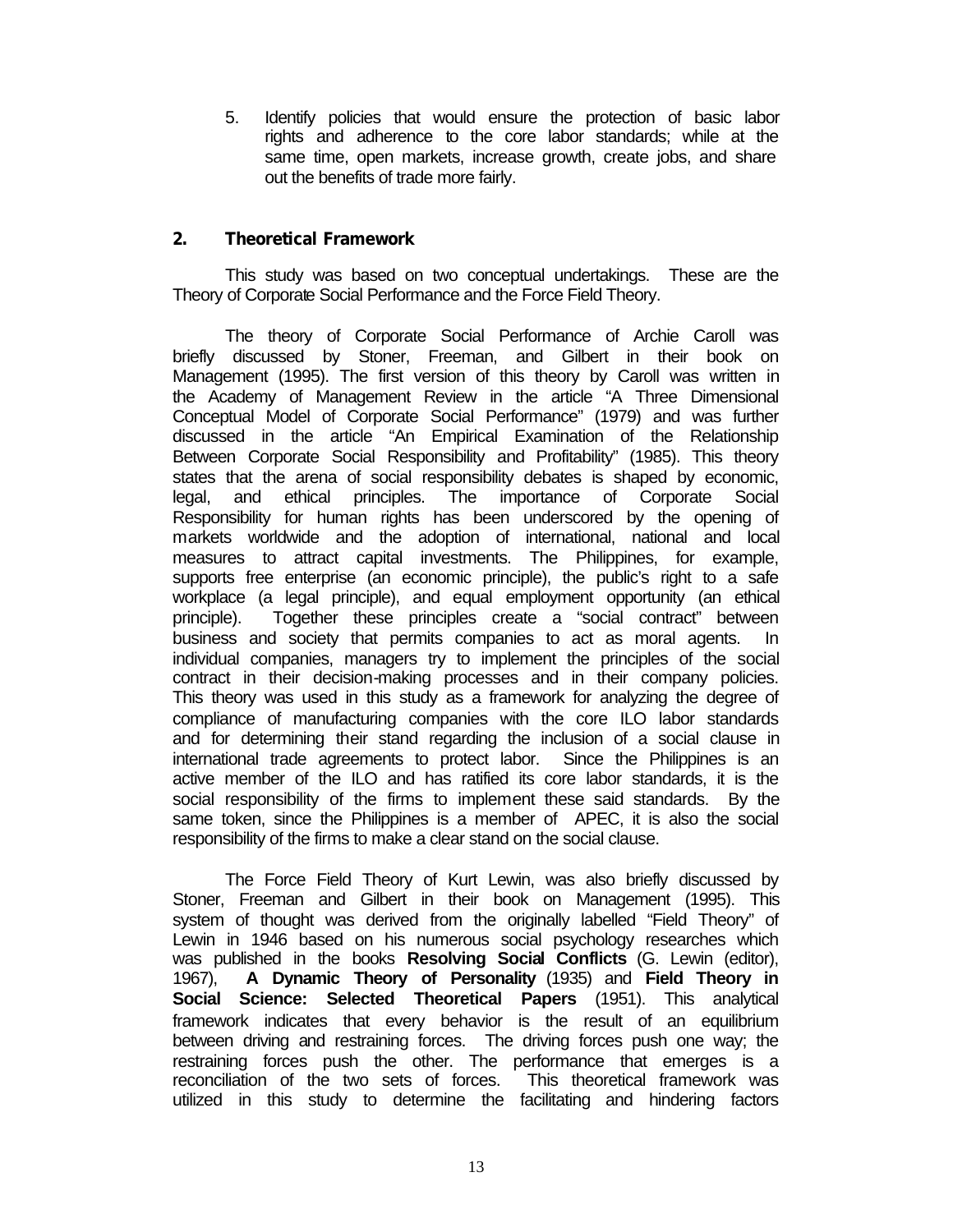influencing the degree of observance of the Core ILO Labor Standards by manufacturing companies. Moreover, using Lewin's system of thought, the study examined the multiple causes of the degree of compliance rather than focused on a single cause.

Based on these theories, the following operational framework, as shown in the schematic diagram, illustrates the dynamic interrelationships of the major variables that were investigated.

## **Independent**

#### **Dependent Variables**



**Figure 1. Operational Framework**

### **3. Methodology**

Descriptive and comparative research designs were employed to achieve the objectives of the study.

A survey among 125 unionized and non-unionized manufacturing firms in Metro Manila was conducted with both the union and management representatives taken as respondents: A total of 175 respondents actually answered the survey questionnaire. Convenience sampling was used as a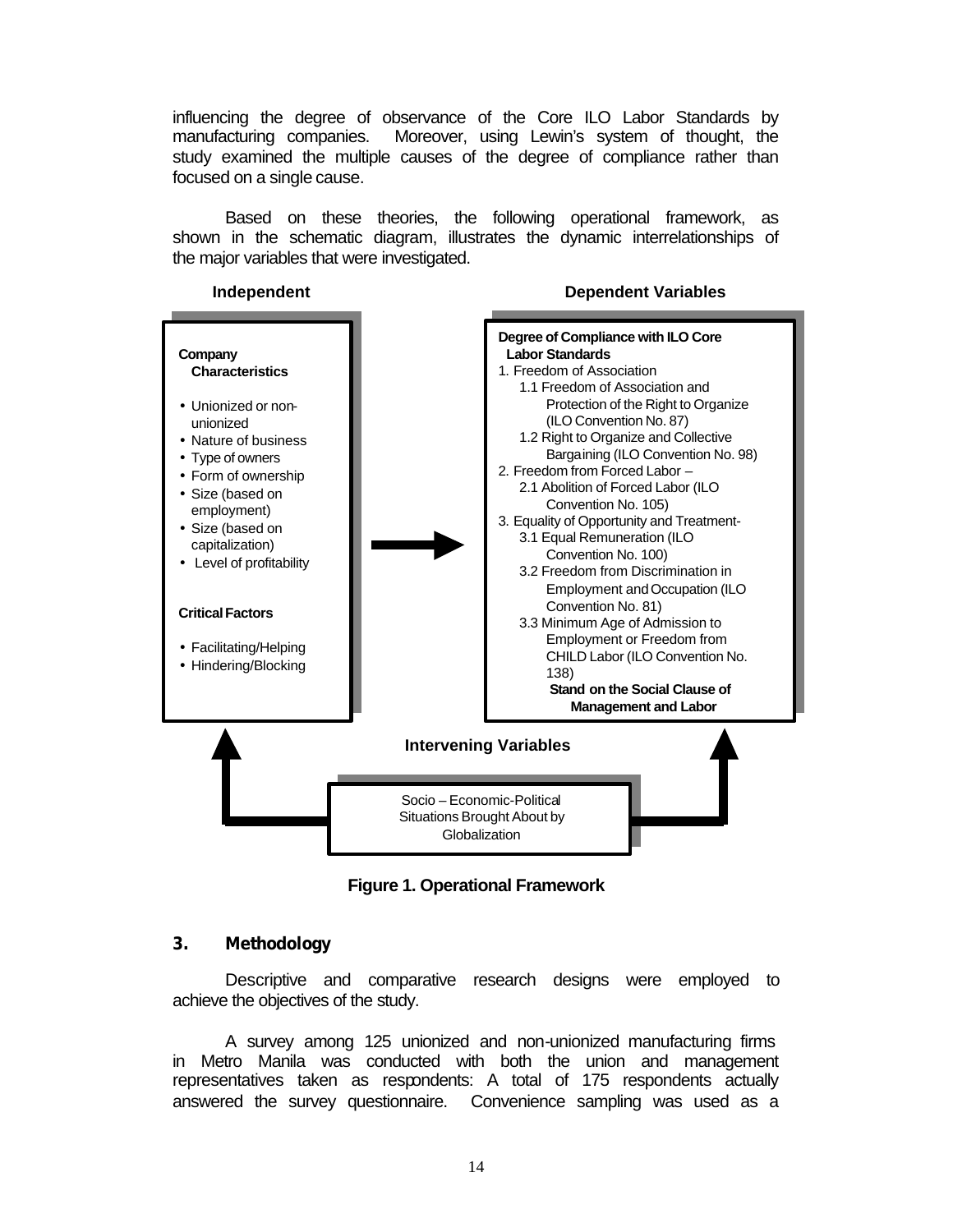method in the selection of samples. This non-probability sampling technique was used due to the sensitive nature of the research information needed to be collected from the companies. As such many companies refuse to cooperate in answering the survey form. Table 1 presents the distribution of the actual samples. An aggregate of 75 non-unionized and 50 unionized enterprises cooperated in the study. Of this sample, twelve (12) sub-industries were covered, with the most number of establishments coming from the food and beverage (24) and the fewest coming from the footwear and leather products sectors ( 3).

|                                            | Non-<br><b>Unionized</b>           |              | <b>Unionized</b> |              | Over-all       |  |  |
|--------------------------------------------|------------------------------------|--------------|------------------|--------------|----------------|--|--|
| <b>Type of Sub-Industry</b>                | Management<br>Represen-<br>tatives | Mgt.<br>Rep. | Union<br>Rep.    | <b>Firms</b> | Reps.          |  |  |
| Food and Beverage<br>1.                    | 12                                 | 12           | 12               | 24           | 36             |  |  |
| <b>Textile and Wearing Apparel</b><br>2.   | 14                                 | 8            | 8                | 22           | 30             |  |  |
| <b>Chemical Products</b><br>З.             |                                    | 6            | 6                | 13           | 19             |  |  |
| <b>Plastic Products</b><br>4.              | 4                                  | 4            | 4                | 8            | 12             |  |  |
| Steel, Me tal and Iron Products<br>5.      | 8                                  | 6            | 6                | 14           | 20             |  |  |
| <b>Footwear and Leather Products</b><br>6. | 2                                  |              |                  | 3            | 4              |  |  |
| <b>Furniture and Wood Products</b><br>7.   | 4                                  |              |                  | 5            | 6              |  |  |
| Paper and Paper Products<br>8.             | 6                                  |              |                  |              | 8              |  |  |
| Machinery and Equipment<br>9.              | 5                                  |              |                  | 6            | $\overline{7}$ |  |  |
| 10. Rubber Products                        | 3                                  |              |                  | 4            | 5              |  |  |
| 11. Electronic Products                    |                                    | 3            | 3                | 10           | 13             |  |  |
| 12. Others (Ceramics, Nameplates,          | 3                                  | 6            | 6                | 9            | 15             |  |  |
| etc.)                                      |                                    |              |                  |              |                |  |  |
| Total                                      | 75                                 | 50           | 50               | 125          | 175            |  |  |

| Table 1. Distribution of Sample Manufacturing Firms and the Type of |  |  |  |  |
|---------------------------------------------------------------------|--|--|--|--|
| <b>Respondents</b>                                                  |  |  |  |  |

The nine-page survey questionnaire, which had been translated to Filipino and pre-tested, focused on gathering data related to company profile, union profile, degree of compliance with the six core ILO labor standards, critical facilitating and hindering factors in implementing the core labor standards, perception if the union is helping the company to become globally competitive, stand of management and labor with regards to the inclusion of a social clause in international trade agreements, and suggestions that would ensure the protection of basic labor rights and adherence to the core labor standards. Compliance with the six core ILO labor standards was measured by generating about four (4) to seven (7) items for each core labor standard, totally 33 items based on the provision/articles of ILO Conventions ratified by the Philippines. The 33 items were pretested and the test of Friedman chisquare was used to determine their reliability. The reliability test resulted to reliable level at  $p \ge 0.05$ . The results of the test showed the following: (1) Freedom of Association:  $p = 1191$ ; (2) Right to organize and Collective Bargaining:  $p = 1056$ ; (3) Abolition of Forced Labor:  $p = 6692$ ; (4) Equal Remuneration:  $p = 2585$ ; (5) Freedom from Discrimination:  $p = 2114$ ; and (6) Freedom from Child Labor: p =.1993.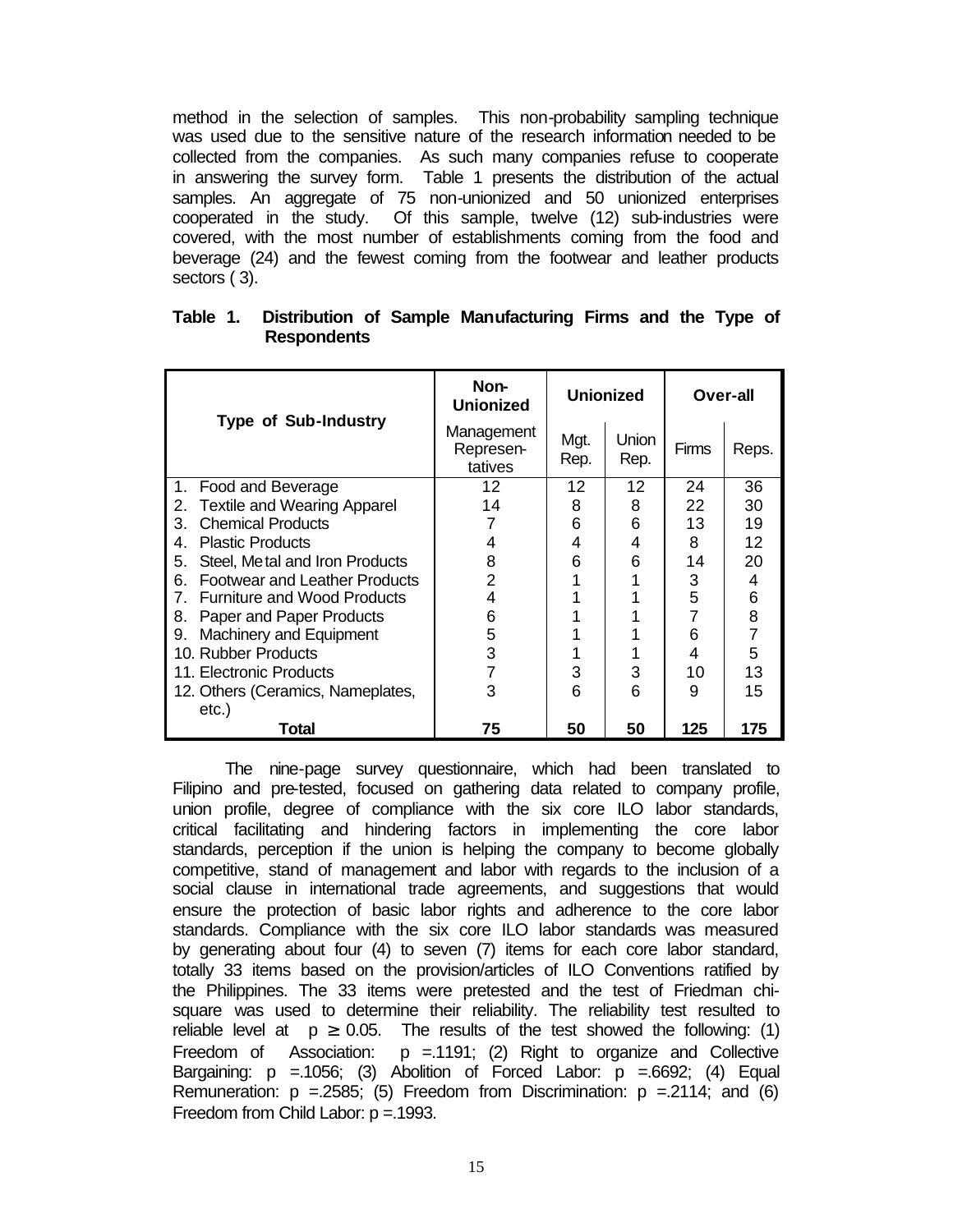Since the determination of the degree of compliance with core labor standards is the main focus of the study, a 5-point Likert scale  $(5 -$  Strongly Agree; 4 – Agree; 3 – Neither Agree nor Disagree; 2 – Disagree; 1 – Strongly Disagree) was used in each of the 33 generated items to measure objectively such degree of adherence to the Core Labor Standards. Then, the average computed score was converted to this norm to interpret the degree of observance with the labor standards:  $5 =$  Full Compliance;  $4.00-4.99 =$  High Compliance; 3.00-3.99 = Satisfactory Compliance; 2.00- 2.99 = Fair; 1.00- 1.99 = Low Compliance. The rating given by the respondents in each of the items were used to compute for the mean rating for each of the labor standards. As an example, items 1 to 13 were averaged to compute for the mean rating for ILO Convention No. 87. To get the overall mean rating, all 33 items were considered in the computation of the average score. For unionized firms, ratings of union and management representatives were averaged to get the mean rating of compliance of a unionized company.

The collected data were analyzed with the aid of the Statistical Package for Social Science (SPSS) program. The percentage, mean, and simple ranking were utilized for the descriptive part. To test significant differences in the mean scores between the groups (unionized vs. nonunionized, by nature of business, type of owners, by form of ownership, by size of company based on employment and capitalization, by level of profitability, by number of years of existence, and other characteristics) a nonparametric tool (Kruskall-Wallis One-Way Anova Test) using the chi-square  $(x^2)$  test statistic was applied. To compare responses of union and management representatives, the Wilcoxon Matched Pairs Signed Ranks Test was used. The confidence level of  $\alpha = 0.05$  was the basis for determining the significant outcomes.

## **4. Findings**

### **4.1 Profile of Companies**

One hundred and twenty five (125) manufacturing companies located in Metro Manila participated in the survey. These firms, which represent the 12 sub-industries in the manufacturing industry, were composed of 75 nonunionized and 50 unionized establishments. Classified by type of owners, 38.40% are Filipino-Chinese, 31.20% are Filipino, 19.20% are multinationals, and 11.20% are Chinese. By size of employment, 52.80% are large, 38.40% are medium, and 8.00% are small. Moreover, these firms, which are predominantly corporations (73.60%), had been in existence for an "average" of 21 years, with some of the establishments operating for at least two years and for as long as more than 40 years. Last year, 78.40% of the firms claimed that their level of profit was average, 10.40% experienced a low level of profit, 6.4% incurred a loss, and 4.80% had broke even. Refer to Table 2.

A typical participating manufacturing company therefore is nonunionized, comes from the food and beverage industry, owned by Filipino-Chinese, large in size both in employment and capitalization, registered as a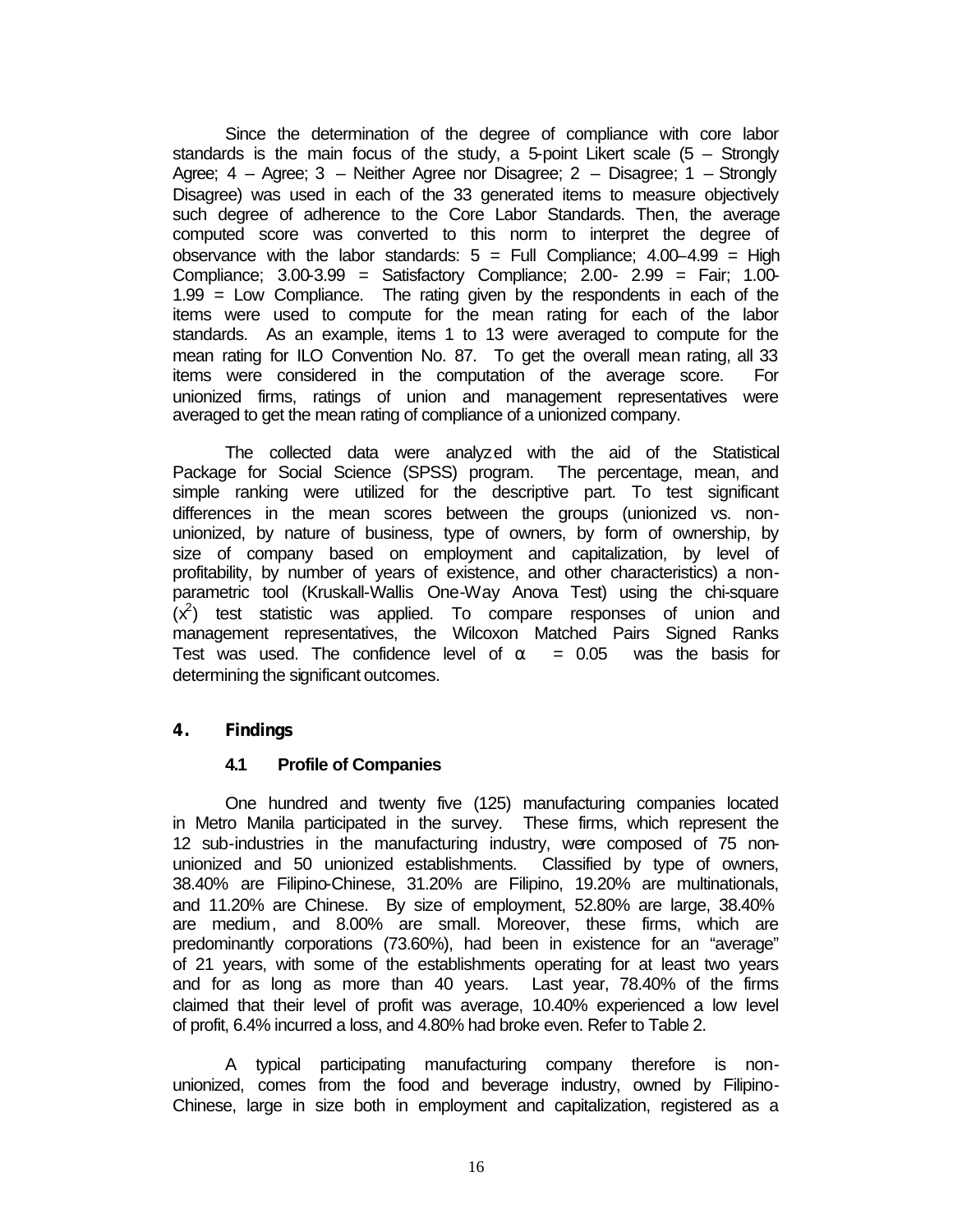corporation, has been operating for 21 years, and had an average level of profit last year. (Refer to Figure 2).



**Figure 2. Profile of a Typical Participating Manufacturing Company**

| <b>Classification</b>                       | <b>Frequency</b> | $\frac{9}{6}$ |
|---------------------------------------------|------------------|---------------|
| Unionization<br>A                           |                  |               |
| Unionized                                   | 50               | 40.00         |
| 2. Non-Unionized                            | 75               | 60.00         |
| Total                                       | 125              | 100.00        |
| В.<br>By Nature of Business                 |                  |               |
| Food and Beverage<br>1.                     | 24               | 19.20         |
| <b>Textile and Wearing Apparel</b><br>2.    | 22               | 17.60         |
| <b>Chemical Products</b><br>3               | 13               | 10.40         |
| <b>Plastic Products</b><br>4.               | 8                | 6.40          |
| 5. Steel, Metal and Iron Products           | 14               | 11.20         |
| <b>Footwear and Leather Products</b><br>6 - | 3                | 2.40          |
| 7. Furniture and Wood Products              | 5                | 4.00          |
| Paper and Paper Products<br>8.              |                  | 5.60          |
| Machinery and Equipment<br>9.               | 6                | 4.80          |
| 10. Rubber Products                         | 4                | 3.20          |
| 11. Electronic Products                     | 10               | 8.00          |
| 12. Others (Ceramics, Nameplates, etc.)     | 9                | 7.20          |
| Total                                       |                  |               |

|  |  |  | Table 2. Profile of Participating Manufacturing Companies |  |
|--|--|--|-----------------------------------------------------------|--|
|--|--|--|-----------------------------------------------------------|--|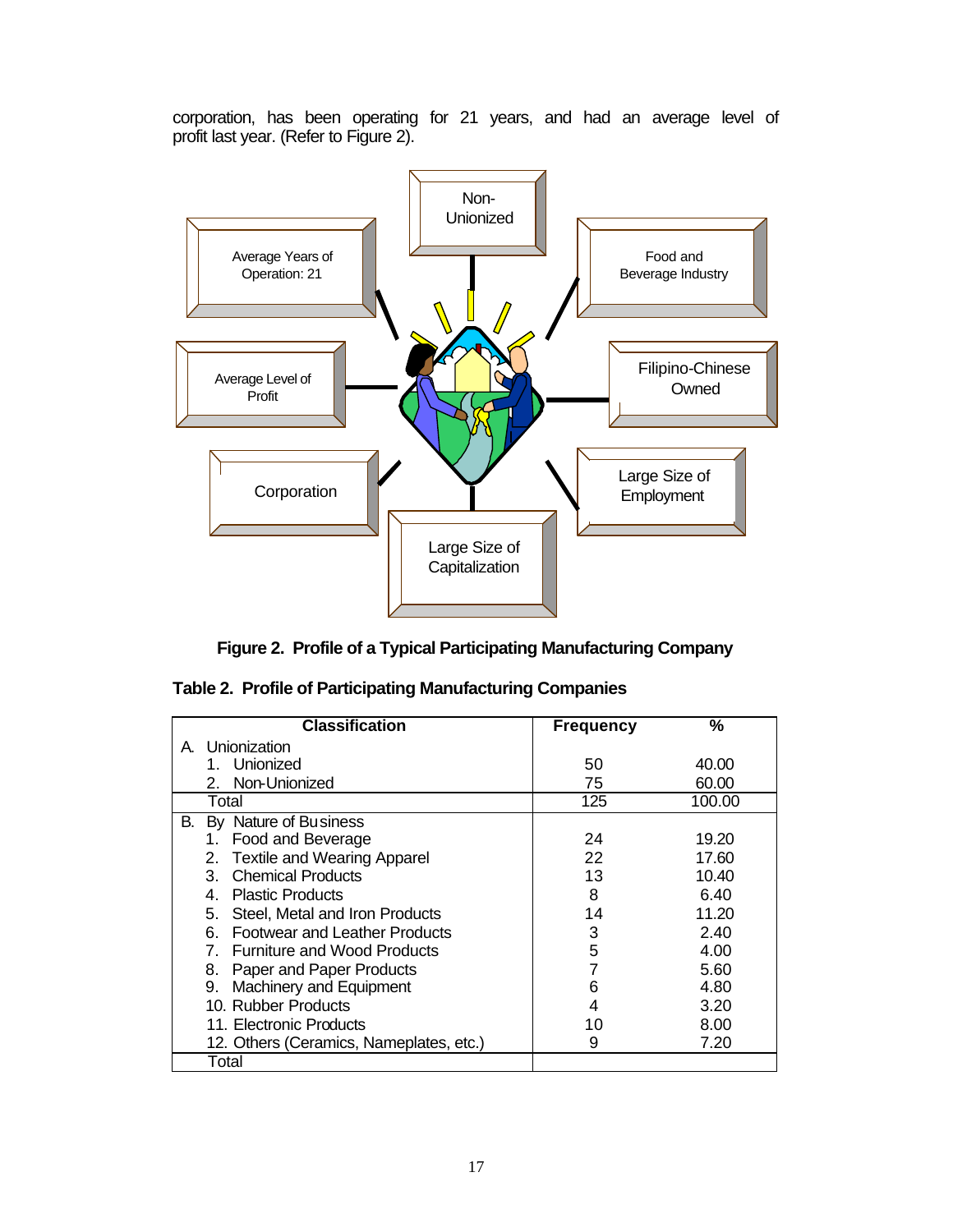Table 2. (con't.)

| <b>Classification</b>                | <b>Frequency</b> | $\overline{\frac{9}{6}}$ |
|--------------------------------------|------------------|--------------------------|
| C. By Type of Owners                 |                  |                          |
| 1. Filipino                          | 39               | 31.20                    |
| 2.<br>Chinese                        | 14               | 11.20                    |
| 3. Filipino-Chinese                  | 48               | 38.40                    |
| 4. Multinational/Transnational       | 24               | 19.20                    |
| Total                                | 125              | 100.00                   |
| D. By Form of Ownership              |                  |                          |
| 1. Single Proprietorship             | 23               | 18.40                    |
| 2. Partnership                       | 10               | 8.00                     |
| 3. Corporation                       | 92               | 73.60                    |
| Total                                | 125              | 100.00                   |
| Size (Based on Employment)<br>Е.     |                  |                          |
| 1. Small (less than 20 employees)    | 11               | 8.80                     |
| Medium (20-99 employees)<br>2.       | 48               | 38.40                    |
| 3. Large (100 and more employees)    | 66               | 52.80                    |
| Size (Based on Capitalization)<br>E. |                  |                          |
| 1. Small<br>(P5 million and less)    | 17               | 13.60                    |
| 2. Medium (P5 million - P20 million) | 44               | 35.20                    |
| 3. Large<br>(more than P20 million)  | 64               | 51.20                    |
| Total                                | 125              | 100.00                   |
| G. Level of Profitability            |                  |                          |
| Loss<br>$1_{-}$                      | 8                | 6.40                     |
| 2. Breakeven                         | 6                | 4.80                     |
| 3. Low Profit                        | 13               | 10.40                    |
| 4. Average Profit                    | 98               | 78.40                    |
| Total                                | $\overline{125}$ | 100.00                   |
| Number of Years of Existence<br>Η.   |                  |                          |
| 1. 2-10 years                        | 48               | 38.40                    |
| 2. 11-20 years                       | 32               | 25.60                    |
| 3. 21-30 years                       | 16               | 12.80                    |
| 4. 31-40 years                       | 6                | 4.80                     |
| More than 40 years<br>5.             | 23               | 18.40                    |
| Total                                | 125              | 100.00                   |
| Average Number of Years of Existence | 21.00            |                          |

In unionized companies, the union had been operating for an average of 14.50 years. They have an average membership of 331 employees. There are 30 (60%) independent local unions and 20 (40%) federated or affiliated workers' organizations. The federated local unions have been affiliates of federations, like the Kapatiran ng Makabayang Obrero (KAMAO), National Federation of Labor (NFL), Federation of Free Workers (FFW), Lakas Manggagawa sa Pilipinas (LMP), Obrero Manggagawang Filipino, United Filipino Service Workers (UFSW), Kilusang Mayo Uno (KMU), Confederation of Free Workers (CFW), and Philippine Transport and General Workers, Organization (PTGWO), for an average of eight (8) years. Eighty four percent (84%) of the unions have existing CBAs while 16 % stated that they do not have a CBA yet. (Refer to Table 3).

A profile of the typical participating unionized manufacturing company is presented in Figure 3.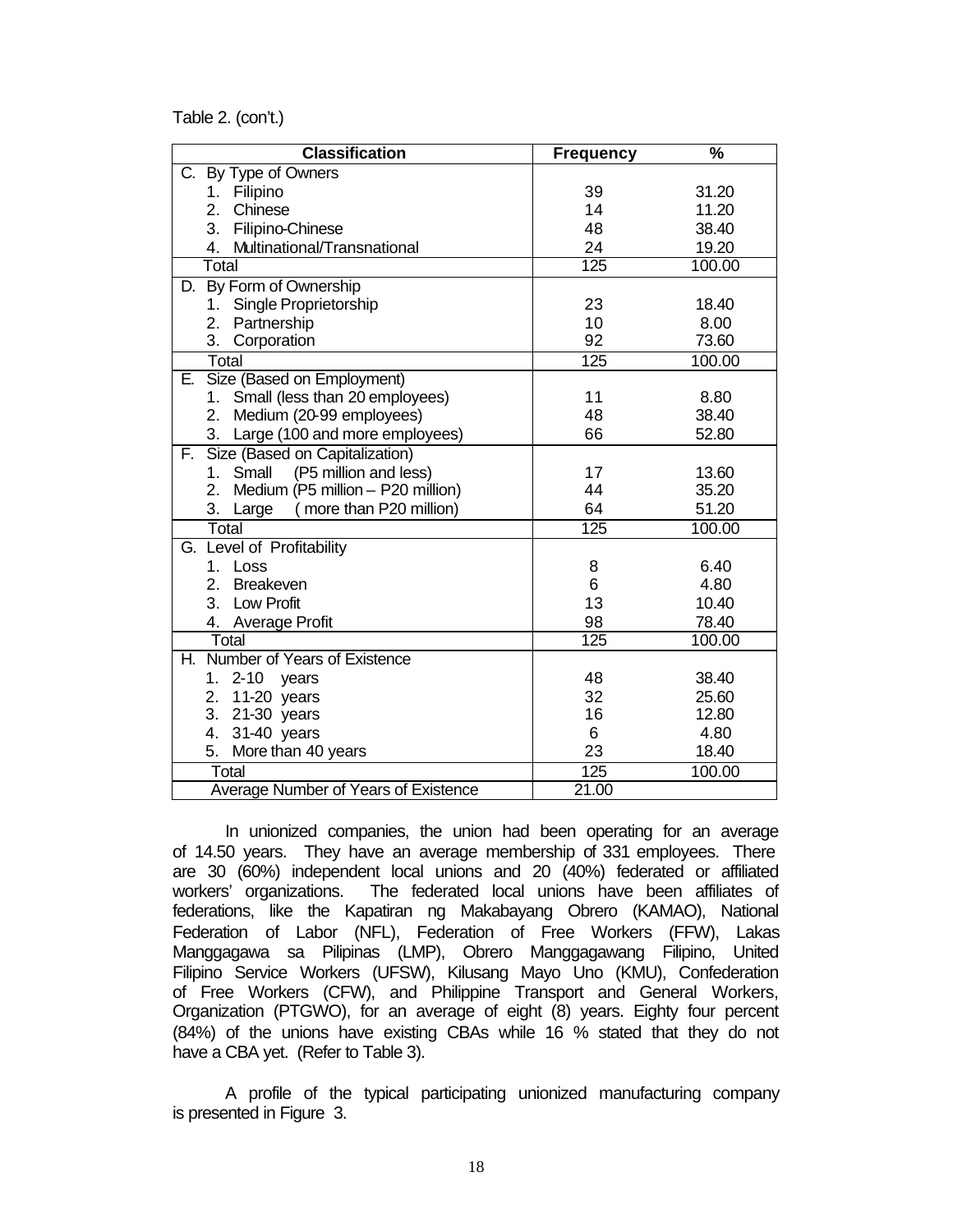

**Figure 3. Profile of a Typical Participating Unionized Manufacturing Company**

|  |  |  |  | Table 3. Profile of the Participating Unionized Manufacturing Firms |  |
|--|--|--|--|---------------------------------------------------------------------|--|
|--|--|--|--|---------------------------------------------------------------------|--|

|                                      | <b>Frequency</b> | Percentage |
|--------------------------------------|------------------|------------|
| Number of Years of Existence<br>А.   |                  |            |
| 1. 1-10 years                        | 26               | 52.00      |
| 2. 11-20 years                       | 14               | 28.00      |
| 3. 21-30 years                       | 6                | 12.00      |
| 31-40 years<br>4.                    |                  | 2.00       |
| More than 40 years<br>5.             | 3                | 6.00       |
| Total                                | 50               | 100.00     |
| Average Number of Years of Existence | 14.50            |            |
| Number of Union Members<br>В.        |                  |            |
| 1. 15-30 members                     | 7                | 14.00      |
| 31-60 members<br>$2_{-}$             | 6                | 12.00      |
| 3. 61-90 members                     | 5                | 10.00      |
| 4. More than 90 members              | 32               | 64.00      |
| Total                                | 50               | 100.00     |
| Average Number of Members            | 331.00           |            |
| Affiliation<br>C.                    |                  |            |
| Independent<br>1.                    | 30               | 60.00      |
| Federated<br>2.                      | 20               | 40.00      |
| Total                                | 50               | 100.00     |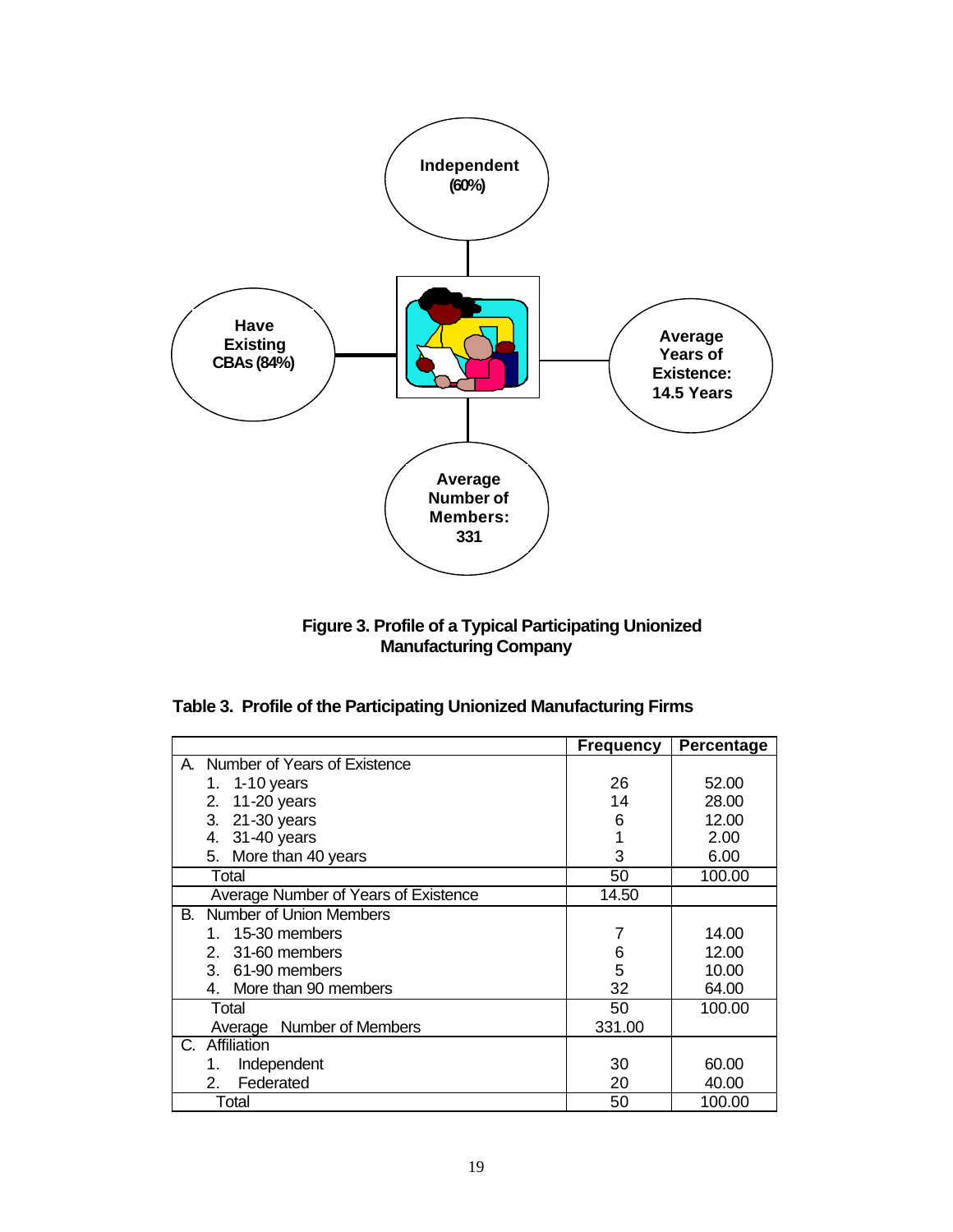Table 3. (con't.)

|                                                          | <b>Frequency</b> | Percentage |
|----------------------------------------------------------|------------------|------------|
| Federations to which the Unions are Affiliated<br>D.     |                  |            |
| <b>KAMAO</b><br>$1_{-}$                                  | 6                | 30.00      |
| 2.<br>National Federation of Labor                       | 2                | 10.00      |
| 3.<br><b>Federation of Free Workers</b>                  | $\overline{2}$   | 10.00      |
| Lakas Manggagawa sa Pilipinas<br>4.                      | $\overline{2}$   | 10.00      |
| Obrero Manggagawang Filipino<br>5.                       |                  | 5.00       |
| <b>United Filipino Service Workers</b><br>6.             |                  | 5.00       |
| 7. Kilusang Mayo Uno                                     |                  | 5.00       |
| <b>PTGWO</b><br>8.                                       |                  | 5.00       |
| 9. Confederation of Free Workers                         |                  | 5.00       |
| 10. Name of Federation Not Indicated                     | 3                | 15.00      |
| Total                                                    | 20               | 100.00     |
| Number of Years of Affiliation with the Federation<br>Е. |                  |            |
| 1. Less than a year                                      | 3                | 15.00      |
| 2. 1-10 Years                                            | 11               | 55.00      |
| 3. 11-20 Years                                           | 4                | 20.00      |
| 4. 21-30 Years                                           | 2                | 4.00       |
| Total                                                    | 20               | 100.00     |
| Average Number of Years of Affiliation                   | 8.00             |            |
| <b>CBA Status</b><br>F.                                  |                  |            |
| Existence of a CBA<br>1                                  | 42               | 84.00      |
| Do not have a CBA<br>2.                                  | 8                | 16.00      |
| Total                                                    | 50               | 100.00     |

## **4.2 Degree of Compliance with Core ILO Labor Standards**

Six (6) ILO Conventions or what are now referred to as core conventions or labor standards related to the fundamental workers' rights ratified by the Philippines are the main focus of the study. Manufacturing companies in Metro Manila were surveyed to determine their degree of compliance with these labor standards using a 5-point Likert scale  $(5 = Full$ Compliance; 4.00-4.99 = High Compliance; 3.00-3.99 = Satisfactory Compliance; 2.00-2.99 = Fair Compliance; 1.00-1.99 = Low Compliance).

Based on the responses of the 175 union and management representatives, *equal remuneration* (ILO Convention No. 100) (x = 4.05) and *freedom from discrimination in employment and occupation* (ILO Convention No. 81) (x = 4.02) were highly complied with, while *freedom of association and protection* of the *right to organize* (ILO Convention No. 87) (x = 3.38) was the least observed labor standards (Refer to Table 4). Overall, the firms' level of conformity with the six labor standards is only satisfactory  $(x = 3.77)$ , and there is no significant difference in the average degree of compliance by the unionized  $(x= 3.76)$  and non-unionized  $(x = 3.78)$  companies as indicated by the Kruskall-Wallis One Way Anova test ( $x^2 = 0.0320$ ; p = 0.8580). However in taking each of the ILO Labor Standards, there is a significant difference in the mean rating of compliance of unionized and non-unionized firms, except for ILO Convention No. 100. (Refer to Table 5). The results of having a significant difference in the individual labor standard but no difference for the over-all mean rating may be attributed to the variance within the sample. Chi-square considers variance in the computation of the test statistic Table 4 shows how mean rating of compliance differs for each of the labor standard but no significant difference of results was obtained when over-all mean rating was considered.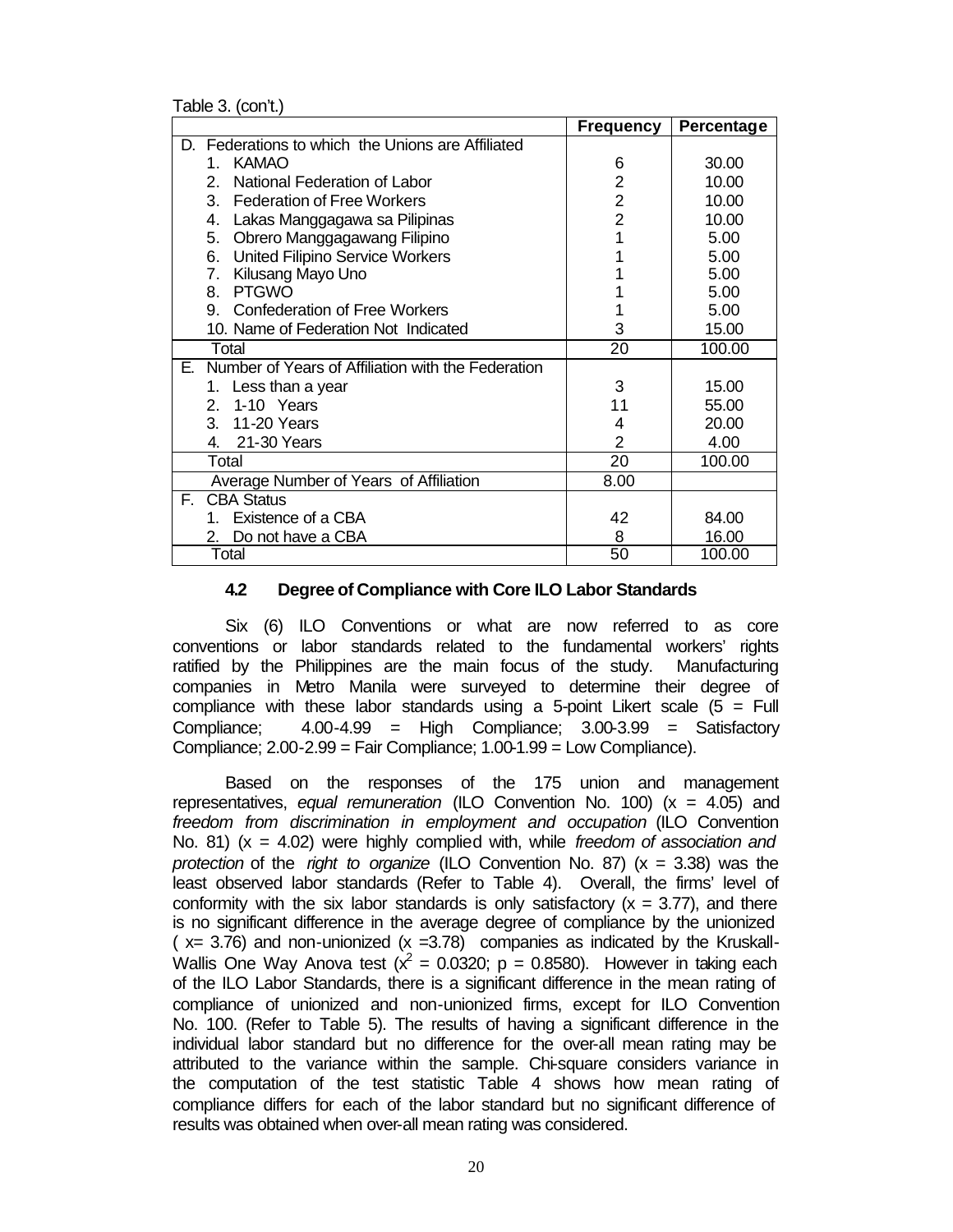| <b>Classification of Firms</b>                             | Freedom of<br><b>Association</b><br>and Protection<br>of the Right to<br>Organize<br>(No. 87) | <b>Right to</b><br>Organize and<br><b>Collective</b><br><b>Bargaining</b><br>(No. 98) | <b>Abolition</b><br>of Forced<br>Labor<br>(No. 105) | Equal<br>Renume-<br>ration<br>(No. 100) | <b>Freedom from</b><br><b>Discrimination</b><br>in Employment<br>and<br>Occupation<br>(No. 81) | Minimum Age<br>of Admission to<br><b>Employment or</b><br><b>Freedom from</b><br><b>Child Labor</b><br>(No. 138) | Over-All |
|------------------------------------------------------------|-----------------------------------------------------------------------------------------------|---------------------------------------------------------------------------------------|-----------------------------------------------------|-----------------------------------------|------------------------------------------------------------------------------------------------|------------------------------------------------------------------------------------------------------------------|----------|
| Unionized vs<br>А.                                         |                                                                                               |                                                                                       |                                                     |                                         |                                                                                                |                                                                                                                  |          |
| Non-Unionized                                              |                                                                                               |                                                                                       |                                                     |                                         |                                                                                                |                                                                                                                  |          |
| Unionized                                                  | 3.80                                                                                          | 3.83                                                                                  | 3.43                                                | 3.89                                    | 3.89                                                                                           | 3.73                                                                                                             | 3.76     |
| Non-Unionized<br>2.                                        | 3.10                                                                                          | 3.27                                                                                  | 4.03                                                | 4.15                                    | 4.10                                                                                           | 3.99                                                                                                             | 3.78     |
| <b>B.</b><br>By Nature of Business<br>1. Food and Beverage | 3.57                                                                                          | 3.81                                                                                  | 3.63                                                | 4.40                                    | 4.04                                                                                           | 3.80                                                                                                             | 3.87     |
| Textile and<br>2.                                          |                                                                                               |                                                                                       |                                                     |                                         |                                                                                                |                                                                                                                  |          |
| <b>Wearing Apparel</b>                                     | 3.32                                                                                          | 3.32                                                                                  | 3.92                                                | 3.91                                    | 4.28                                                                                           | 3.80                                                                                                             | 3.76     |
| 3. Chemical Products                                       | 3.00                                                                                          | 3.51                                                                                  | 4.07                                                | 4.05                                    | 3.79                                                                                           | 4.02                                                                                                             | 3.74     |
| <b>Plastic Products</b><br>4.                              | 3.77                                                                                          | 3.75                                                                                  | 3.93                                                | 4.14                                    | 4.15                                                                                           | 3.91                                                                                                             | 3.94     |
| Steel, Metal and<br>5.                                     |                                                                                               |                                                                                       |                                                     |                                         |                                                                                                |                                                                                                                  |          |
| <b>Iron Products</b><br>6. Footwear and                    | 3.56                                                                                          | 3.43                                                                                  | 3.76                                                | 4.03                                    | 4.02                                                                                           | 3.88                                                                                                             | 3.78     |
| <b>Leather Products</b>                                    | 3.67                                                                                          | 3.89                                                                                  | 3.27                                                | 3.87                                    | 4.11                                                                                           | 3.75                                                                                                             | 3.89     |
| 7. Furniture and                                           |                                                                                               |                                                                                       |                                                     |                                         |                                                                                                |                                                                                                                  |          |
| <b>Wood Products</b><br>8. Paper and Paper                 | 3.20                                                                                          | 3.25                                                                                  | 3.56                                                | 4.12                                    | 4.27                                                                                           | 4.15                                                                                                             | 3.76     |
| <b>Products</b>                                            | 3.04                                                                                          | 3.00                                                                                  | 4.14                                                | 4.23                                    | 4.17                                                                                           | 4.46                                                                                                             | 3.84     |
| 9. Machinery and                                           |                                                                                               |                                                                                       |                                                     |                                         |                                                                                                |                                                                                                                  |          |
| Equipment                                                  | 2.95                                                                                          | 3.43                                                                                  | 3.52                                                | 3.75                                    | 3.79                                                                                           | 4.17                                                                                                             | 3.60     |
| 10. Rubber Products                                        | 3.29                                                                                          | 3.58                                                                                  | 3.95                                                | 3.20                                    | 3.44                                                                                           | 3.88                                                                                                             | 3.56     |
| 11. Electronic Products                                    | 3.26                                                                                          | 3.29                                                                                  | 3.56                                                | 4.14                                    | 3.93                                                                                           | 3.89                                                                                                             | 3.68     |
| 12. Others                                                 | 3.63                                                                                          | 3.46                                                                                  | 3.76                                                | 3.64                                    | 3.66                                                                                           | 3.25                                                                                                             | 3.57     |

## **Table 4. Degree Compliance with Core ILO Labor Standards by Manufacturing Companies**

⊗ Mean responses based on the 5-point Likert Scale (5 = full compliance; 4:00-4.99 = high compliance;

3:00-3.99 = satisfactory compliance; 2:00-2.99 = fair compliance; 1:00-1.99 = low compliance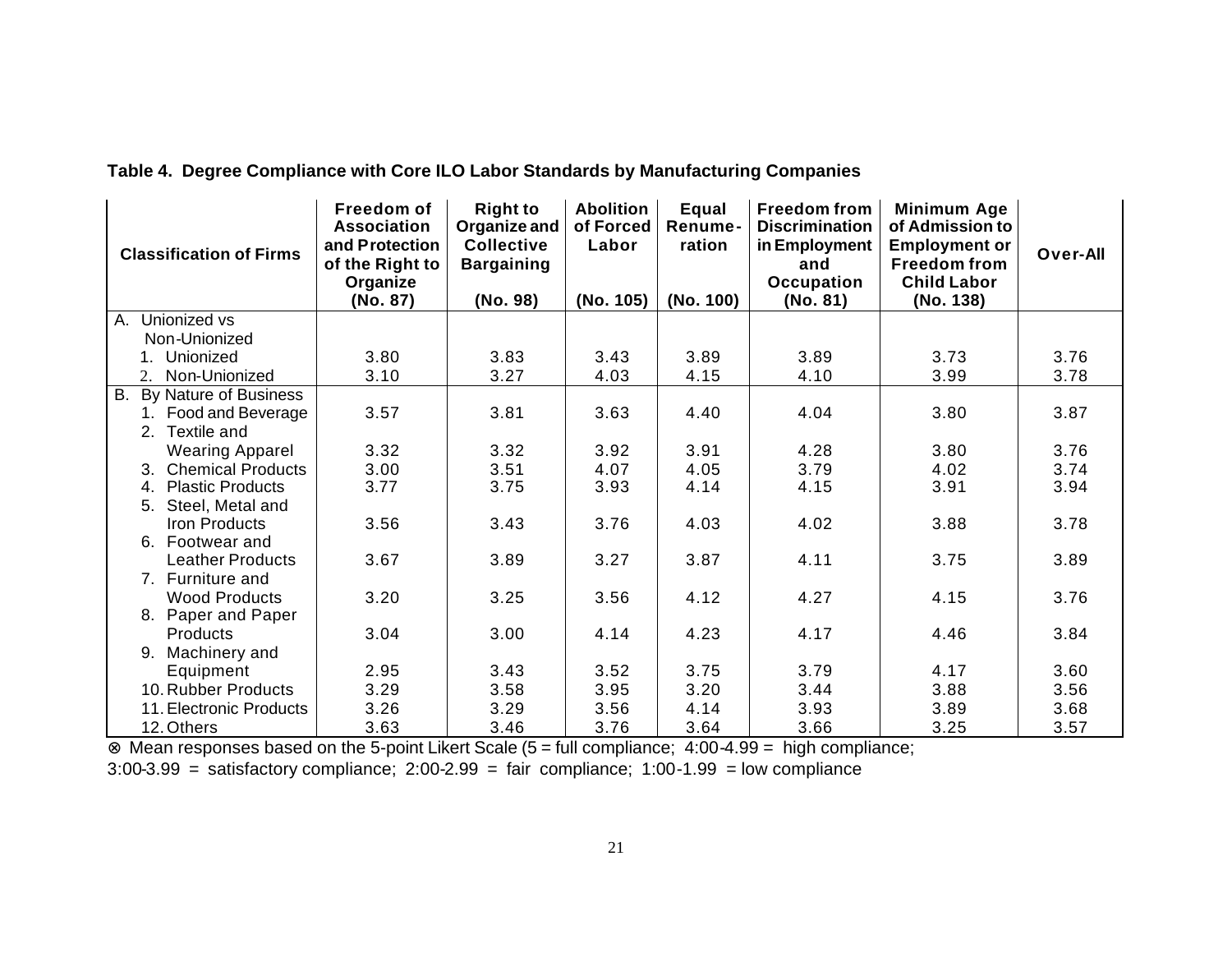| <b>Classification of firms</b>  | (No. 87) | (N0.98) | (No. 105) | (No. 100) | (No. 81) | (No. 138) | Over-All |
|---------------------------------|----------|---------|-----------|-----------|----------|-----------|----------|
| C. By Type of Owners            |          |         |           |           |          |           |          |
| Filipino<br>$1_{-}$             | 3.17     | 3.41    | 4.01      | 4.24      | 3.97     | 4.01      | 3.80     |
| Chinese<br>2.                   | 3.45     | 3.61    | 3.24      | 3.76      | 3.86     | 3.72      | 3.61     |
| Filipino-Chinese<br>3.          | 3.49     | 3.53    | 3.75      | 4.09      | 4.10     | 3.90      | 3.81     |
| 4. Multinational                | 3.47     | 3.49    | 3.85      | 3.82      | 4.03     | 3.73      | 3.73     |
| By Form of Ownership<br>D.      |          |         |           |           |          |           |          |
| 1. Single                       |          |         |           |           |          |           |          |
| Proprietorship                  | 3.29     | 3.46    | 3.71      | 3.90      | 3.98     | 3.92      | 3.71     |
| Partnership<br>2.               | 3.22     | 3.23    | 3.99      | 4.02      | 3.98     | 4.13      | 3.76     |
| 3. Corporation                  | 3.43     | 3.53    | 3.79      | 4.09      | 4.03     | 3.85      | 3.79     |
| By Size of Employment<br>Е.     |          |         |           |           |          |           |          |
| 1. Small (below 20              |          |         |           |           |          |           |          |
| employees)                      | 2.62     | 3.22    | 3.86      | 3.82      | 4.45     | 4.00      | 3.66     |
| Medium (20-99<br>2.             |          |         |           |           |          |           |          |
| employees)                      | 3.23     | 3.37    | 3.75      | 4.15      | 3.95     | 3.89      | 3.73     |
| 3. Large (100 and               |          |         |           |           |          |           |          |
| above employees)                | 3.61     | 3.63    | 3.81      | 4.01      | 4.00     | 3.86      | 3.82     |
| By Size of Present<br>F.        |          |         |           |           |          |           |          |
| Capitalization                  |          |         |           |           |          |           |          |
| 1. Small (less than             |          |         |           |           |          |           |          |
| PhP 5 million)                  | 3.17     | 3.41    | 3.88      | 3.90      | 4.32     | 4.03      | 3.78     |
| Medium (between<br>2.           |          |         |           |           |          |           |          |
| PhP 5 to PhP20                  | 3.29     | 3.36    | 3.89      | 4.01      | 4.01     | 3.88      | 3.74     |
| million)                        |          |         |           |           |          |           |          |
| 3. Large (above PhP             |          |         |           |           |          |           |          |
| 20 million)                     | 3.50     | 3.62    | 3.70      | 4.11      | 3.94     | 3.84      | 3.79     |
| By Level of Profitability<br>G. |          |         |           |           |          |           |          |
| $1_{-}$<br>Loss                 | 4.04     | 3.91    | 4.28      | 4.15      | 4.10     | 4.08      | 4.09     |
| <b>Breakeven</b><br>2.          | 3.31     | 3.32    | 4.23      | 4.37      | 4.22     | 4.23      | 3.95     |
| Low Profit                      | 3.42     | 3.40    | 3.29      | 4.09      | 4.14     | 3.67      | 3.67     |
| 4. Average Profit               | 3.33     | 3.48    | 3.79      | 4.01      | 3.98     | 3.87      | 3.75     |

**Table 4. Degree of Compliance with Core ILO Labor Standards by Manufacturing Companies (continued)**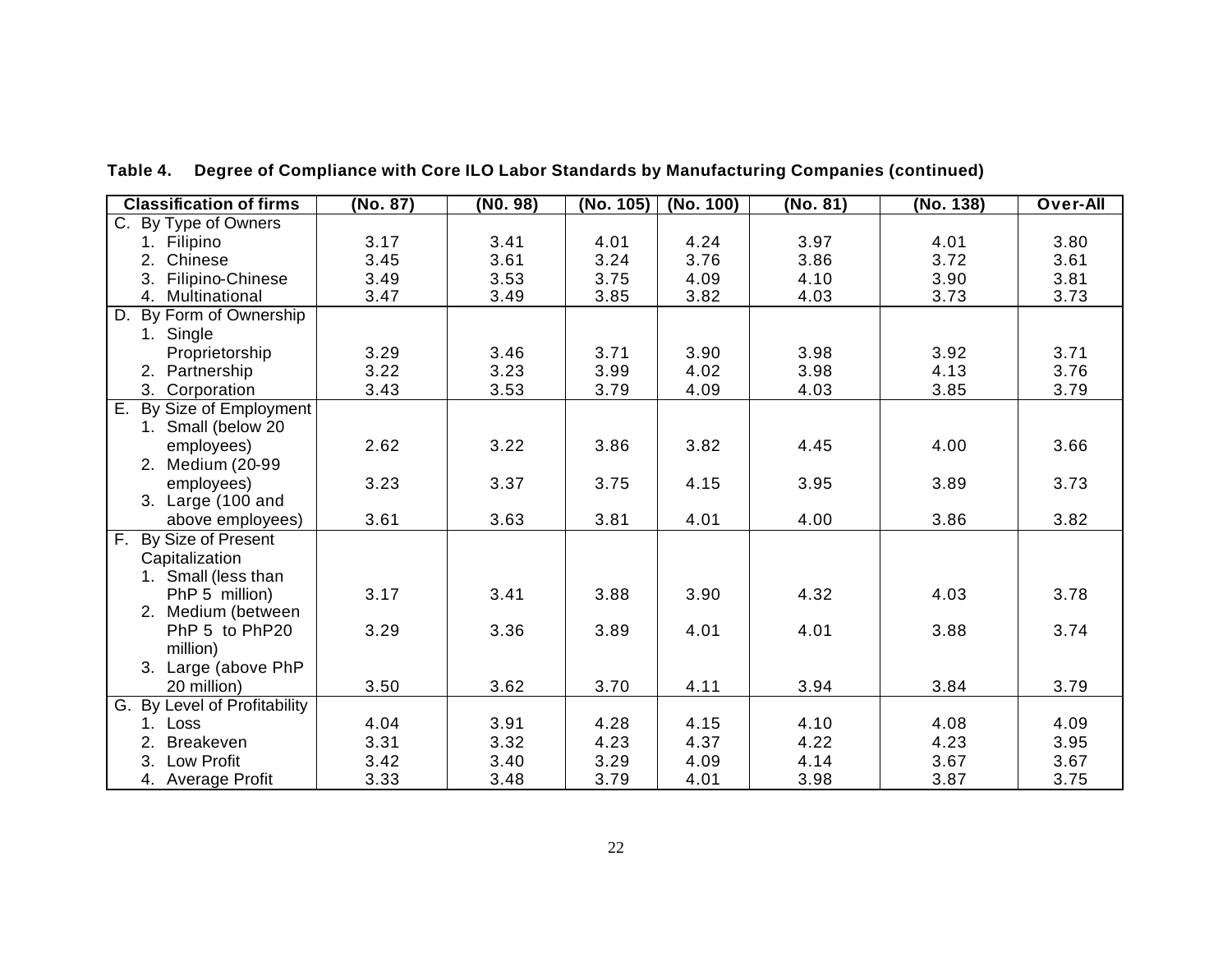| <b>Classification of firms</b> | (No. 87) | (NO. 98) | (No. 105) | (No. 100) | (No. 81) | (No. 138) | Over-All |
|--------------------------------|----------|----------|-----------|-----------|----------|-----------|----------|
| By Number of Years of<br>Н.    |          |          |           |           |          |           |          |
| <b>Existence of Company</b>    |          |          |           |           |          |           |          |
| 1. 2-10 Years                  | 3.14     | 3.29     | 3.91      | 3.99      | 4.21     | 3.99      | 3.76     |
| 2. 11-20 Years                 | 3.40     | 3.44     | 3.67      | 4.12      | 4.02     | 3.93      | 3.76     |
| 3. 21-31Years                  | 3.52     | 3.81     | 3.83      | 3.99      | 3.91     | 3.91      | 3.83     |
| 4. 31-40 Years                 | 3.85     | 3.62     | 3.94      | 3.78      | 3.85     | 3.97      | 3.83     |
| 5. More than 40 Years          | 3.59     | 3.71     | 3.54      | 4.30      | 3.67     | 3.56      | 3.73     |
| $\mathbf{L}$<br>By Respondent  |          |          |           |           |          |           |          |
| Union                          | 3.75     | 3.66     | 3.62      | 3.71      | 3.56     | 3.53      | 3.72     |
| Management                     | 3.86     | 4.01     | 4.18      | 4.08      | 4.21     | 3.93      | 4.04     |
| J.<br>By Number of Years of    |          |          |           |           |          |           |          |
| <b>Existence of Union</b>      |          |          |           |           |          |           |          |
| 1. 1-10 Years                  | 3.68     | 3.73     | 3.46      | 3.87      | 4.04     | 3.82      | 3.77     |
| 2. 11-20 Years                 | 3.93     | 4.01     | 3.36      | 3.99      | 3.88     | 3.85      | 3.84     |
| 3. 21-30 Years                 | 4.01     | 3.85     | 3.23      | 4.02      | 3.67     | 3.25      | 3.67     |
| 4. 31-40 Years                 | 4.07     | 4.17     | 4.50      | 3.80      | 3.88     | 3.88      | 3.75     |
| 5. More Than 40                |          |          |           |           |          |           |          |
| Years                          | 3.76     | 3.81     | 3.50      | 3.40      | 3.06     | 3.25      | 3.46     |
| By Number of Union<br>Κ.       |          |          |           |           |          |           |          |
| <b>Members</b>                 |          |          |           |           |          |           |          |
| 1. 15-30 members               | 3.98     | 3.74     | 3.06      | 3.81      | 3.74     | 3.80      | 3.69     |
| 2. 31-60 members               | 3.50     | 3.46     | 2.67      | 3.95      | 4.00     | 3.79      | 3.56     |
| 61-90 members<br>3.            | 3.14     | 3.85     | 4.04      | 3.70      | 3.78     | 3.88      | 3.73     |
| 4. More than 90                | 3.92     | 3.92     | 3.56      | 3.93      | 3.91     | 3.67      | 3.82     |
| <b>Members</b>                 |          |          |           |           |          |           |          |
| By Affiliation<br>L.           |          |          |           |           |          |           |          |
| Independent                    | 3.74     | 3.86     | 3.30      | 3.85      | 3.82     | 3.60      | 3.70     |
| Federated                      | 3.89     | 3.80     | 3.62      | 3.95      | 3.98     | 3.91      | 3.86     |

**Table 4. Degree of Compliance with Core ILO Labor Standards by Manufacturing Companies (continued)**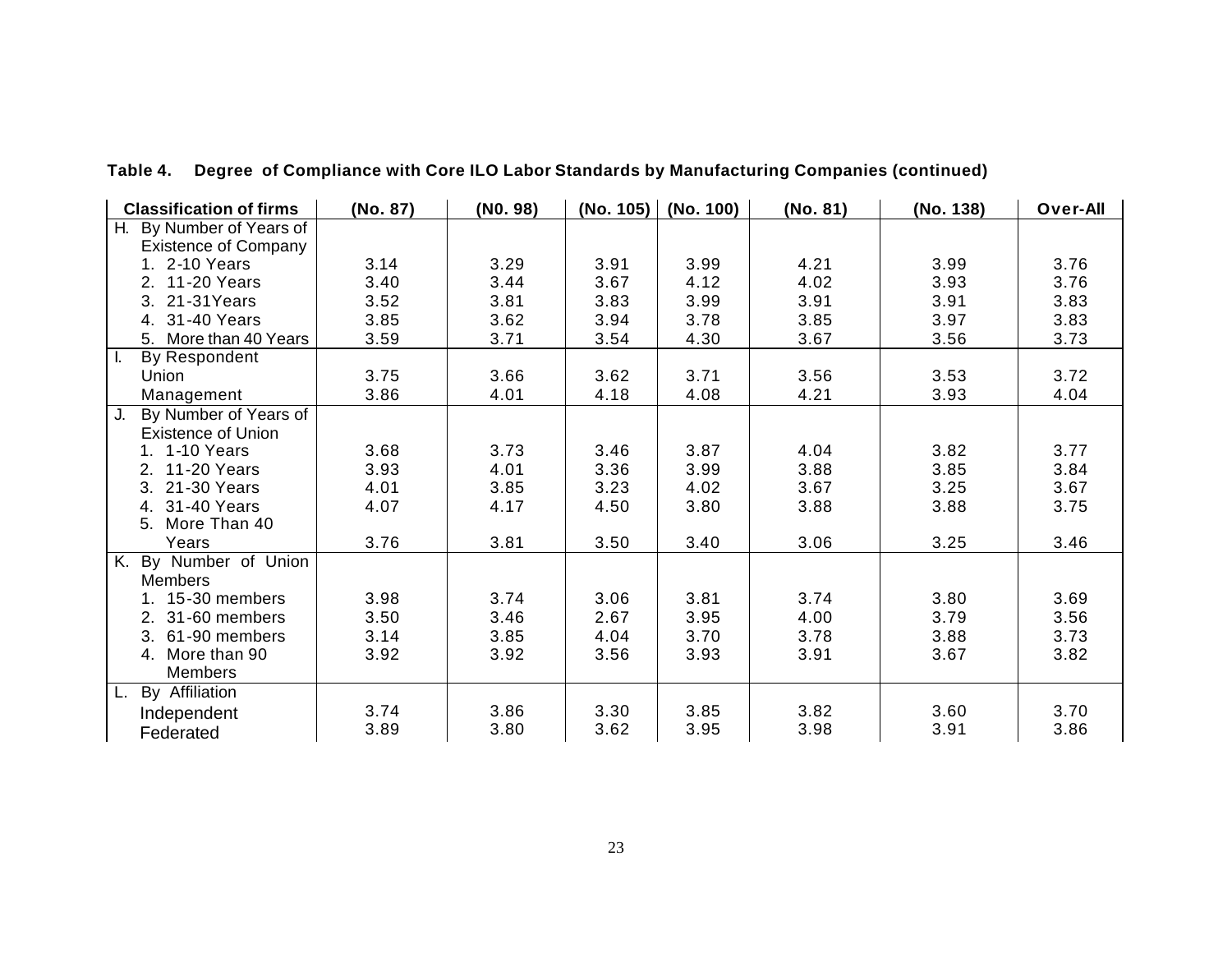| <b>Classification of firms</b> | (No. 87) | (NO. 98) | (No. 105) | (No. 100) | (No. 81) | (No. 138) | Over-All |
|--------------------------------|----------|----------|-----------|-----------|----------|-----------|----------|
| M. By Number of Years          |          |          |           |           |          |           |          |
| Affiliated                     |          |          |           |           |          |           |          |
| 1. Less than a year            | 3.60     | 3.45     | 3.93      | 4.00      | 4.11     | 3.71      | 3.80     |
| 2. 1-10 Years                  | 3.77     | 3.70     | 3.15      | 3.95      | 3.81     | 3.92      | 3.72     |
| 3. 11-20 Years                 | 4.23     | 4.25     | 4.18      | 4.22      | 4.08     | 4.03      | 4.17     |
| 4. 21-30 Years                 | 4.00     | 3.79     | 3.50      | 3.75      | 4.08     | 3.94      | 3.84     |
| By CBA Status<br>N.            |          |          |           |           |          |           |          |
| 1. Existence of a CBA          | 3.98     | 3.90     | 3.40      | 3.93      | 3.90     | 3.72      | 3.81     |
| 2. Absence of a CBA            | 2.85     | 3.48     | 3.55      | 3.67      | 3.79     | 3.73      | 3.51     |
| Over-All Mean Response         | 3.38     | 3.50     | 3.79      | 4.05      | 4.02     | 3.88      | 3.77     |

**Table 4. Degree of Compliance with Core ILO Labor Standards by Manufacturing Companies (continued)**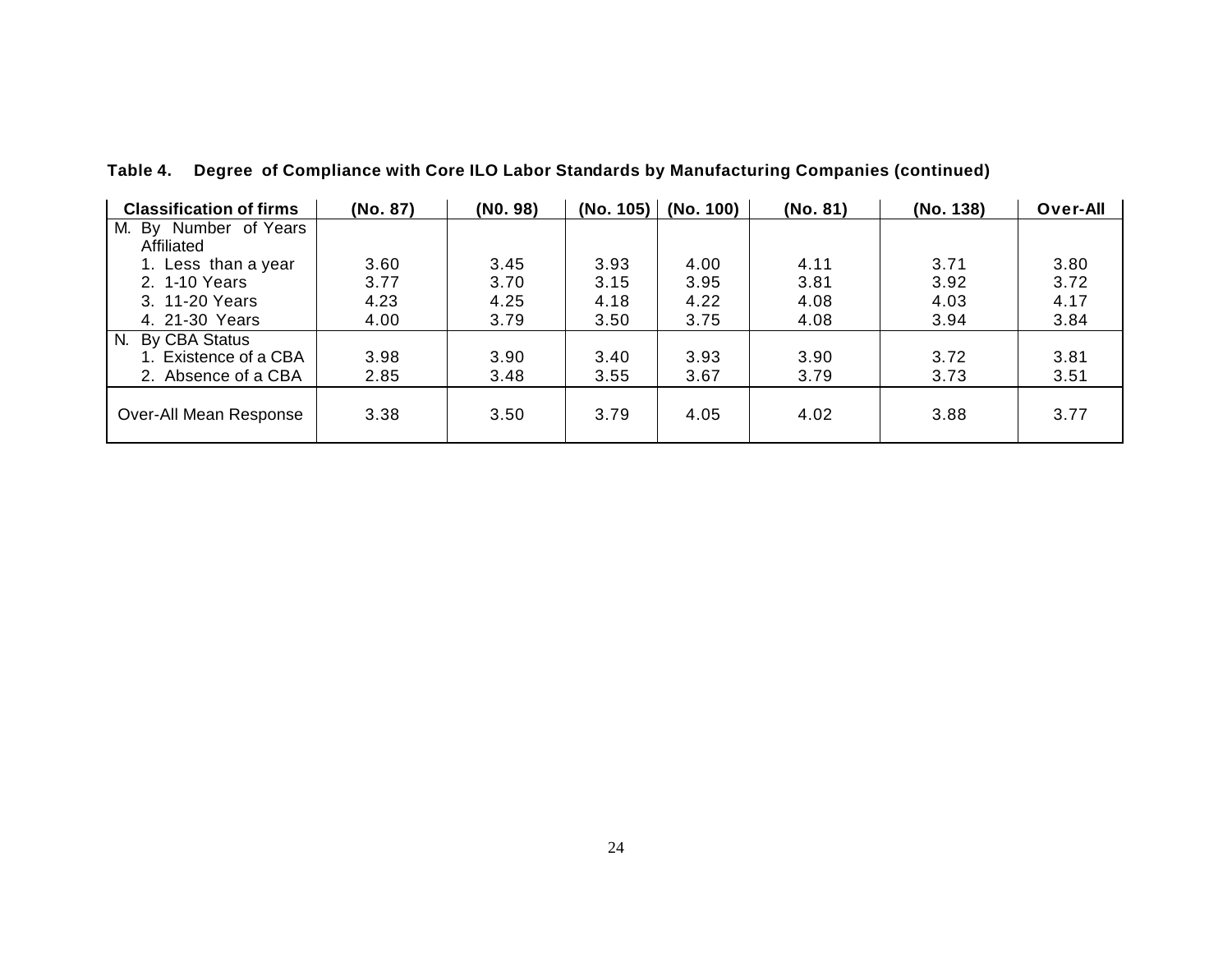| <b>Classification of firms</b> |                                               | Freedom of<br><b>Association</b><br>and Protection<br>of the Right to<br>Organize<br>(No. 87) | <b>Right to</b><br>Organize and<br><b>Collective</b><br><b>Bargaining</b><br>(No. 98) | <b>Abolition</b><br>of Forced<br>Labor<br>(No. 105) | Equal<br>Renume-<br>ration<br>(No. 100) | <b>Freedom from</b><br><b>Discrimination</b><br>in Employment<br>and<br>Occupation<br>(No. 81) | Minimum Age<br>of Admission to<br><b>Employment or</b><br><b>Freedom from</b><br><b>Child Labor</b><br>(No. 138) | Over-All          |
|--------------------------------|-----------------------------------------------|-----------------------------------------------------------------------------------------------|---------------------------------------------------------------------------------------|-----------------------------------------------------|-----------------------------------------|------------------------------------------------------------------------------------------------|------------------------------------------------------------------------------------------------------------------|-------------------|
| Ι.                             | Unionized vs<br>Non-Unionized                 | $\chi^2$ = 39.1192                                                                            | $\chi^2$ = 32.0633 $ \chi^2$ = 11.2669 $ \chi^2$ = 2.4246                             |                                                     |                                         | $\chi^2$ = 5.0210                                                                              | $\chi^2$ = 4.4845                                                                                                | $\chi^2$ = 0.0320 |
|                                | (Kruskal-Wallis One-<br>Way Anova Test)       | $P = 0.0000**$                                                                                | $P = 0.0000**$                                                                        |                                                     | $P=0.0008**$ $P=0.1194$                 | $P = 0.0250**$                                                                                 | $P = 0.0342**$                                                                                                   | $P = 0.8580$      |
| J.                             | By Nature of Business<br>(Kruskal-Wallis One- | $\chi^2$ = 14.7112                                                                            | $\chi^2$ = 21.0193 $\chi^2$ = 6.4701                                                  |                                                     | $\chi^2$ =9.3131                        | $\chi^2$ = 18.2543                                                                             | $\chi^2$ =13.7193                                                                                                | $\chi^2$ =6.6587  |
|                                | Way Anova Test)                               | $P = 0.1961$                                                                                  | $P = 0.0332**$                                                                        | $P = 0.8402$                                        | $P = 0.5930$                            | $P = 0.0759$                                                                                   | $P = 0.2489$                                                                                                     | $P = 0.8260$      |
|                                | K. By Type of Owners<br>(Kruskal-Wallis One-  | $\chi^2$ = 5.9981                                                                             | $\chi^2$ = 1.3060                                                                     | $\chi^2$ =6.2694                                    | $\chi^2$ =4.4416                        | $\chi^2$ = 2.2487                                                                              | $\chi^2$ = 4.5540                                                                                                | $\chi^2$ =4.6280  |
|                                | Way Anova Test)                               | $P = 0.1117$                                                                                  | $P = 0.7277$                                                                          | $P=0.0992$                                          | $P=0.2176$                              | $P = 0.5224$                                                                                   | $P = 0.2075$                                                                                                     | $P=0.2012$        |
| L.                             | By Form of Ownership<br>(Kruskal-Wallis One-  | $\chi^2$ = 1.7718                                                                             | $\chi^2$ = 3.3590                                                                     | $\chi^2$ =1.4285                                    | $\chi^2$ =0.9420                        | $\chi^2$ = 0.0488                                                                              | $\chi^2$ = 1.1137                                                                                                | $\chi^2$ =0.9798  |
|                                | Way Anova Test)                               | $P = 0.4123$                                                                                  | $P = 0.1865$                                                                          | $P = 0.4896$                                        | $P=0.6244$                              | $P = 0.9759$                                                                                   | $P = 0.5730$                                                                                                     | $P = 0.6127$      |
| М.                             | By Size of Employment<br>(Kruskal-Wallis One- | $\chi^2$ = 19.4622                                                                            | $\chi^2$ = 9.5779                                                                     | $\chi^2$ =0.6551                                    | $\chi^2$ =2.1587                        | $\chi^2$ = 0.0912                                                                              | $\chi^2$ = 0.3364                                                                                                | $\chi^2$ = 4.5315 |
|                                | Way Anova Test)                               | $P = 0.0001**$                                                                                | $P = 0.0083**$                                                                        | $P=0.7207$                                          | $P = 0.3398$                            | $P = .9554$                                                                                    | $P = 0.8452$                                                                                                     | $P = 0.1038$      |
| N.                             | By Size of Present                            |                                                                                               |                                                                                       |                                                     |                                         |                                                                                                |                                                                                                                  |                   |
|                                | Capitalization<br>(Kruskal-Wallis One-        | $\chi^2$ = 6.7113                                                                             | $\chi^2$ = 7.6717                                                                     | $\chi^2$ =1.6416                                    | $\chi^2$ =0.9932                        | $\chi^2$ = 3.3987                                                                              | $\chi^2$ = 0.7059                                                                                                | $\chi^2$ = 0.1848 |
|                                | Way Anova Test)                               | $P = 0.0349**$                                                                                | $P = 0.0216**$                                                                        | P=0.4401                                            | $P = 0.6086$                            | $P = 0.1828$                                                                                   | $P = 0.7026$                                                                                                     | $P = 0.9118$      |

*Note :* **c <sup>2</sup>***test statistic is significant when p £ 0.05 which means that there is a significant difference between the mean response of the groups under study*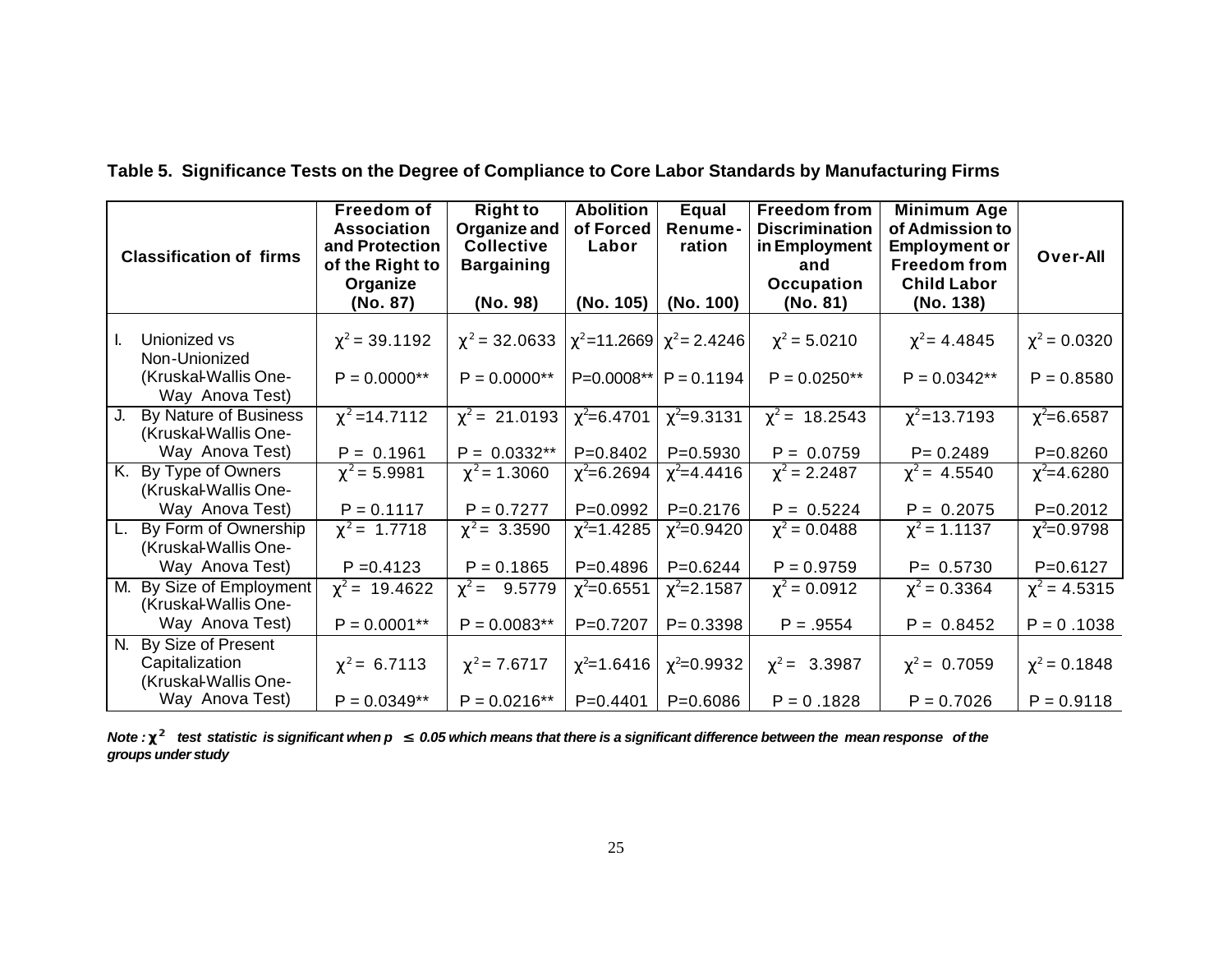| <b>Classification of firms</b>         | (No. 87)           | (No. 98)           | (No. 105)         | (No. 100)        | (No. 81)          | (No. 138)         | Over-All          |
|----------------------------------------|--------------------|--------------------|-------------------|------------------|-------------------|-------------------|-------------------|
| O. By Level of Profitability           | $\chi^2$ = 7.6278  | $\chi^2$ = 4.7766  | $\chi^2$ =13.1601 | $\chi^2$ =5.2683 | $\chi^2$ = 5.4050 | $\chi^2$ = 5.7269 | $\chi^2$ = 9.8917 |
| (Kruskal-Wallis One-                   |                    |                    |                   |                  |                   |                   |                   |
| Way Anova Test)                        | $P = 0.0544$       | $P = 0.1889$       | P=0.0043**        | $P = 0.1532$     | $P = 0.1444$      | $P = 0.1257$      | P=0.0195**        |
| By Number of Years of<br>Р.            |                    |                    |                   |                  |                   |                   |                   |
| <b>Existence of Company</b>            | $\chi^2$ = 13.4199 | $\chi^2$ = 13.0333 | $\chi^2$ =3.1401  | $\chi^2$ =2.4103 | $\chi^2$ = 7.2664 | $\chi^2$ = 2.7949 | $\chi^2$ = 1.4557 |
| (Kruskal-Wallis One-                   |                    |                    |                   |                  |                   |                   |                   |
| Way Anova Test)                        | $P = 0.0094**$     | $P = 0.0111**$     | $P=0.5347$        | $P = 0.6608$     | $P = 0.1225$      | $P = 0.5927$      | $P = 0.8345$      |
| O. Union vs Management                 | $Z = -1.4902$      | $Z = -2.7004$      | $Z = -6.0228$     | $Z = -2.7084$    | $Z = -3.4141$     | $Z = -2.6289$     | $Z = -2.9155$     |
| (Wilcoxon Matched                      |                    |                    |                   |                  |                   |                   |                   |
| Pairs Signed Ranks                     |                    |                    |                   |                  |                   |                   |                   |
| Test)                                  | $P = 0.1362$       | $P = 0.0069**$     | $P = 0000**$      | P=0.0068**       | $P = 0.0006**$    | $P = .0086**$     | $P = 0.0036**$    |
| $\overline{P}$ .<br>By Number of Years |                    |                    |                   |                  |                   |                   |                   |
| of Existence of Union                  | $\chi^2$ = 1.5400  | $\chi^2$ = 3.2762  | $\chi^2$ =2.2900  | $\chi^2$ =1.2424 | $\chi^2$ =3.4914  | $\chi^2$ = 1.7279 | $\chi^2$ = 0.9006 |
| (Kruskal-Wallis One-                   |                    |                    |                   |                  |                   |                   |                   |
| Way Anova Test)                        | $P = 0.8195$       | $P = 0.5127$       | $P = 0.6826$      | $P = 0.8711$     | $P = 0.4792$      | $P = 0.7856$      | $P = 0.9245$      |
| Q. By Number of Union                  |                    |                    |                   |                  |                   |                   |                   |
| <b>Members</b>                         | $\chi^2$ = 4.4420  | $\chi^2$ = 7.5673  | $\chi^2$ =7.7914  | $\chi^2$ =2.6452 | $\chi^2$ = 1.8540 | $\chi^2$ = .1157  | $\chi^2$ = 2.5433 |
| (Kruskal-Wallis One-                   |                    |                    |                   |                  |                   |                   |                   |
| Way Anova Test)                        | $P = 0.2175$       | $P = 0.0559$       | P=0.0500**        | $P = 0.4496$     | $P = 0.6032$      | $P = 0.9899$      | $P = 0.4675$      |
| Independent<br>L.                      |                    |                    |                   |                  |                   |                   |                   |
| vs Affiliated                          | $\chi^2$ = .0521   | $\chi^2$ = 2366    | $\chi^2$ = .7337  | $\chi^2$ = .0395 | $\chi^2$ = 3.8451 | $\chi^2$ = 2.9804 | $\chi^2$ = 1.5077 |
| (Kruskal-Wallis One-                   |                    |                    |                   |                  |                   |                   |                   |
| Way Anova Test)                        | 0.8195             | $P = 0.6267$       | $P=0.3917$        | $P=0.8426$       | $P = 0.0499**$    | $P = 0.0843$      | $P = 0.2195$      |

**Table 5. Significance Tests on the Degree of Compliance to Core Labor Standards by Manufacturing Firms (Continued)**

*Note :* **c <sup>2</sup>***test statistic is significant when p £ 0.05 which means that there is a significant difference between the mean response of the groups under study*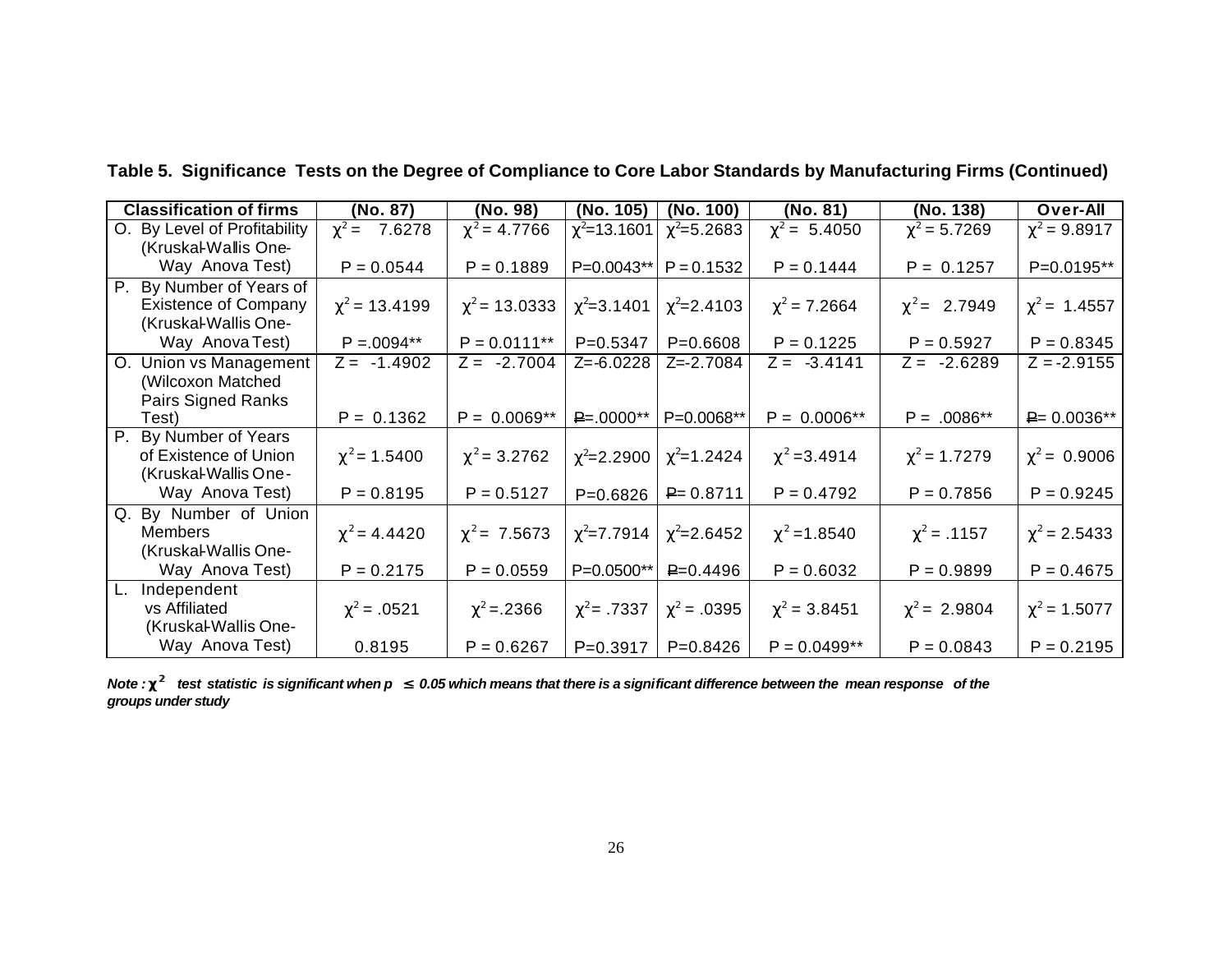| <b>Classification of firms</b> | (No. 87)           | (No. 98)         | (No. 105)        | (No. 100)        | (No. 81)          | (No. 138)         | <b>Over-All</b>   |
|--------------------------------|--------------------|------------------|------------------|------------------|-------------------|-------------------|-------------------|
| Number of Years<br>M. By       |                    |                  |                  |                  |                   |                   |                   |
| Affiliated                     | $\chi^2$ = 3.4878  | $\chi^2$ =4.2098 | $\chi^2$         | $\chi^2$ =3.1752 | $\chi^2$ = 3.1030 | $\chi^2 = 0.9121$ | $\chi^2$ = 3.4654 |
| (Kruskal-Wallis One-           |                    |                  | $= 6.1947$       |                  |                   |                   |                   |
| Way Anova Test)                | $P = 0.3224$       | $P = 0.2397$     |                  | $P=0.3654$       | $P = 0.3760$      | $P = 0.8225$      | $P = 0.3253$      |
|                                |                    |                  | $P=0.1025$       |                  |                   |                   |                   |
| By CBA Status<br>N.            | $\chi^2$ = 13.0048 | $\chi^2$ =5.8921 | $\chi^2 = .3429$ | $\chi^2$ =3.8581 | $\chi^2$ = .2831  | $\chi^2$ =0.6617  | $\chi^2 = 3.0509$ |
| (Kruskal-Wallis One-           |                    |                  |                  |                  |                   |                   |                   |
| Way Anova Test)                | $P = 0.0003$ **    | $P = 0.0152**$   | $P = 0.5581$     | P=0.0495**       | $P = 0.5947$      | $P = 0.4160$      | $P = 0.0807$      |
| Overall                        |                    |                  |                  |                  |                   |                   |                   |

**Table 5. Significance Tests on the Degree of Compliance to Core Labor Standards by Manufacturing Firms (Continued)**

*Note :* **c <sup>2</sup>***test statistic is significant when p £ 0.05 which means that there is a significant difference between the mean response of the groups under study*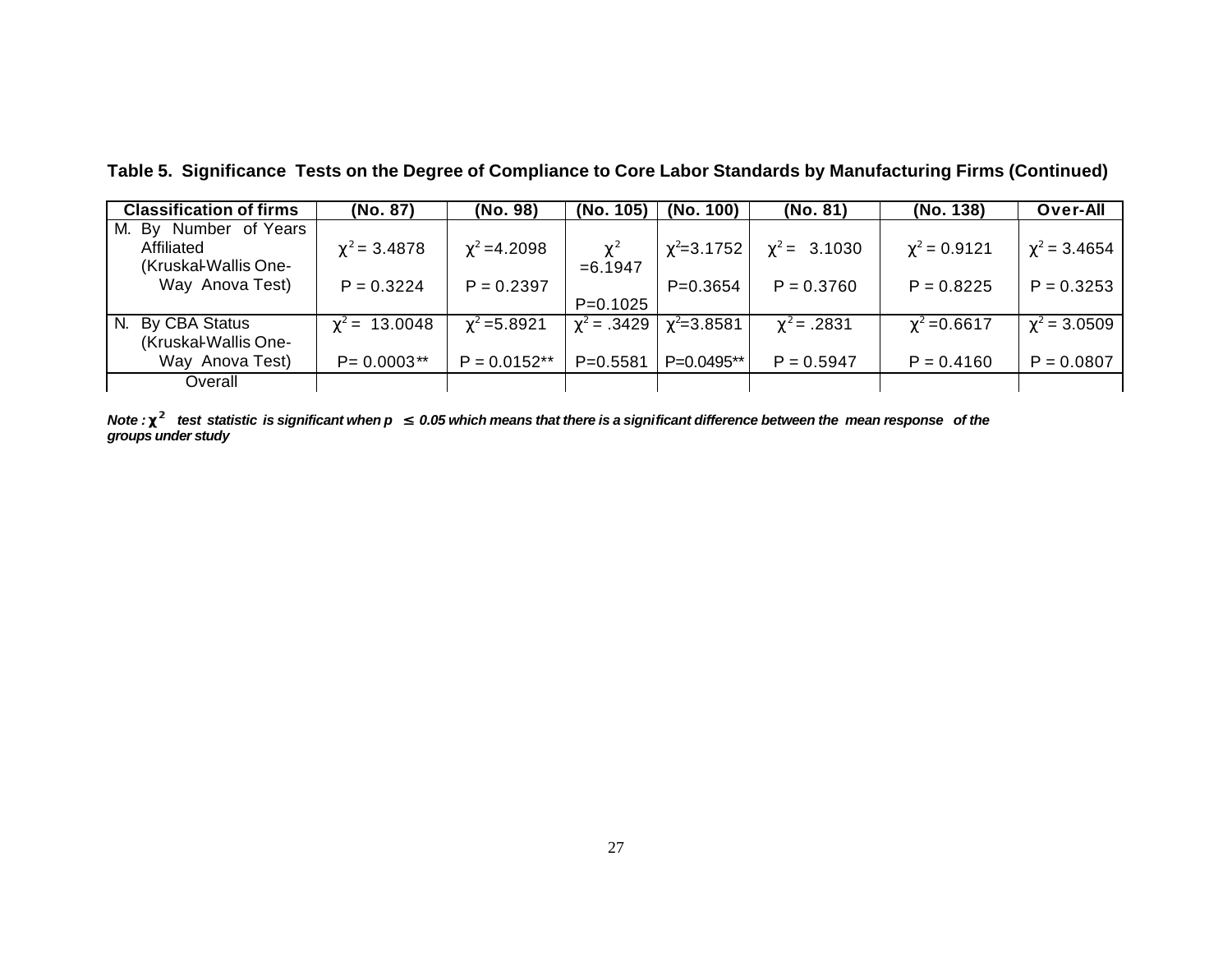However, the mean rating of the degree of observance of the labor standards by the union ( $x= 3.72$ ) and management ( $x = 4.04$ ) representatives in the unionized establishments differed significantly ( $Z = 2.9155$ ;  $p = 0.0036$ ) as a whole in all the standards. However, in analyzing each of the six core labor standards independently, management's and union's assessment of degree of observance did not differ significantly on the *freedom of association and protection of the right to organize*  $(Z=1.4902; p = 0.1362)$ . (Refer to Table 5).

Among the unionized establishments, those with a satisfactory degree of compliance with the core labor standards are those characterized as having more than 90 union members  $(x = 3.82)$ , federated  $(x = 3.86)$ , affiliated with a federation for about 11-20 years ( $x = 4.17$ ), and having an existing CBA ( $x =$ 3.81).

Unionized firms' degree of observance of the core ILO labor standards did not also differ significantly when they are classified by number of years of existence, number of union members, federation affiliation, number of years affiliated with a federation and existence of a CBA.

By nature of business/sub-industry, the plastic products  $(x = 3.94)$ , followed by the footwear and leather products  $(x = 3.89)$ , have the highest degree of overall core labor standards conformity, while the rubber products group has the lowest degree  $(x= 3.56)$  of overall sufficient observance of the labor standards.

The *freedom of association and protection of the right to organize* (Convention No. 87) is satisfactorily implemented (x= 3.77) by the plastic products sub-industry, and is implemented at a fair degree  $(x = 2.95)$  by the machinery and equipment sector. The *right to organize and collective bargaining* (Convention No. 98) is satisfactorily obeyed  $(x = 3.81)$  by the food and beverage firms, and least implemented but still as satisfactory level (x =3.00) by the paper products subsector. The *abolition of forced labor* (Convention No. 105) is highly followed  $(x = 4.14)$  by the paper & paper products sub-group, and less relatively conformed with  $(x = 3.27)$  by the foot wear and leather products subgroup. *Equal* remuneration (Convention No. 100) is highly complied  $(x = 4.40)$  with by the food and beverage companies, and satisfactorily (x= 3.20) by the rubber products establishments. *Freedom from discrimination in employment and occupation* (Convention No. 81) is highly kept up to standard  $(x = 4.28)$  by the textile and wearing apparel sector, and less done according to law  $(x = 3.44)$  by the rubber products group. *Freedom from child labor* (Convention No. 138) is highly implemented  $(x = 4.46)$  by the paper and paper products sub-industry, and satisfactorily observed  $(x = 3.25)$  by the firms in the other sector sub-industry.

The Kruskall-Wallis One-Way Anova test for independent samples revealed that there is no significant difference in the degree of core labor standards compliance by nature of business/sub-industry as a whole and on a per core standard basis except for the *right to organize and collective bargaining*  $(X^2 = 21.0193$ ;  $p = 0.0332$ ) (Refer to Table 5).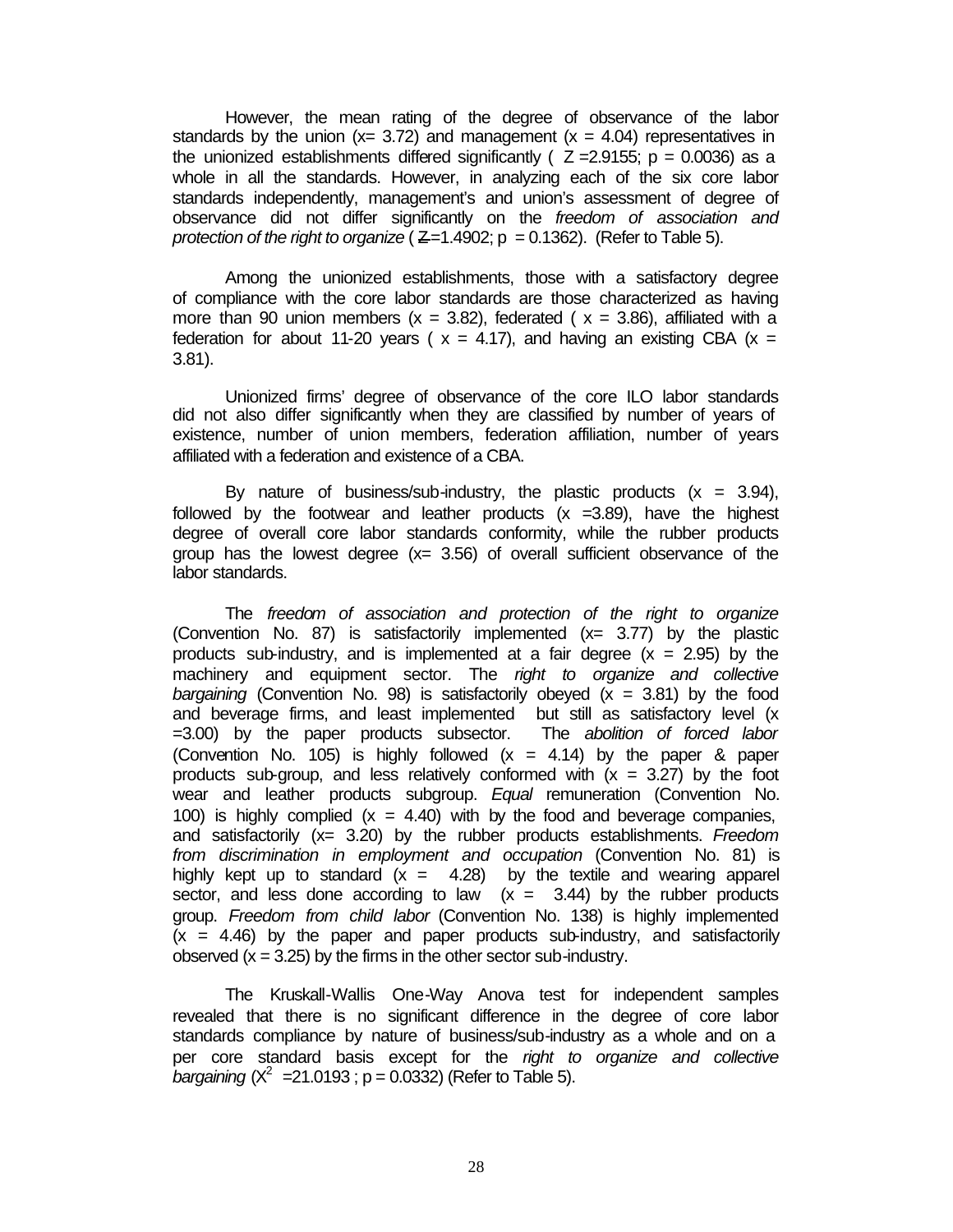According to type of owners, the Filipino-Chinese owners have the highest satisfactory degree of  $(x = 3.81)$  of overall core labor standards compliance, while the Chinese owners have the lowest satisfactory  $(x = 3.61)$ degree of overall observance of the labor standards. On a per labor standard basis, the Filipino owners are highly implementing *equal remuneration* (x =4.24), *abolition of forced labor* (x = 4.01), and *freedom from child labor* (x =4.01); and least satisfactorily abiding by the *freedom of association and protection of the right to organize* ( x = 3.17) and *right to organize and collective bargaining* (x = 3.41). The statistical test again pinpointed that there is no significant variation in the average level of rating of firms on their keeping up to the labor standards based on type of ownership ( $x^2 = 4.6280$ ; p= 0.2012) Refer to Table 5.

Classified by form of ownership, those owned by corporations tend to meet the requirements of the labor standards at a higher satisfactory degree  $(x = 3.79)$ . On the other hand, those owned by single proprietors seem to fulfill the laws at a lower degree of satisfaction  $(x = 3.71)$ . Analyzing the individual core labor standards, single proprietors least complied with the *abolition of forced labor* (x = 3.71) and *equal renumeration* (x = 3.90); those owned by partnerships had the least satisfactory observance of the ILO Conventions No. 87 and No. 98 ( $x = 3.22$  and  $X = 2.23$ ). The corporations' least rating is on *freedom from child labor* (x = 3.85). Although the One-Way Anova test for independent samples confirmed that in these three forms of ownership, their degree of conformity with the six core labor standards do not differ meaningfully ( $X^2 = 0.9798$ ; p = 0.6127) as shown in Table 5.

Grouped by size of employment, the large firms have the highest average degree of  $(x = 3.82)$  of compliance with labor standards, followed by the medium-sized establishments ( $x = 3.73$ ), and by the small enterprises ( $x =$ 3.66). Based on the individual core labor standards, small enterprises scored lowest  $(x = 2.62)$  in implementing the ILO Convention No. 87 but rated highest  $(x = 4.45)$  in the observance of ILO Convention No. 81. As a whole, there is no significant difference in the mean rating of labor standards implementation  $(X^2$  =4.5315 ; p= 0.1038). On a per core labor standard basis, significant variations appear on *freedom of association and protection of the right to organize*  $(X^2 = 19.4622$ ;  $p = 0.0001$  and on the *right to organize and collective bargaining* ( $x^2 = 9.5779$ ; p = 0.0083) as shown in Table 5.

By size of capitalization, the large companies have sufficiently  $(x = 3.79)$ complied with the laws, followed by small firms  $(x = 3.78)$ , and finally by medium enterprises  $(x = 3.74)$ . The large firms' highest degree of keeping up with labor standards is on the *equal renumeration* ( $x = 4.11$ ) convention, while its least is on ILO Convention No. 87. The medium sized firms scored high on ILO Convention No. 100  $(x = 4.01)$ , ILO Convention No. 81  $(x = 4.01)$ , and on ILO Convention No. 87  $(x = 3.29)$ . The small firms highly observed ILO Convention No. 138, and least observed ILO Convention No. 87  $(x = 3.17)$ . Statistical results proved that there is no meaningful variations ( $\hat{x} = 0.1848$ ; p  $= 0.918$ ) in their overall mean rating, although there are significant differences in the average degree of compliance with the labor standards by the small, medium, and large companies with regard to *freedom of association and* protection of the right to organize  $(X^2$  =15.6946;  $p = 0.004$ ), right to organize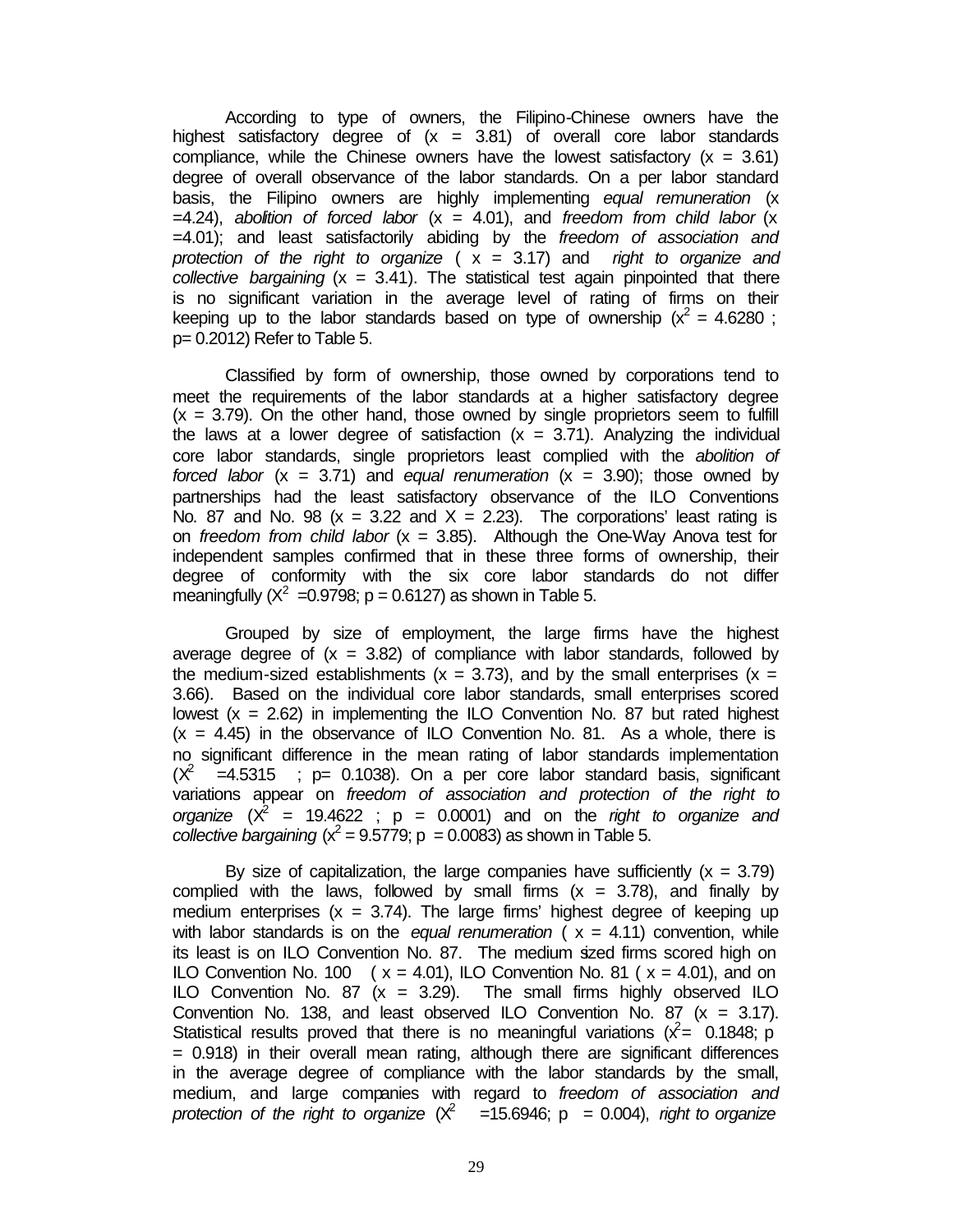and collective bargaining  $(X^2$  =14.2157;  $p = 0.008$ ), and *freedom from* discrimination in employment and occupation  $(X^2 = 6.7068; p = 0.0350)$ .

According to level of profitability, firms which experienced a loss last year seem to highly fulfill the requirements of the law  $(x = 4.09)$ , while those companies which claimed low levels of profit, were found wanting  $(x = 3.67)$  in dutifully following the labor standards.

Related studies show that those operating at a loss are the least to comply with the standards, but a closer look on these companies covered by the study would indicate, that possible reasons for high compliance are that these companies are mostly corporations (eight out of eight), with large size of employment (seven out of eight), and capitalization (five out of eight), are unionized (seven out of eight), and with CBA (seven out of eight). Firms with breakeven experiences, least implemented ILO Convention Nos. 87 and 98, while those with low profit least observed ILO Conventions No. 105 and No. 138. Those companies with average profit rated themselves least on ILO Convention No. 87, and those with a lesser level of profit self-rated least on ILO Convention No. 98 Refer to Table 4). The test of significance revealed that there were meaningful differences  $(\chi^2 = 9.8917 ; p = 0.0195)$  in the average degree of compliance with the labor standards based on level of profitability as a whole. On a per labor standard basis, significant differences in the mean rating was only shown in their responses on ILO Convention No. 105 on abolition of forced labor ( $X^2 = 13.1601$ ; p = 0.0043). Refer to Table 5.

Categorized by number of years of existence, the firms which have been operating for 11-20 and 21-30 years have adequately  $(x = 3.83)$  adapted to the labor standards, followed by companies which have been existing for 2- 20 years  $(x = 3.76)$ . Those establishments which have been operating for more than 40 years have the lowest satisfactory degree of compliance with the labor standards  $(x = 3.73)$ . The highest degree of compliance with ILO Convention No. 105 ( $x = 4.50$ ) was garnered by the 31-40 years old firms. The anova test, however, confirmed that there are no significant differences in the mean level of obeying the laws as an entire set of core labor standards taken together. On a per labor standard basis, significant variations in responses are shown concerning ILO Convention No. 87 and ILO Convention No. 98. (x  $= 13.0333$ ; p = 0.0111). Refer to Table 5.

The characteristics of firms with **relatively high satisfactory average rating** in observing the Core ILO Labor Standards is that which is nonunionized, from the plastic products sub-industry, owned by Filipino-Chinese, large in size (both in capitalization and employment), registered as a corporation, has been existing for 11-30 years, and has experienced a loss in income last year. Refer to Figure 4.

On the other hand, the characteristics of enterprises with **relatively low satisfactory average rating** of compliance with the labor standards is unionized, from the rubber products sector, owned by Chinese, medium-sized in capitalization, small-sized in employment, registered as single proprietorship, operating for more than 40 years, and had low profit last year. Refer to Figure 5.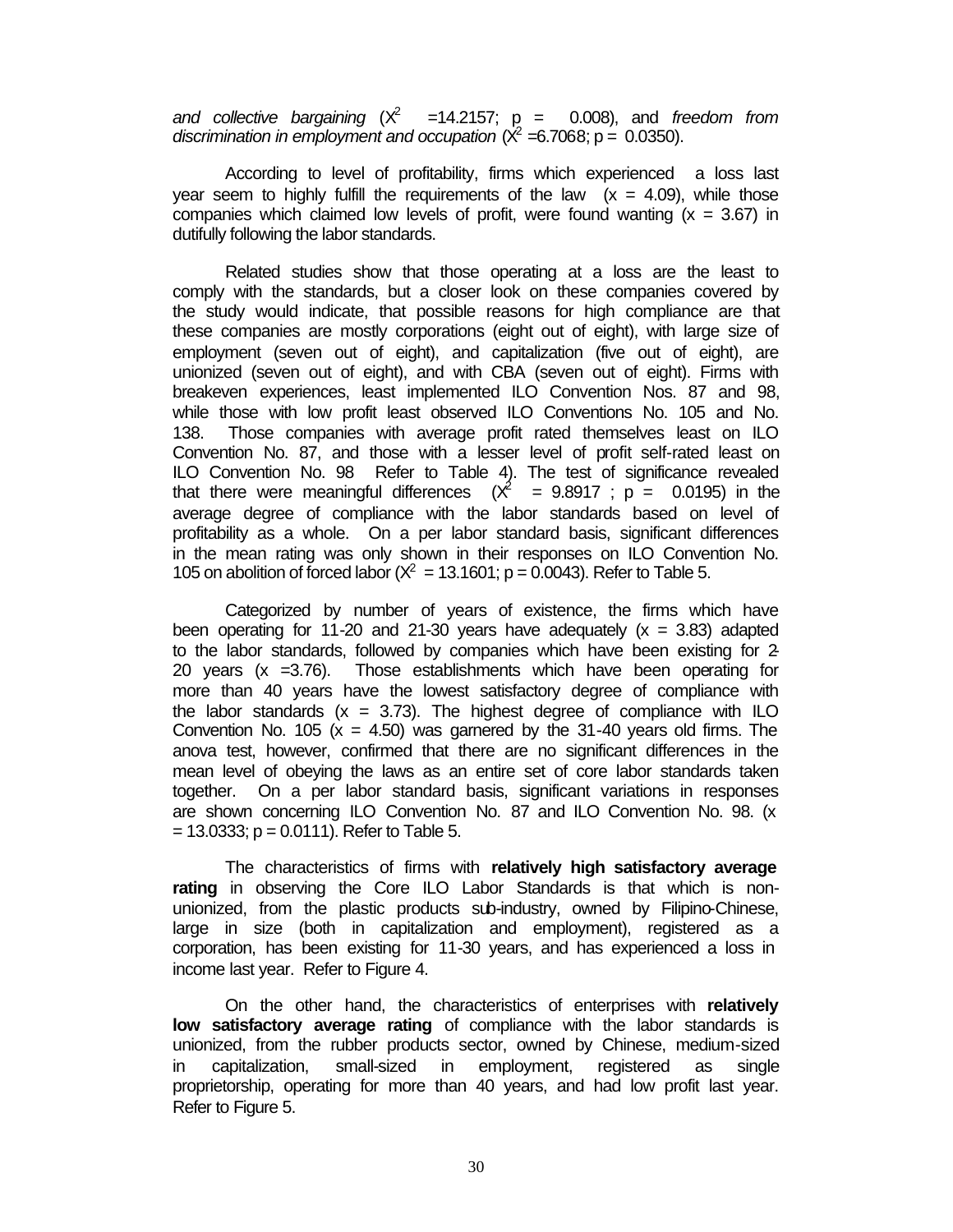

**Figure 5. Characteristics of Firms with Relatively Low Satisfactory Average Rating of Compliance with ILO Core Labor Standards**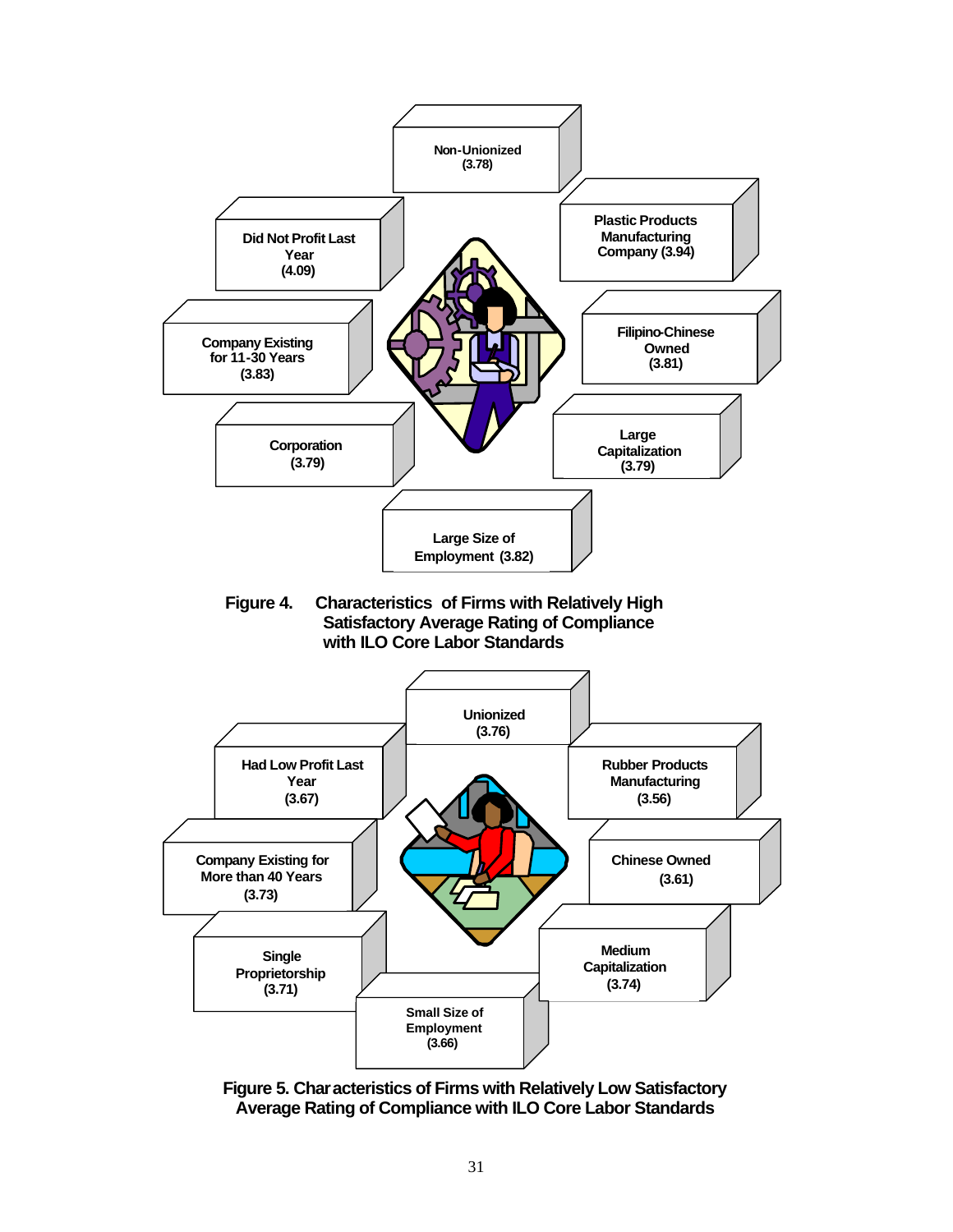Overall, the firms' level of conformity with the six labor standards is only satisfactory, and there is no significant difference in the average degree of compliance based on their characteristics except for the level of profitability and the type of respondent. This means that the level of profit is a primary consideration in adhering to the labor standards set by the government. It also confirms that management and labor will have differing views with regards to the implementation of the six core labor standards in their respective companies.

It deserves to be pointed out that the *freedom of association* Conventions (Nos. 87 and 98) have a unique place among the basic human rights and freedoms that are the principal concerns of the ILO. This brings us to the findings that among the six core labor standards, it is the standards on *freedom of association* that are least complied with by the manufacturing firms. If this is not fully followed, it means that workers are not able to express their needs and aspirations, they have less negotiating strength in collective bargaining, they are not able to afford full protection to workers, and they are not able to actively participate in the framing and in the carrying out of economic and social policies be it at the enterprise, national, and global levels. Perhaps, in the final analysis, any degree of compliance with any of the labor standards depends, not only on the efforts of the trade union movement on its own, but to a large extent, on the political will and action taken to ensure their full observance at the firm, national and global levels by the government, with or without the support of the employers.

## **4.3 Facilitating and Hindering Factors in Implementing the Core Labor Standards**

Full compliance with the ILO core labor standards pertaining to the fundamental rights of the workers appears to be a tall order or a herculean task for the owners/management of the manufacturing firms. It remains to be an elusive dream for the workers to achieve, as reflected in the data on the degree of compliance with the core labor standards.

### **4.3.1 Facilitating Factors**

In spite of the findings that companies are not actually able to fully abide by all the core labor standards as mandated by the government, best efforts are exerted to conform with these standards over the years. Many critical factors were identified by the firms which facilitated their keeping up to the labor standards (Refer to Table 6). The top five most frequently given pivotal factors which were perceived to be instrumental in implementing the core labor standards at least satisfactorily are:

- *(1) efficiency and high productivity of employees (32.57%);*
- *(2.5) sincerity of management to ensure that labor standards are enforced (32%),*
- *(2.5) harmonious labor-management relations (32%);*
- *(4) management fully adheres to the philosophy of respecting the rights of workers (29.71%);*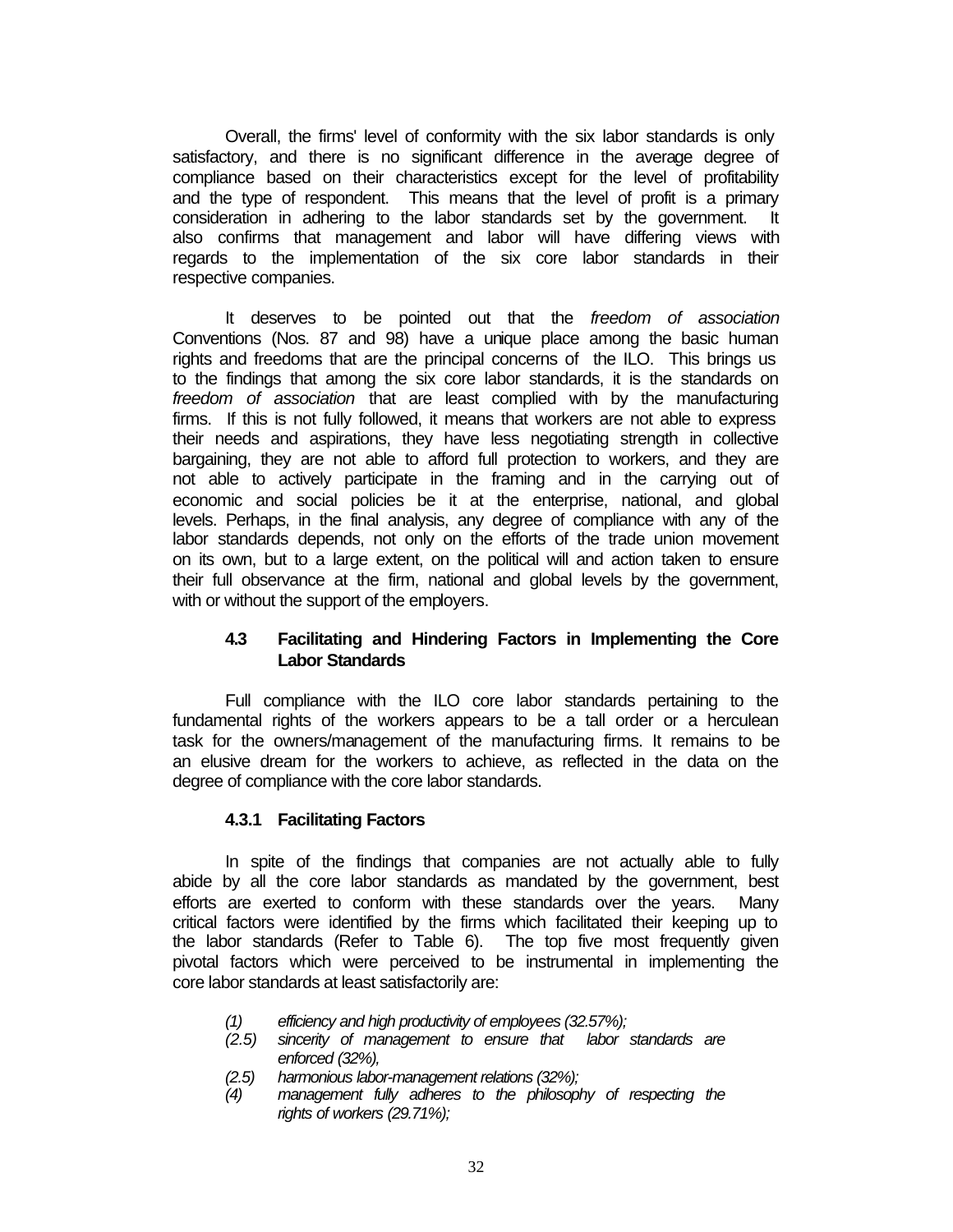- *(5.5) fair treatment of employees (26.29%),*
- *(5.5) management is aware and well informed on labor standards (26.29%).*

The helping factor which was the least mentioned by the respondents is that the "union officers are well-informed and aware of labor standards" (7.43%). Moreover, management representatives' number one commonly stated critical assisting factor is "sincerity of management to ensure that labor standards are enforced" (40%), while the union representatives viewed it to be the "presence of a union to protect and fight for workers' rights" (46%). The least identified critical helping factor by management is "union officers are well-informed and aware of labor standards" (4%), while "efficiency of management in ensuring that the labor standards are fully forced" (2%) was cited by the union.

It can be noted that what management and labor consider as significant facilitating factors affecting the degree of labor standards compliance, are basically related to the contribution of workers in terms of efficiency, productivity, and harmonious relations with management; and to the employer's corporate social responsibility of adherence to the laws and respect for the rights and fair treatment of employees.

|                | <b>Facilitating Factors</b>                                                                                                    | <b>Management</b> |       |               |      | <b>Union</b> |                | <b>Total</b> |       |      |
|----------------|--------------------------------------------------------------------------------------------------------------------------------|-------------------|-------|---------------|------|--------------|----------------|--------------|-------|------|
|                |                                                                                                                                | Freq              | $\%$  | Rank          | Freq | $\%$         | Rank           | Freq         | $\%$  | Rank |
| 1              | The laws and other<br>policies of the government<br>are practical/realistic for<br>the company                                 | 33                | 26.40 | 9             | 9    | 18.00        | 9              | 42           | 24.00 | 8.5  |
| $\mathfrak{p}$ | Presence of clear<br>quidelines and specified<br>qualifications of employees                                                   | 36                | 28.80 | 7.5           | 6    | 12.00        | 15             | 42           | 24.00 | 8.5  |
| 3              | Efficiency and high<br>productivity of employees                                                                               | 45                | 36.00 | $\mathcal{P}$ | 12   | 24.00        | 5.5            | 57           | 32.57 | 1    |
| 4              | Trust between union and<br>management                                                                                          | 21                | 16.80 | 13            | 10   | 20.00        | 8              | 31           | 17.71 | 12.5 |
| 5              | Management is aware and<br>well-informed on labor<br>standards                                                                 | 40                | 32.00 | 5             | 6    | 12.00        | 15             | 46           | 26.29 | 5.5  |
| 6              | Management fully adheres<br>to the philosophy of<br>respecting the rights of<br>workers                                        | 41                | 32.80 | 3.5           | 11   | 22.00        | $\overline{7}$ | 52           | 29.71 | 4    |
| $\overline{7}$ | Existence of a CBA                                                                                                             | 17                | 13.60 | 16.5          | 16   | 32.00        | $\overline{2}$ | 33           | 18.86 | 11   |
| 8              | Presence of a union to<br>protect and fight for<br>workers' rights                                                             | 6                 | 4.80  | 20.5          | 23   | 46.00        | 1              | 29           | 16.57 | 14.5 |
| 9              | Intense competition for<br>talented/skilled workers<br>which leads management<br>to take good care of its<br>present workforce | 19                | 15.20 | 15            | 6    | 12.00        | 15             | 25           | 14.29 | 16.5 |

**Table 6. Factors that Facilitate/ Help Companies in the Observance of Core ILO Labor Standards**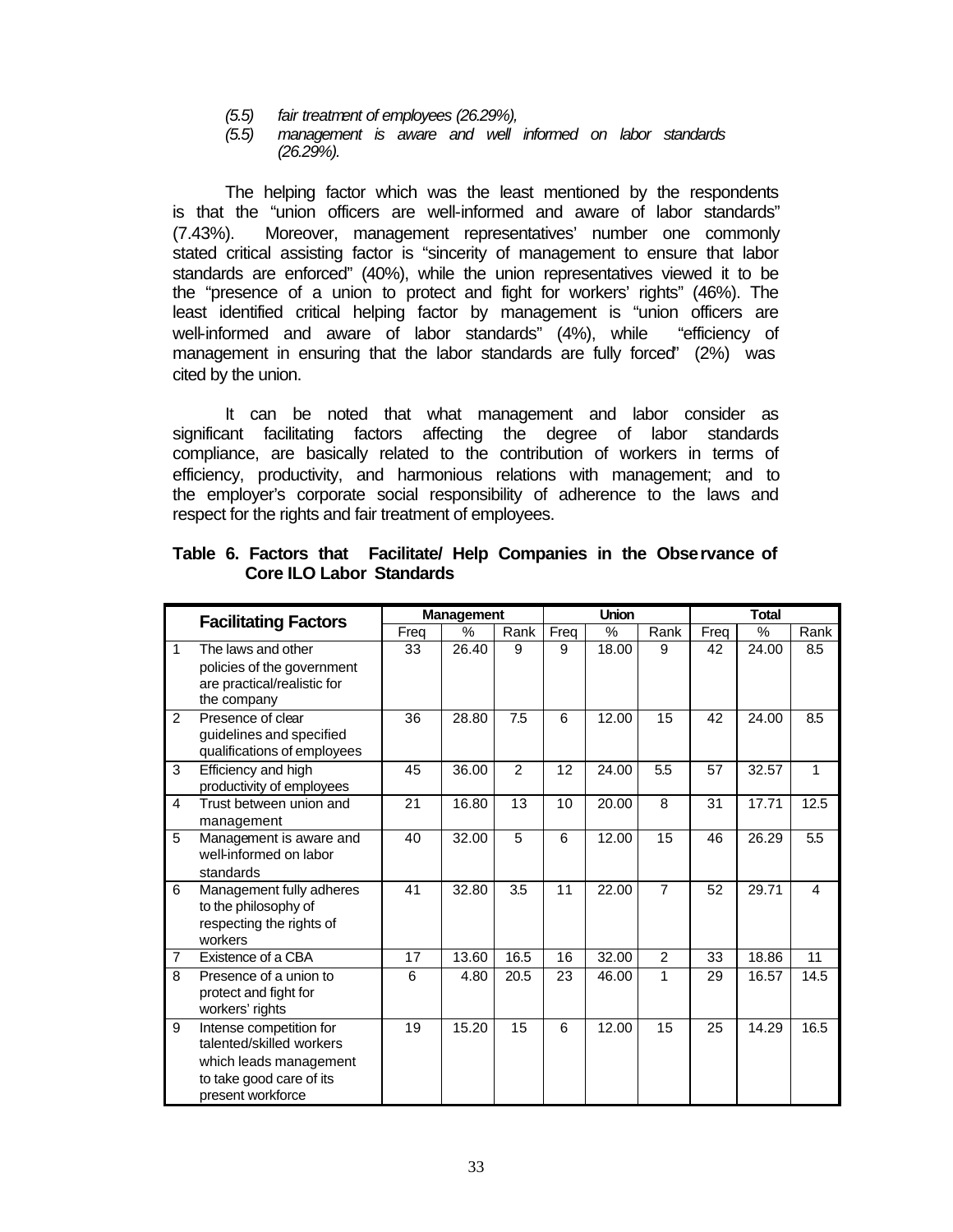## **Table 6. (con't.)**

|                  | <b>Facilitating Factors</b>                                                                           |                 | Management         |                 |                | Union         |                 | <b>Total</b>    |               |                |
|------------------|-------------------------------------------------------------------------------------------------------|-----------------|--------------------|-----------------|----------------|---------------|-----------------|-----------------|---------------|----------------|
|                  |                                                                                                       | Freq            | $\frac{9}{6}$      | Rank            | Freq           | $\frac{0}{6}$ | Rank            | Freq            | $\frac{1}{2}$ | Rank           |
| 10 <sup>1</sup>  | Efficiency of management<br>in ensuring that the labor<br>standards are fully<br>enforced             | 28              | 22.40              | 10              | 1              | 2.00          | 21              | 29              | 16.57         | 14.5           |
| 11               | Openness and sincerity in<br>communication between<br>union and management                            | $\overline{36}$ | 28.80              | 7.5             | 8              | 16.00         | 10.5            | 44              | 25.14         | $\overline{7}$ |
|                  | 12 DOLE regularly monitors<br>the enforcement of labor<br>standards                                   | $\overline{22}$ | 17.60              | $\overline{12}$ | $\overline{3}$ | 6.00          | $\overline{20}$ | $\overline{25}$ | 14.29         | 16.5           |
| 13 <sup>7</sup>  | Company has traditional<br>practices that are in<br>consonance with labor<br>standards                | 17              | 13.60              | 16.5            | $\blacksquare$ | ÷,            |                 | 17              | 9.71          | 21             |
|                  | 14 Continuous dialogue<br>between union and<br>management                                             | $\overline{20}$ | 16.00              | 14              | 15             | 30.00         | 3.5             | 35              | 20.00         | 10             |
| 15 <sup>15</sup> | Harmonious labor-<br>management relations                                                             | 41              | 32.80              | 3.5             | 15             | 30.00         | 3.5             | 56              | 32.00         | 2.5            |
| 16               | Union officers who are<br>dilligent and concerned in<br>ensuring that labor<br>standards are enforced | 6               | 4.80               | 20.5            | 12             | 24.00         | 5.5             | 18              | 10.29         | 20             |
| 17               | Global outlook/perspective<br>of management                                                           | 27              | 21.60              | 11              | 4              | 8.00          | 19              | 31              | 17.71         | 12.5           |
| 18               | Global outlook/perspective<br>of workers                                                              | 14              | $\overline{11.20}$ | 19              | 5              | 10.00         | 18              | 19              | 10.86         | 19             |
| 19               | Sincerity of management<br>in ensuring that labor<br>standards are enforced                           | $\overline{50}$ | 40.00              | $\overline{1}$  | 6              | 12.00         | $\overline{15}$ | 56              | 32.00         | 2.5            |
| 20               | High profits of the<br>company                                                                        | 16              | 12.80              | 18              | 6              | 12.00         | 15              | $\overline{22}$ | 12.57         | 18             |
| 21               | Fair treatment of<br>employees                                                                        | $\overline{39}$ | 31.20              | 6               | $\overline{7}$ | 14.00         | $\overline{12}$ | 46              | 26.29         | 5.5            |
| 22               | Union officers are well-<br>informed on and aware of<br>labor standards                               | 5               | 4.00               | 22              | 8              | 16.00         | 10.5            | 13              | 7.43          | 22             |

## **4.3.2 Hindering Factors**

The inability of the firms to faithfully implement the provisions of the labor standards were attributed to a lot of vital hindering factors (Refer to Table 7). When asked about the five most compelling reasons, the highest commonly expressed factors are:

- *(1.5) high costs of capitalization (32%), and*
- *(1.5) intense competition for available jobs due to high unemployment, leads workers to be fearful of losing their jobs (32%);*
- *(3) inefficiency and low productivity of employees (29.71%);*
- *(4) lack of sincerity from management in ensuring that labor standards are enforced (29.14%),*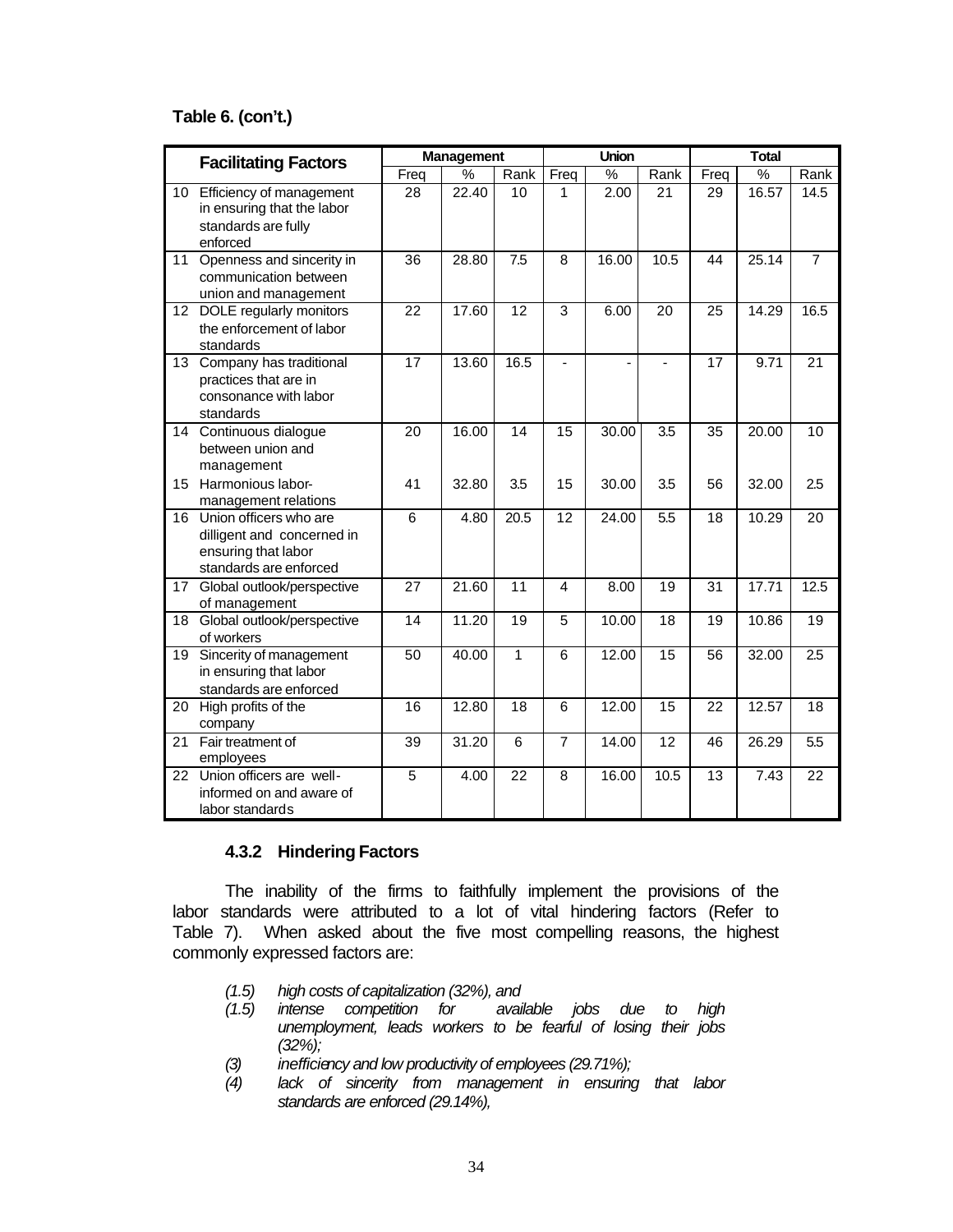- *(5.5) absence of clear guidelines and specified qualifications of employees (29.71%) and*
- *(5.5) the laws and other policies of the government are not practical/realistic for the company (21.71%).*

## **Table 7. Factors that Hinder/Block Companies in the Observance of Core ILO Labor Standards**

|                  | <b>Hindering Factors</b>                                                                                                     | <b>Management</b> |       |                |                 | Union              |                | <b>Total</b>    |       |                 |
|------------------|------------------------------------------------------------------------------------------------------------------------------|-------------------|-------|----------------|-----------------|--------------------|----------------|-----------------|-------|-----------------|
|                  |                                                                                                                              | <b>Freq</b>       | $\%$  | Rank           | Freq            | $\%$               | Rank           | Freq            | $\%$  | Rank            |
| $\mathbf{1}$     | The laws and other policies<br>of the government are not<br>practical/realistic for the<br>company                           | 32                | 25.60 | 5              | 6               | $\overline{12.00}$ | 17.5           | 38              | 21.71 | 5.5             |
| 2                | Absence of clear guidelines<br>and specified qualifications<br>of employees                                                  | 24                | 19.20 | 9              | 14              | 28.00              | 4.5            | 38              | 21.71 | 5.5             |
| 3                | Inefficiency and low<br>productivity of employees                                                                            | 44                | 35.20 | $\overline{2}$ | $\overline{8}$  | 16.00              | 14.5           | 52              | 29.71 | $\overline{3}$  |
| 4                | Lack of trust between union<br>and management                                                                                | 18                | 14.40 | 15             | 14              | 28.00              | 4.5            | 32              | 18.29 | 11              |
| 5                | Management lacks<br>awareness and information<br>on labor standards                                                          | 20                | 16.00 | 14             | 16              | 32.00              | $\overline{c}$ | 36              | 20.57 | 8               |
| 6                | Management does not fully<br>adhere to the philosophy of<br>respecting the rights of<br>workers                              | 11                | 8.80  | 19             | 12              | 24.00              | 7.5            | 23              | 13.14 | 16              |
| $\overline{7}$   | Absence of a CBA                                                                                                             | 22                | 17.60 | 10.5           | 12              | 24.00              | 7.5            | 34              | 19.43 | 9               |
| $\overline{8}$   | Absence of a union to<br>protect and fight for workers'<br>rights                                                            | 21                | 16.80 | 12.5           | 10              | 20.00              | 10.5           | 31              | 17.71 | $\overline{12}$ |
| 9                | Intense competition for<br>available jobs due to high<br>unemployment leads<br>workers to be fearful of<br>losing their jobs | 39                | 31.20 | $\overline{4}$ | 17              | 34.00              | 1              | 56              | 32.00 | 1.5             |
| 10               | Inefficiency of management<br>in ensuring that the labor<br>standards are fully enforced                                     | 9                 | 7.20  | 20.5           | 4               | 8.00               | 20.5           | 13              | 7.43  | 22              |
| 11               | High costs of capitalization                                                                                                 | 47                | 37.60 | 1              | 9               | 18.00              | 12.5           | 56              | 32.00 | 1.5             |
|                  | 12 Lack of openness and<br>sincerity in communication<br>between union and<br>management                                     | 22                | 17.60 | 10.5           | $\overline{15}$ | 30.00              | 3              | $\overline{37}$ | 21.14 | $\overline{7}$  |
| 13 <sup>13</sup> | DOLE is not regularly<br>monitoring the enforcement<br>of labor standards                                                    | 25                | 20.00 | 7.5            | 13              | 26.00              | 6              | 17              | 9.71  | 20              |
| 14               | Company has traditional<br>practices that are not in<br>consonance with present<br>labor standards                           | $\overline{25}$   | 20.00 | 7.5            | 8               | 16.00              | 14.5           | 33              | 18.86 | 10              |
|                  | 15 Lack of continuous dialogue<br>between union and<br>management                                                            | 15                | 12.00 | 16             | 10              | 20.00              | 10.5           | 25              | 14.29 | 15              |
|                  | 16 Antagonistic labor-<br>management relations                                                                               | 9                 | 7.20  | 20.5           | 9               | 18.00              | 12.5           | 18              | 10.29 | 18.5            |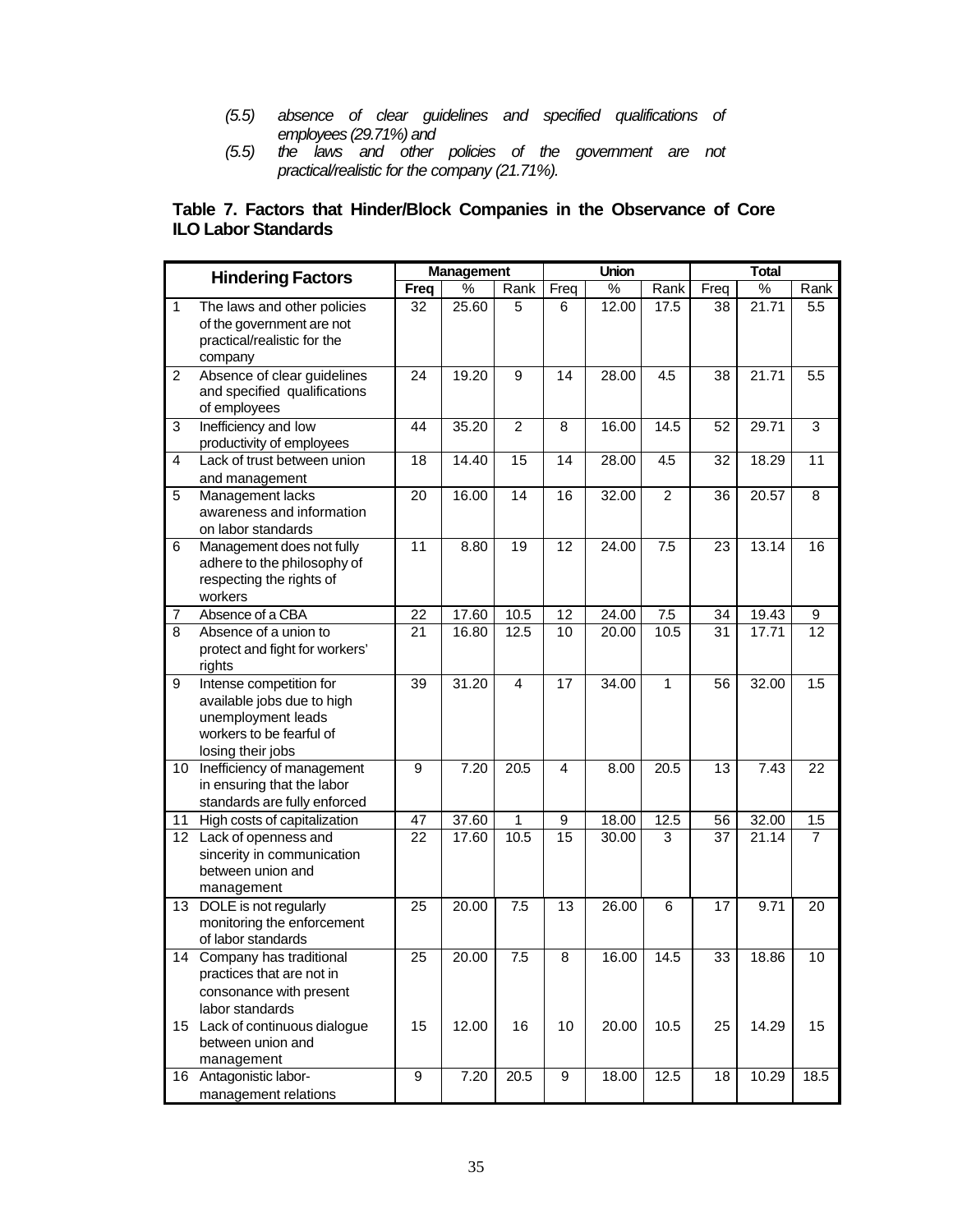## **Table 7. (con't.)**

|    | <b>Hindering Factors</b>                                                                 |      | <b>Management</b> |      |                | <b>Union</b>  |      | <b>Total</b> |               |      |
|----|------------------------------------------------------------------------------------------|------|-------------------|------|----------------|---------------|------|--------------|---------------|------|
|    |                                                                                          | Frea | $\frac{0}{0}$     | Rank | Freq           | $\frac{0}{0}$ | Rank | Frea         | $\frac{0}{0}$ | Rank |
| 17 | Union officers who are not<br>concerned in ensuring that<br>labor standards are enforced | 8    | 6.40              | 22.5 | 0              | $\Omega$      |      | 8            | 4.57          | 23   |
| 18 | Lack of a global<br>outlook/perspective of<br>management                                 | 8    | 6.40              | 22.5 | $\overline{7}$ | 14.00         | 16   | 15           | 8.57          | 21   |
| 19 | Lack of a global<br>outlook/perspective among<br>workers                                 | 21   | 16.80             | 12.5 | 5              | 10.00         | 19   | 26           | 14.86         | 14   |
| 20 | Lack of sincerity from<br>management in ensuring<br>that labor standards are<br>enforced | 40   | 32.00             | 3    | 11             | 22.00         | 9    | 51           | 29.14         | 4    |
| 21 | High labor costs/economic<br>difficulty due to Asian crisis                              | 14   | 11.20             | 17.5 | 6              | 12.00         | 17.5 | 20           | 11.43         | 17   |
| 22 | Unfair treatment of<br>employees                                                         | 29   | 23.20             | 6    | 1              | 2.00          | 22   | 30           | 17.14         | 13   |
| 23 | Union officers are not well-<br>informed and aware of labor<br>standards                 | 14   | 11.20             | 17.5 | 4              | 8.00          | 20.5 | 18           | 10.29         | 18.5 |

On the other hand, the least frequently mentioned blocking factor is "union officers who are not concerned in ensuring that labor standards are enforced" (4.57%). It can also be noted that management representatives' most frequently identified barrier is "high cost of capitalization" (37.60%), while the union representatives thought it to be the "intense competition for available jobs due to high unemployment leads workers to be fearful of losing their jobs" (34%). The least checked barrier is "union officers who are not concerned in ensuring that labor standards are enforced" and "lack of a global outlook/perspective of management" (6.40%) according to employers, while the union perceived it to be "union officers who are not concerned in ensuring that labor standards are enforced" and "unfair treatment by management" (2%).

The findings succinctly show that the significant blocking factors to full compliance with the core labor standards are related to the management's concern about the high cost of operating the business; the inefficiency and low of productivity employees; the government's legal requirements which are impractical or unrealistic for the company; and the workers' fear of losing their jobs due to high unemployment, absence of clear guidelines and qualifications for employees, and non-adherence by management with labor standards.

## **4.4 Effects of the Union on the Competitiveness of the Company in the Global Market**

The current focus on international competitiveness is simply a way to dramatize the need for high productivity growth. High productivity in the long term will lead to a rise in the standard of living of its people. In this regard, both the management and the union representatives of the unionized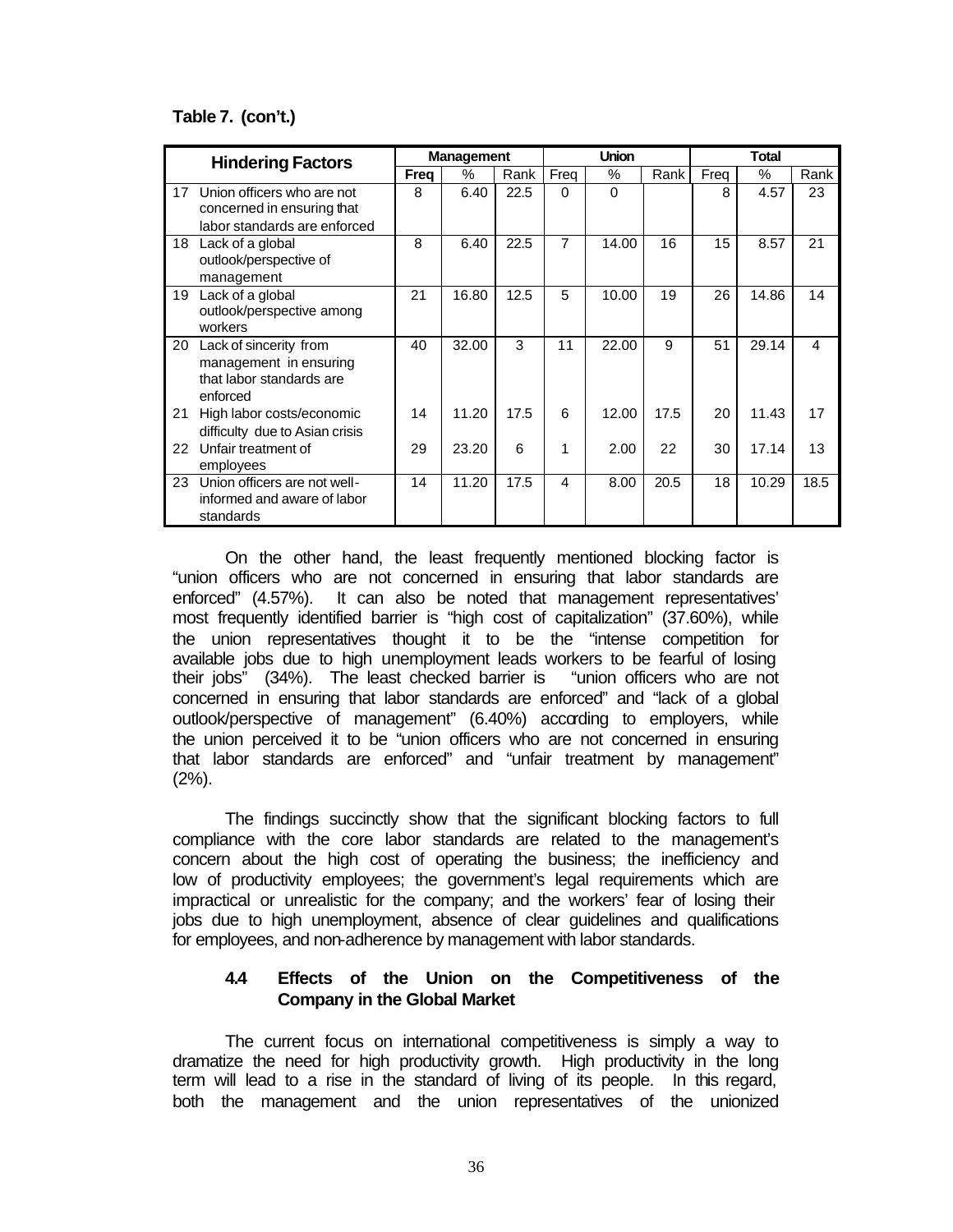manufacturing firms were asked whether the union helps or is an advantage for the company in becoming globally competitive.

Out of the 80 respondents who replied to this question, 62.16% from management said no and 95.50% from the union gave a yes reply (Refer to Figure 6). Obviously, management did not perceive the union to be helping, while the union saw it the other way. Those who perceived that the union is not helping the company become globally competitive mentioned the following explanations:

- 1. Resistance to change
- 2. Not very cooperative on management undertakings for greater productivity and efficiency
- 3. Does not accept what is going on in a global situation
- 4. Due to their political orientation, always comes from an emotional perspective
- 5. Demands regarding the CBA results in increase in overhead costs and less profit.
- 6. Union at times does not understand law
- 7. Demands not comensurate to equivalent productivity increases
- 8. Labor costs in the Philippines are getting expensive while those from other countries are getting cheaper
- 9. Lack of awareness on global competitiveness

The reasons given by the management and union seem to revolve around three major issues. First, demands of the union regarding the CBA is considered to result in increased labor costs which becomes a disadvantage to the Philippines. Labor costs in other countries, especially those without or less number of unions (e.g. Taiwan, China, Pakistan, and Vietnam) are cheaper. Moreover, labor's demands are often seen as unreasonable, expensive, and keep on increasing every time a new CBA is negotiated. Second, the unions are perceived to have a lack of awareness of, or are strongly against the neo-liberal form of globalization, so that they do not accept the present nature of global framework perhaps due to their political orientation or resistance to change. Third, the presence of the union in the firm does not always translate to an equivalent increase in productivity in spite of their demands for better salaries and benefits. It seems to contradict findings of other studies that increases in wages and benefits will lead to higher productivity. There are also instances where the union is not very cooperative with management undertakings for greater productivity and efficiency to increase profit and global competitiveness. This could be based on the workers' notion that the wages and benefits they receive are not commensurate to the amount of effort they exert to make the firm profitable and competitive, and to the benefits and profits that the employer actually get from the business.

On the other hand, those who opined that the union is an advantage for the company to become globally competitive cited the following reasons:

- 1. Helps to broaden understanding of workers.
- 2. Gives suggestions/innovative ideas for company to become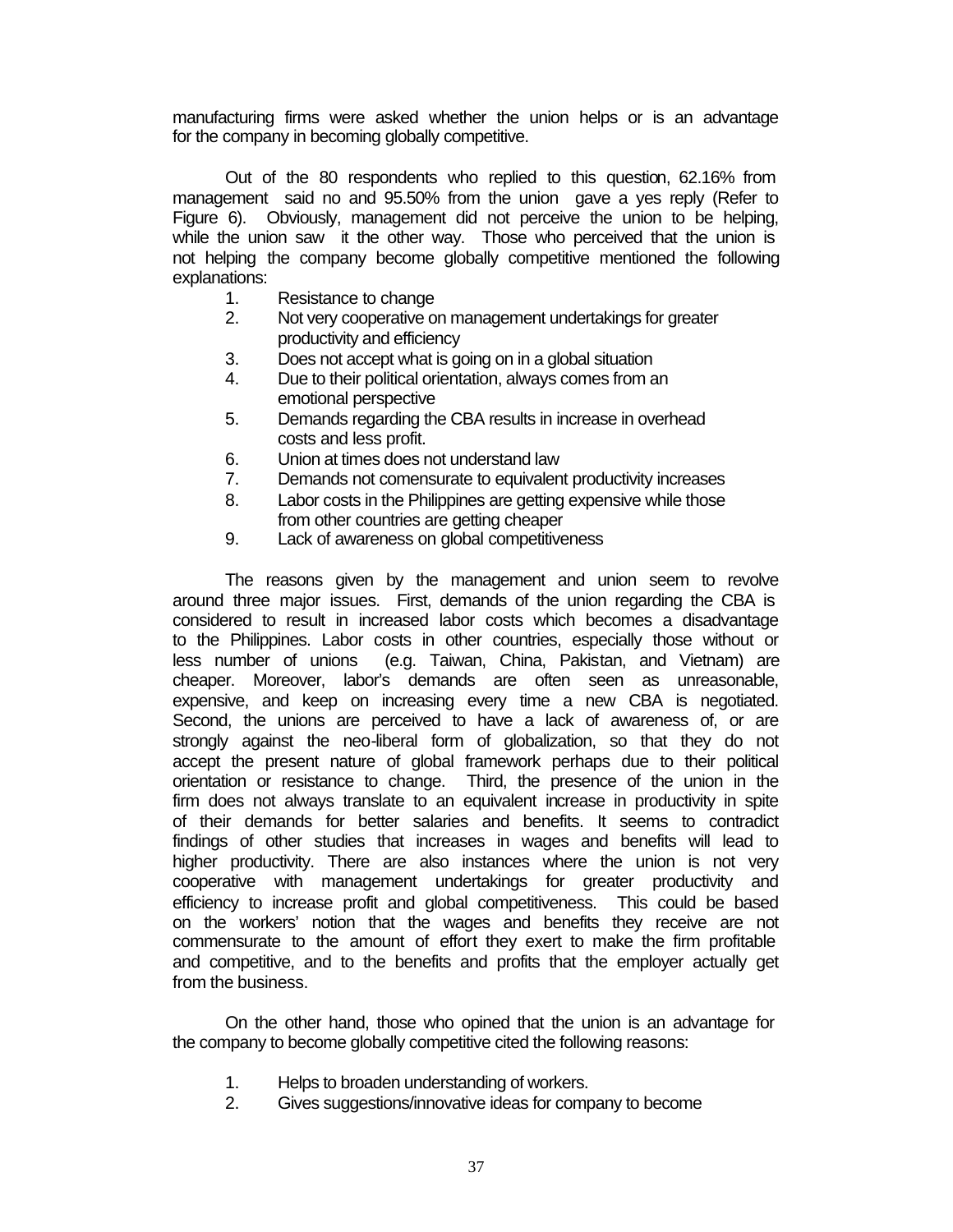more competitive; presents brilliant and innovative ideas from employees which could help company.

- 3. Helps especially in ISO certification so that the company becomes globally competitive.
- 4. Informs management of employees' needs to help them become globally competitive.
- 5. Helps upgrade quality of products.
- 6. Helps by focusing on employees welfare and maintaining high performance/ productivity of employees.
- 7. Helps in cost-cutting measures of company.
- 8. Believes that company's progress is also employees' progress.
- 9. Cooperates with management, and which gives the company the competitive edge.
- 10. Helps in the continuous education and balanced information dissemination to workers on the present situation of the company.

The above explanations appear to be related to one major point, which is the full cooperation afforded to management by the union. This support is manifested in their giving innovative suggestions/ideas, informing management of employees' needs, assistance in upgrading the quality of products, helping in the cost-cutting measures of the firm and conducting information dissemination among workers about the present condition of the company. This reality may be attributable to the growing maturity of labor and a shift from an adversarial to a more mutually beneficial stance with management.



**Figure 6. Position of Respondents On Whether the Union is a Help/Advantage to the Company to Become Globally Competitive**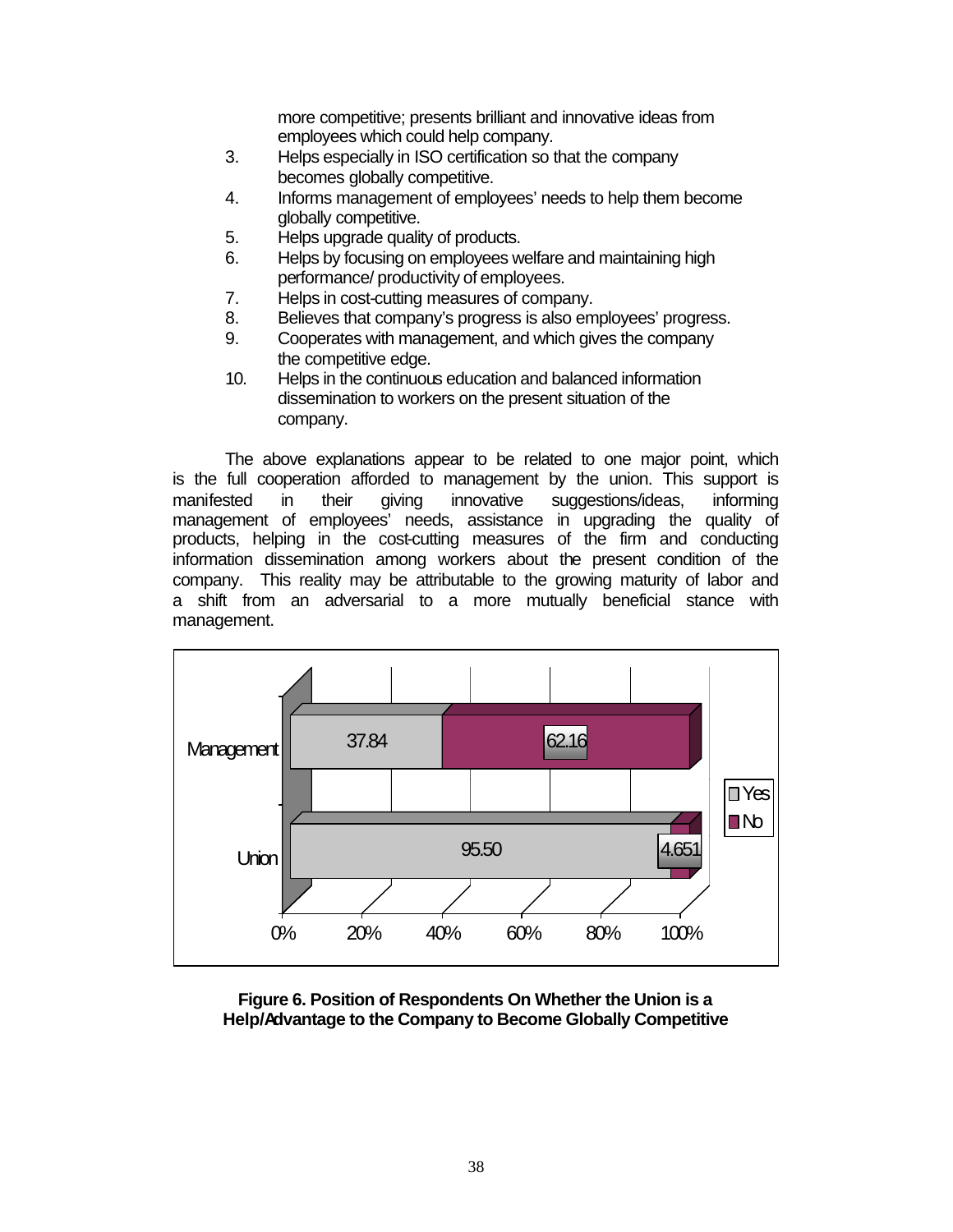## **4.5 Present Stand of Labor and Management with Regards to the Social Clause**

Social clauses provide for the implementation of international labor standards which are to be "incorporated in international trade agreements to ensure that the gradual liberalization of markets is accompanied by improvements in conditions of work, or at least by the elimination of the most flagrant abuses and forms of exploitation" (ILO, 1994). Specifically, a social clause is a proposed provision in a trade agreement like the WTO-GATT to enforce certain specific labor standards as a condition for continued enjoyment of all the benefits and privileges in the trade agreement such as trade and market access to other countries.

Given this parameter, the present position of management and labor with regards to this issue was investigated. The data showed (Refer to Figure 7) that a majority from management (53.40%) and union (50.00%) are in favor of a social clause. However, there are a few from both groups (32.04% from management and 21.88% from union) who did not give their position due to their unfamiliarity with the issue.



## **Figure 7. Position of Respondents Regarding the Social Clause**

Based on the company profile, the firms which are more in favor of a social clause are those in the chemical products sub-sector, owned by Filipinos, registered as single proprietorship, have a large employment size, with medium capitalization, had an average profit last year, and have been operating its business for 2-10 years. Refer to Figure 8.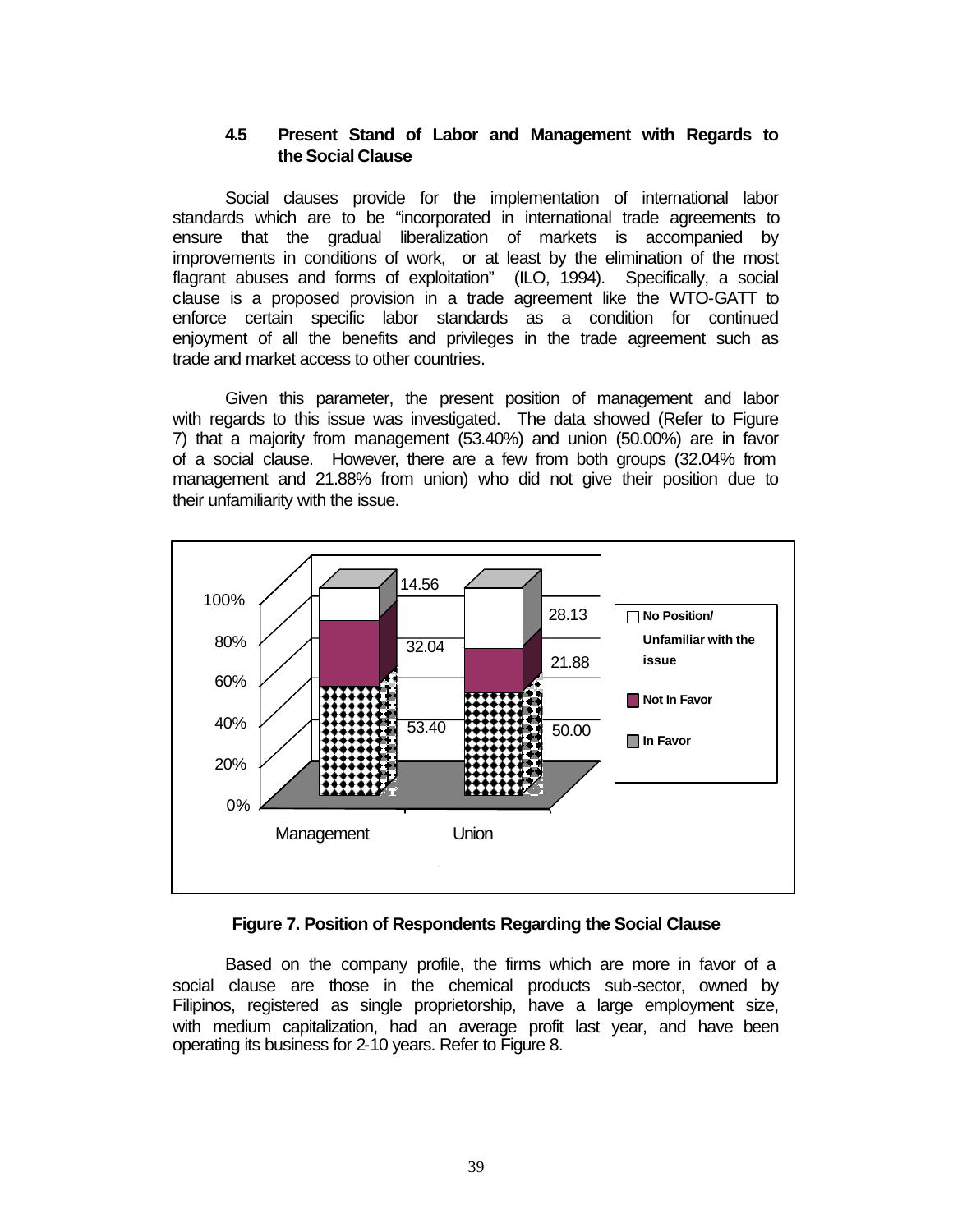

**Figure 8. Profile of Companies which Favor the Inclusion of a Social Clause Trade Agreement**

Several explanations were forwarded by the respondents who are in favor of a social clause. These reasons are that a social clause will:

- 1. Help implement labor standards.
- 2. Enhance/ help improve the quality and productivity of labor in the Philippines.
- 3. Boost benefits on how firms can better compete in the world market.
- 4. Serve as guide/protection for both union and management.
- 5. Be beneficial for both employees and management.
- 6. Enable companies to upgrade their standards as required in the global market.

These information emphasize the conviction that the inclusion of a social clause in trade agreements like the WTO-GATT will be beneficial to both the employees and management of the firms. At the firm level, workers will be protected and receive the benefits due them which will make them happy, productive, and inclined to improve their relationship with management. By the same token, at the firm level, this will redound to more profits and better ability to compete in the world market because better labor standards lead to higher productivity. This positive outlook on the social clause is also an indication of the corporate social responsibility for human rights.

On the contrary, those who are not in favor of the social clause expressed their reservations based on the following reasons:

1. Small capitalists/companies will be affected or would sacrifice/cannot compete.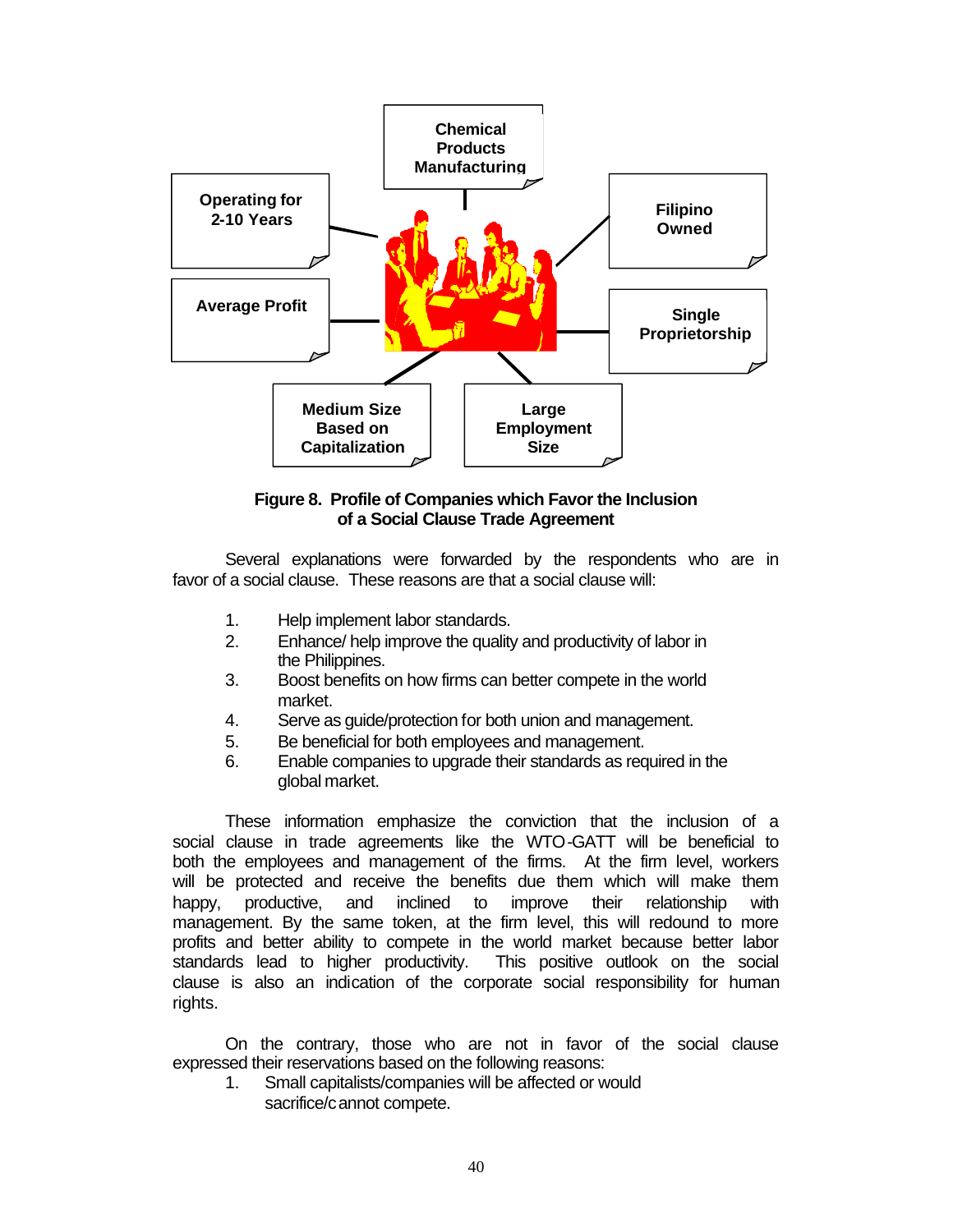- 2. It will reduce the competitiveness of developing countries like ours since our competitiveness depends much on lower labor costs
- 3. It would cause further unemployment
- 4. Focus/stabilize our local industry/business first before going global/not yet ready to compete
- 5. Government should first have the capability to implement the laws
- 6. There is no need for it/ not acceptable

The stand of those against a social clause is rooted in the reality that many firms in the Philippines are simply not yet ready for this. A case in point is the problem of child labor, particularly in labor intensive industries like textile and wearing apparels. Many of the firms still consider low labor costs as a competitive advantage in the world market, which will have to be stopped if the social clause will be implemented. In particular, the textile and wearing apparel and furniture and wood products industries have indicated that they will not be able to compete in the international market, because of the strong competition posed by countries with much lower labor costs like China, Indonesia, and Vietnam. At the same time, it is the small firms which are more worried about this issue because they will be forced to comply to remain in business or to simply close because they cannot abide by the international labor standards. The social clause is also not acceptable because firms find it impossible to have international consensus on the treatment of unions, child labor, and discrimination based on gender. From the non-unanimous trend of the responses of the firms on the social clause, protection of labor must be ensured. More fundamentally, the Philippines must find ways to both improve labor market flexibility and ensure that gains from structural changes are broadly shared.

## **5. Conclusion**

The ascent of globalization over the last two decades is only a start. With the expansion of globalization and the further liberalization of the economy, it is expected that the Philippines will continue to experience industrial adjustments and restructuring. Therefore, there is a great need for a stronger and more concerned cooperative partnership between and among the employers, unions, and governments of all participating countries in the global market to preserve the benefits and to turn the impact of globalization towards supporting and protecting the people, particularly the workers. Much needs to be done in the Philippines to protect basic workers' rights, particularly the freedom of association, the right to collective bargaining, the prohibition of forced labor and exploitative child labor, and non-discrimination in employment and occupation from the negative consequences of globalization. Moreover, the non-full compliance with the core labor standards cannot be solved effectively just by the adoption of a social clause which could be a basis for imposing trade sanctions, but must be complemented at the global and national levels with integrated and comprehensive programs aimed directly at poverty reduction, educational reforms, disclosure of information, and human resource development.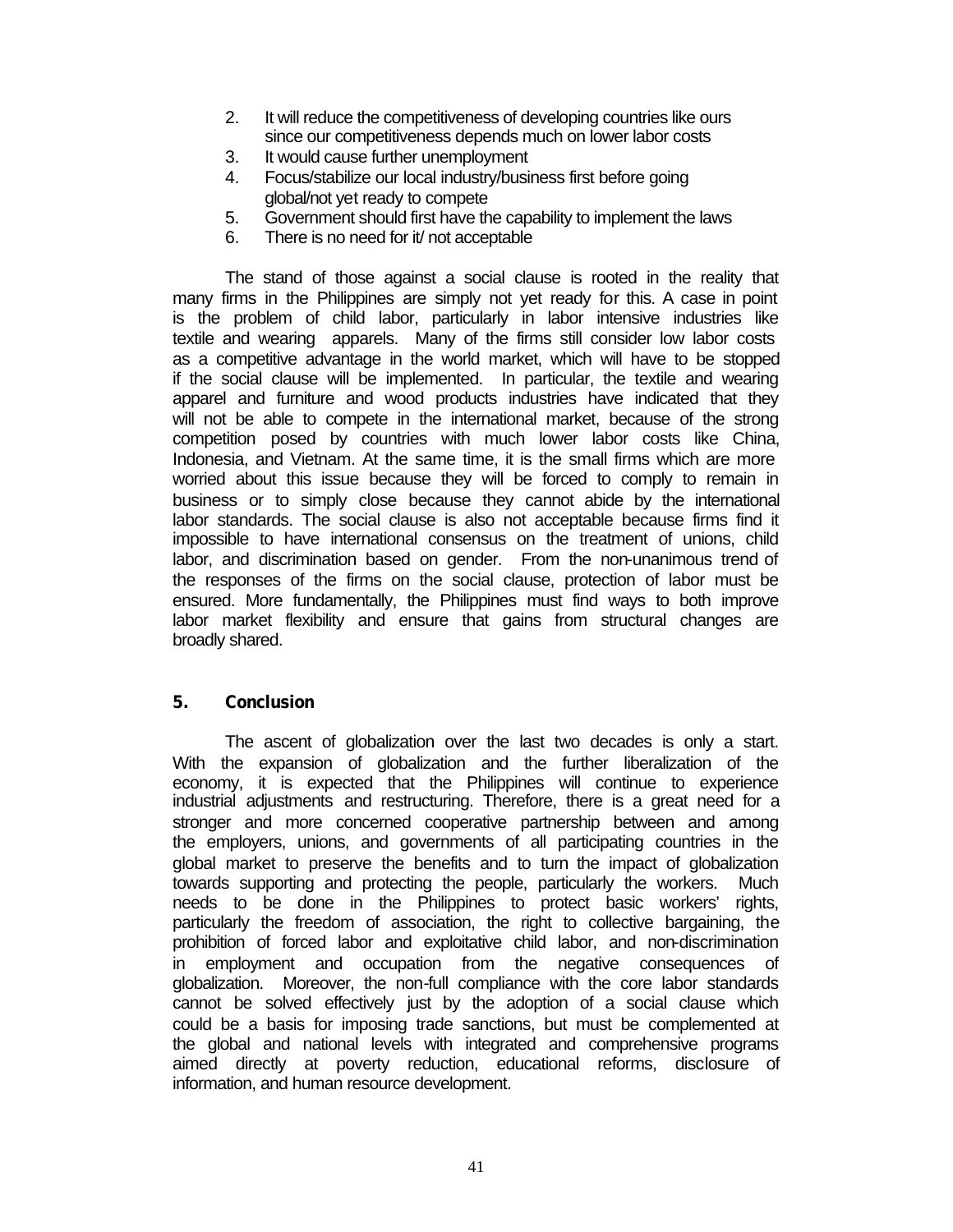## **6. Recommendations**

From the previous data analysis, it is obvious that there is lack of adherence to core ILO labor standards and, therefore, there is no full protection of basic labor rights. The ILO Conventions which have been imbodied in the different laws legislated in the Philippines are based on social justice, and it could very well be that observance of at least the core international labor standards would foster and advance the well-being of the Filipino and give globalization a human face. The following policy recommendations, including those from the government, academe, employers, and unions, are therefore hereby enumerated to address the concern of ensuring the protection of basic labor rights and full adherence to the core labor standards; while at the same time, realizing the goals to open markets, increase growth, create jobs, and share the benefits of trade more fairly in a globalized economy. Moreover this recommendations are addressing specific national needs and are presented based on priority areas of concern.

## 1. **Modernize the entire Philippine industrial relations system.**

- 1.1 **Eliminate unnecessary rigidities on the exercise of workers' and employers' rights.** "A system is said to rigid when the power to make decisions over the allocation of resources is vested in the State, through laws, pre-determined rules or other institutionalized means, rather than an on the market. Consequently, the Labor Code institutionalized a regulatory rather than a facilitative role of the State when its comes to exercise of workers' and employers' rights. One notes, for instance, that on rules governing fundamental rights like collective bargaining (ILO Convention No. 98), the Labor Code is actually more rigid than its predecessor, the Industrial Peace Act of 1953" (Soriano, 1999).
- 1.2 **Change role of the State from a regulatory to a facilitative orientation.** "Flexibility in the industrial relations system should be possible, with appropriate safeguards against infringement of fundamental rights. The present systems should therefore be assessed on how it can best conform to emerging changing, in the first place, the role of the State from a regulatory to a facilitative orientation in relation to the exercise of workers' and employers' rights" (Soriano, 1999).
- 1.3 **Realign national laws with the ILO Conventions and treaties.** "The Philippines is under obligation to progressively align its national laws with the conventions and treaties it has ratified, more particularly ILO Convention Nos. 87 and 98, with guidance from the observations of experts with respect to the observance of these conventions. Last year, the ILO has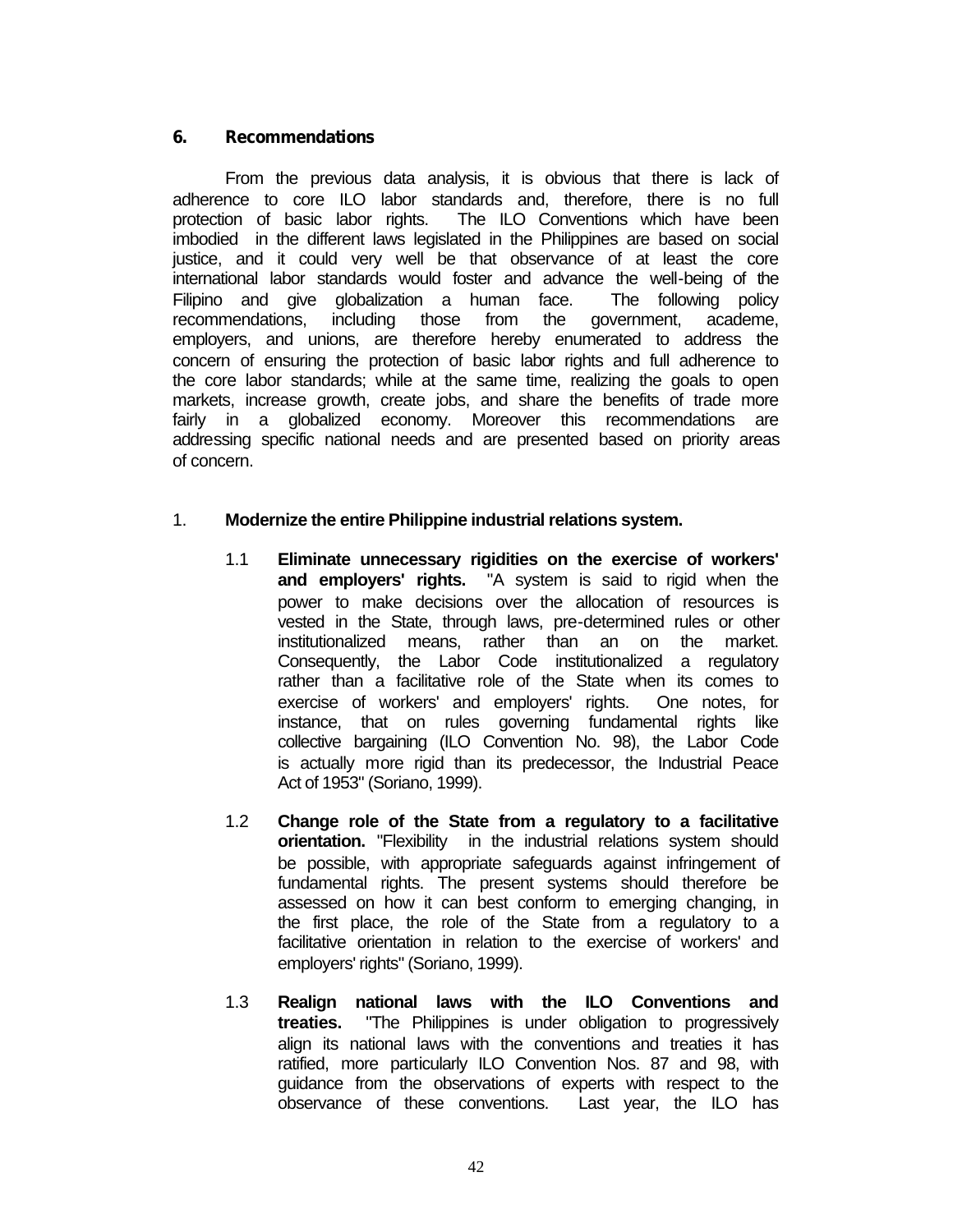adopted the Fundamental Declaration of Principles and Rights at Work, applicable to all member-states, emphasizing the central role of freedom of association, collective bargaining, and non-discrimination in improving the conditions of workers as well as employers. Within and outside the ILO, movements calling for greater corporate citizenship, social accountability and promotion of ethical standards have been graining ground. A new system should assimilate these developments to an extent compatible with the country's particular circumstances" (Soriano, 1999).

- 1.4 **Promote plant-level initiatives toward voluntary selfregulation.** "Part of this system should be self-discipline and shared responsibility, through which the parties engaged in collective bargaining should absorb the costs of their actions rather than shift them to third parties (Word Development Report, 1995, p82). This is a time of fast business cycles and highly competitive product markets. The desired outcome of any industrial relations system is first, the parties should share responsibility in shaping their power relations which should lead; second, to the speedy and efficient formulation of acceptable work rules by workers and employers at the plantlevel through democratic methods such as cooperation, negotiations and collective bargaining" (Soriano, 1999).
- 1.4 **Develop and organize fully industry-based unionism and bargaining**. A lot of issues and concerns raised by the rankand-file and supervisory workers are no longer within the effective spheres on individual enterprises. As globalization integrates the local economy to the world economy, trade unions must expand their horizons and concerns to ensure that workers' rights are not sacrificed. Furthermore, if more or all the workers are organized nationally and linked globally, the rights of the workers will be better protected and the union can more effectively monitor and report to the DOLE violations of their employer. This is the vital function of trade unions during industrial restructuring.
- 1.5 **Enhance participatory approach at the workplace**. If workers are giving a stronger and meaningful voice in the decisionmaking process that shape the life of the firm (Sardaña, 1997), either as individuals or more so as an organized group, like the trade union, the workers' rights will be protected and violations of labor standards can be prevented or reported. In this case, various channels of consultation, such as the labor-management committees, family welfare councils, joint consultation bodies, or suggestion systems must be renewed or organized at the firm level.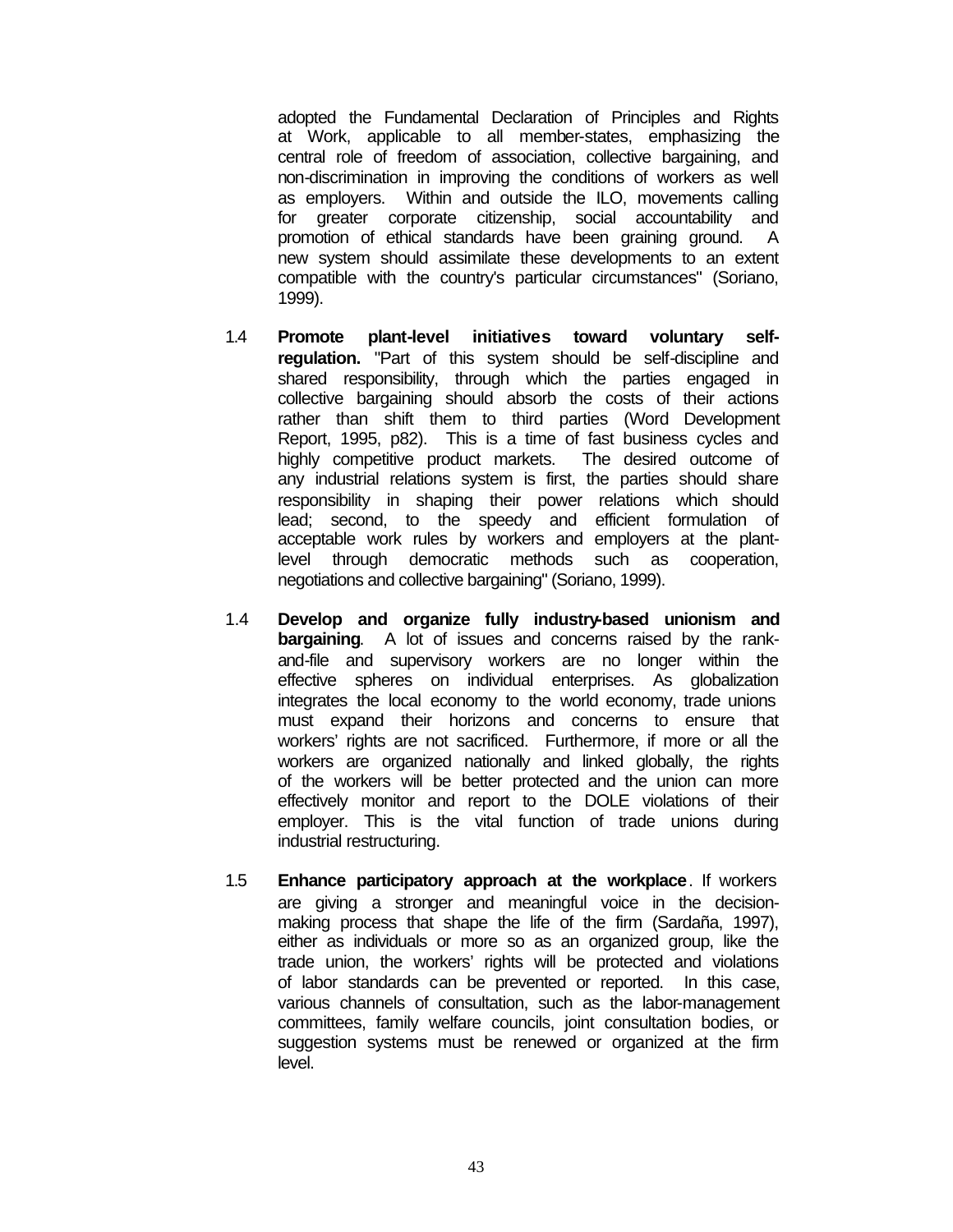### 2. **Revise/Update regulatory or legal conditions and support mechanisms of implementing labor standards.**

- 2.1 **Strict enforcement of the core ILO labor standards**. The DOLE, through the Bureau of Working Conditions, should consistently enforce the laws to the letter. This entails giving no exemptions or compromise to willful violators and penalizing them as required by the law. This also means sanctioning labor inspectors who will accept bribes for not reporting those firms disregarding the labor standards. The government should have no hesitation about fully implementing the laws because this is the foundation of good government. As a complementary measure, recognition and incentives should be given for full compliance with the law.
- 2.2 **Improve the monitoring system on firms**. The DOLE, through the Bureau of Working Conditions can only strictly implement the laws if its monitoring system on firms' compliance with the labor standards is improved or strengthened. This strategy may require further decentralization/ devolution of the monitoring functions at the lowest level of the bureaucracy of the department; hiring of additional competent and honest labor inspectors who will more frequently and regularly look into the actual working conditions of the employees in the factories, plant sites and offices of the establishments; and coordinating closely with other government agencies with police power who can assist the DOLE to implement the labor standards laws.
- 2.3 **Impose stiffer penalties for violations of the labor standards**. The DOLE should revise the existing sanctions and impose stiffer penalties for acts of exploitation and discrimination, especially by recurrent violators of the labor standards. Moreover, tightening the rules and regulations governing private recruitment and placement agencies for local employment as well as labor contracting and subcontracting would help eliminate exploitative forms of employment including child labor. Consideration could be made towards upgrading these violations to criminal liabilities. The DOLE must have the political will to imprison violators.
- 2.4 **Set up an industry-wide labor standards tripartite task force**. Its main function should be to investigate compliance with labor standards by all firms within an industry and then to ensure that corresponding stiffer sanctions are given to violators. It could report directly to the Secretary of the DOLE.
- 2.5 **Make the violation of labor standards laws a strikeable issue.** Unionized companies which are habitual and willful violators of the labor standards will become more cautious if labor standards violation will become a strikeable issue. At the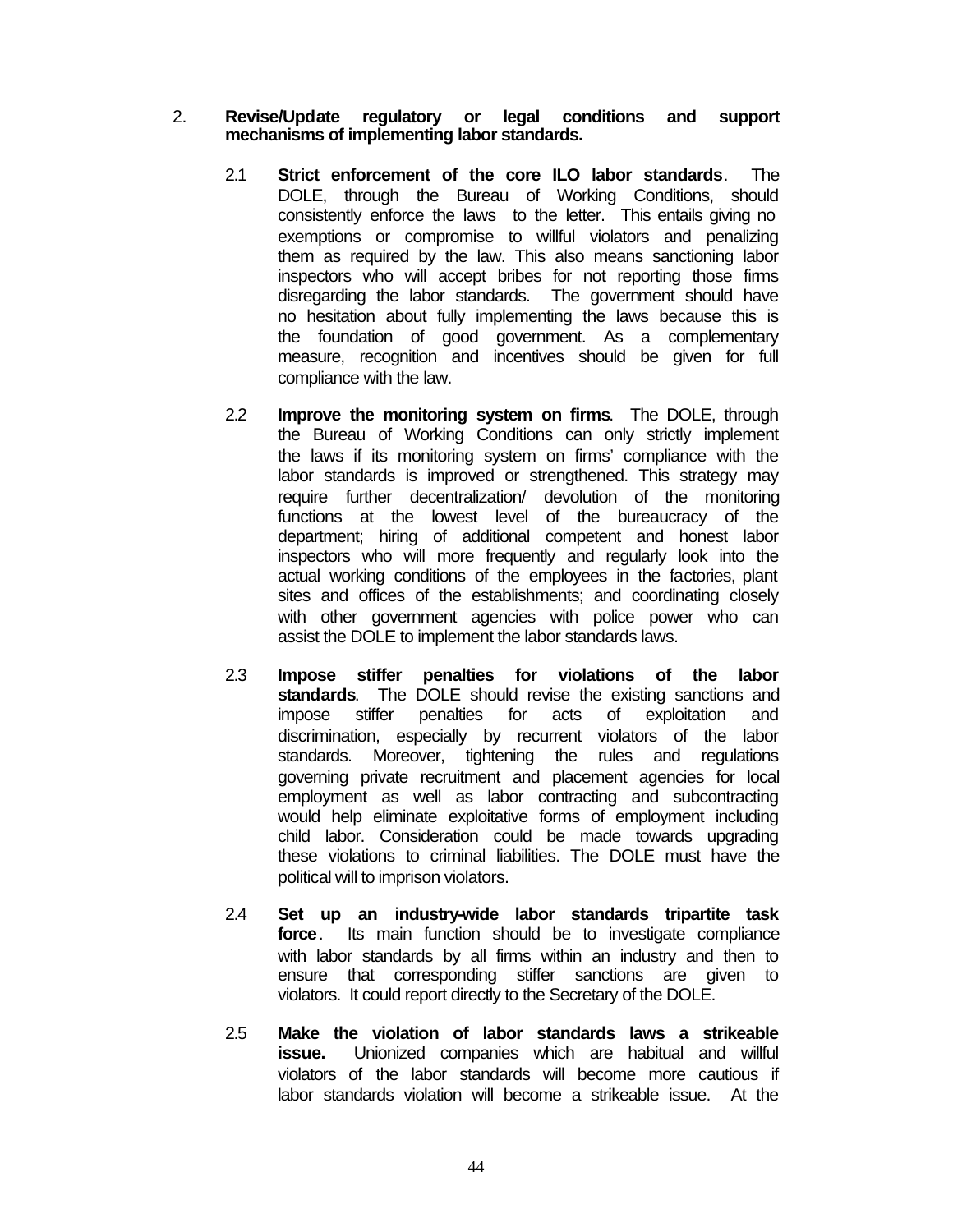same time, unions will become more vigilant in monitoring their respective companies' dereliction of the duty to observe the labor standards. This will also lighten the work of the perennially limited number of DOLE inspectors, and reduce the number of compulsory arbitration cases.

- 2.6 **Conduct intensive information dissemination about the labor standards**. The DOLE with the assistance of the employer associations and labor unions should launch an aggressive information campaign throughout the year to increase the awareness of both management and employees regarding the provisions of the core labor standards and the implications if such laws are violated. The various forms of media like radio, TV, newspaper, etc. should be utilized for this purpose. Setting up of information hotlines, in cooperation with workers organization, can also be done for this purpose.
- 2.7 **Create an independent free legal aid office with an expert ombudsman of high calibre**. This will provide support and assistance to the poor workers, especially those working in nonunionized establishments who would like to file complaints against their employers for the violation of labor standards.

## 3. **Development of human resources.**

- 3.1 **Upgrade skills of the workforce**. In coordination with educational and vocational-technical institutions, through the assistance of CHED and TESDA, as well as the tripartite industry training boards, the efforts to retrain and continually enhance the industry and skills capability of our labor force to respond to the needs of employers for higher productivity and become more competitive in their respective sectors in both local and world markets should be intensified.
- 3.2 **Promote employment security rather than job security**. "Under a globalized regime, flexible employment arrangements appear to be norm worldwide. What is emerging is the concept of employment security, where the trust is to conduct continuous training, or if necessary, retraining of workers in skills that are needed by the market. This will ensure employment security meaning continuous employment of workers is assured because his skills, due to continuous training, will be in demand in the market. Hence HRD institutions and programs must be geared toward employability" (Soriano, 1999).
- 3.3 **Include the Core Labor Standards as a topic in various education and training programs.** The CHED should require the colleges/ universities to include this topic in one of the courses in all curricula. The DOLE should require all company orientation programs and trade union membership seminars to include a portion to discuss the core labor standards and their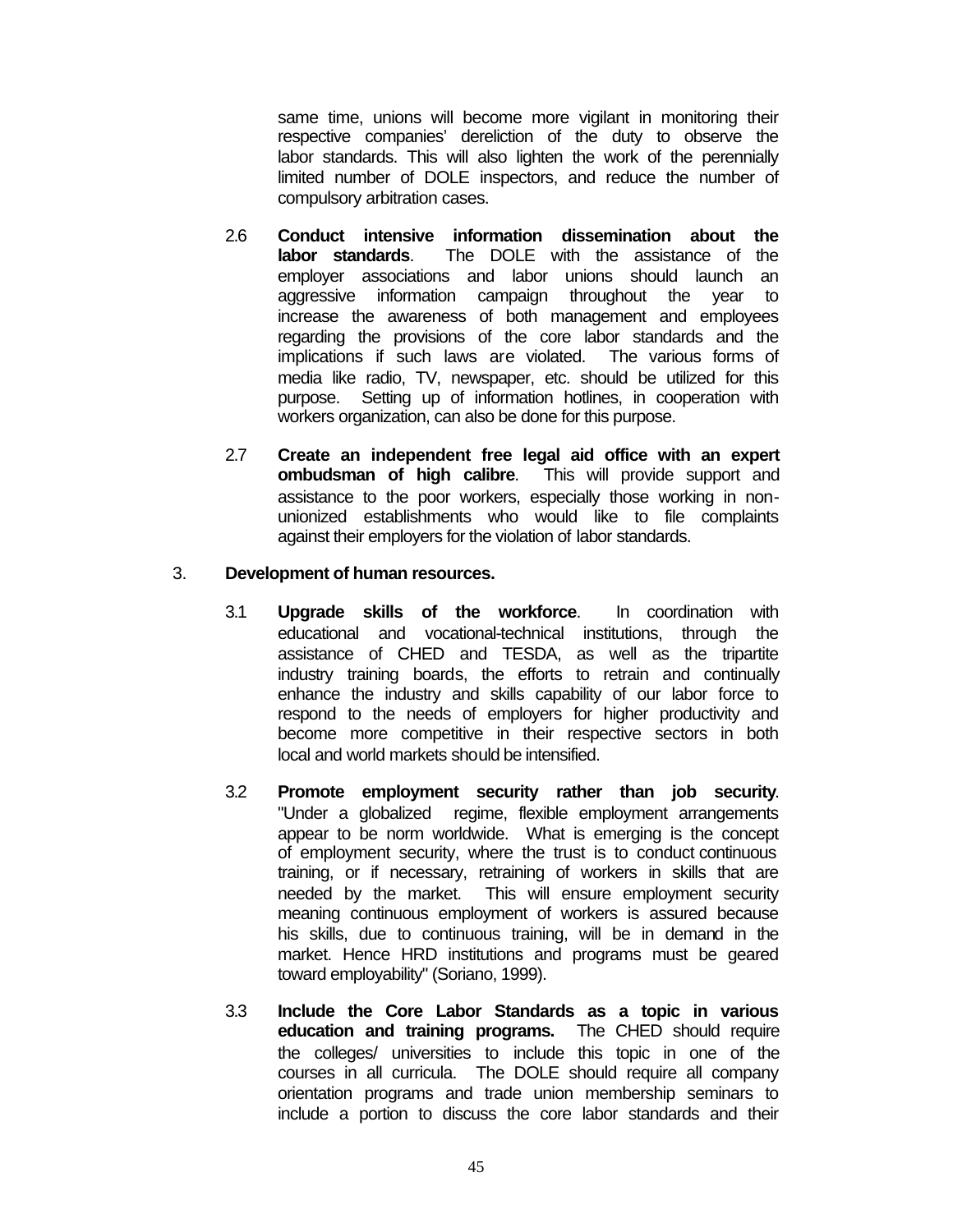implications. This move will increase awareness of those who are to become employees and employers and those who are already employed or managing companies. This enhanced awareness will hopefully prevent violations and encourage reporting of those defying the laws.

- 4. **Institute other support systems at the national and international levels.**
	- 4.1 **Formulate corporate codes of conduct for companies**. This should supplement and provide specifications to safeguard workers' rights. Non-compliance with these corporate codes of conduct should be given stringent sanctions. Codes of conduct should encourage all employers to actively police their ranks and provide unions specific bases to help monitor and call attention to deviations.
	- 4.2 **Monitor potential problem industries**. There should be close monitoring of industries that are likely to be affected by globalization. Industry conferences and consultations should be held on how to minimize adverse market impact of such developments. Winners should be encouraged to preserve their gains, and potential losers should be assisted on how to avoid losses and minimize pains to their workers (Ofreneo, 1995).
	- 4.3 **Provide additional financing support to companies, particularly the small ones.** The government should mandate or encourage banks and other financial institutions to offer special financing schemes to help businesses gain access to more capital needed for investment in advanced technology and to help them bridge working capital requirements. New funds, needed to ensure access to new technologies and new tools could perhaps be generated through public investments.
	- 4.4 **Accelerate the efforts of the government to alleviate poverty**. The various government agencies, with the active support of the private sector, particularly the employers, should strengthen and develop new programs that promote and facilitate employment generation, as well as development of manpower to provide adequate remunerative employment among the adult population (Conferido & De Vries, 1998).
	- 4.5 **Forge stronger commitments to global ethics, justice and respect for the human rights of all people.** This commitment should be spelled out in terms that are binding for corporations, unions, and individuals, not just for governments. Therefore, a mechanism, through the initiative of the government, must be instituted to make this workable. If the workers rights are protected, this in turn will lead to an increase in the demand for labor particularly for more highly qualified workers, without sacrificing growth and international competitiveness.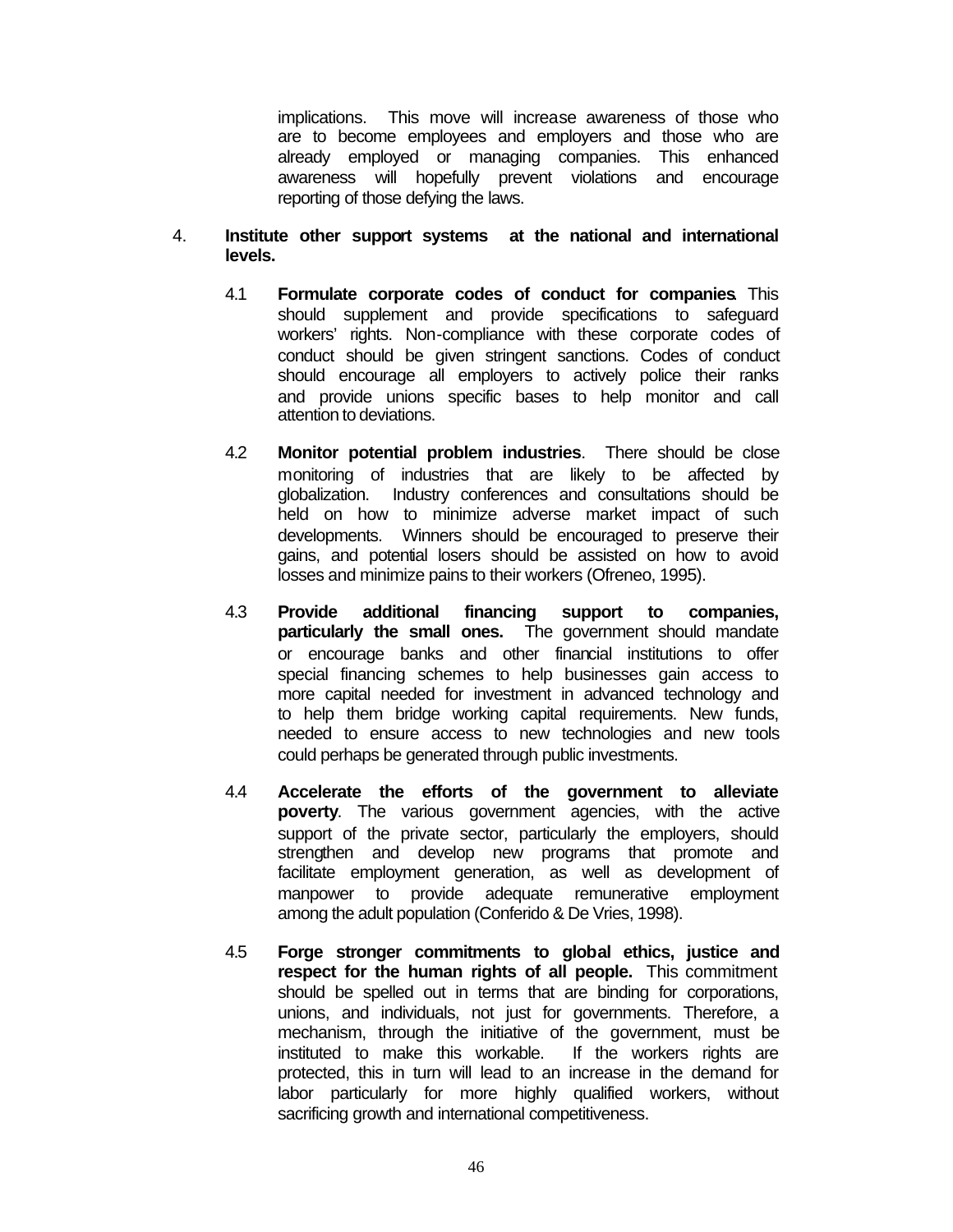#### **Bibliography**

- Bananco-Fernando, N. (1995). Globalization and its impact on the Philippine labor market. *Philippine Journal of Labor and Industrial Relations*. 16, 1-2 2, 1994-95, pp. 69-98.
- **Chenoy,J. (1999). The social clause as an ideology. http://aldc.org.za/archives/sc0nto.**
- **Conferido, R. and De Vries, S. (1998). Trade liberalization and the challenge to effectively enforce labor standards against child labor. Philippine Labor Review. 22, 2, pp. 66-78.**
- Department of Labor and Employment. (1998). International labor standards in the Philippine. Manila: DOLE.
- Edgren. G. (1990). Employment adjustment and the trade unions. International labour review. 129, 5, pp. 629-635.
- Esguerra, E. F. (1996). Labor standards in open economies and the social clause. In Paderanga, C. Jr. (Ed.), The Philippines in the emerging world environment: Globalization at a glance (pp. 185-186). Quezon City: UP Press.
- Friedrich, E.S. and ILO. (1994). UP-School of Labor and Industrial Relations (SOLAIR). *The general agreement on Tariffs and Trade (GATT) and the social clause: Implications for Philippine business and labor.* Quezon City: UP-SOLAIR.
- Gallin, D. (1997). A new century, A new Asia/pacific: Securing freedom and justice in a globalized world economy. 9<sup>th</sup> Asia/Pacific Regional Conference.
- Golub, S. (1997). International Labour Standards and International Trade. IMF Working Paper. pp. 1-9. Washington. http://www.worldband.org/fandd/ english/1297/articles/041297.htm.
- Human Development Report. (1999). Globalization with a human face. pp. 1- 3.
- International Labour Office. (1982). International Labour Standards. Geneva.  $2^{nd}$  ed.
- Institute of Labor Studies. (1994). Comprehensive study on child labor in the Philippines (Series No.1). Manila: ILS.

(1997). Measures adopted by the Philippine government to eliminate child labor. ILS Major Research.[on line], Available:www.sequel.net/rilsdole/res1997.html.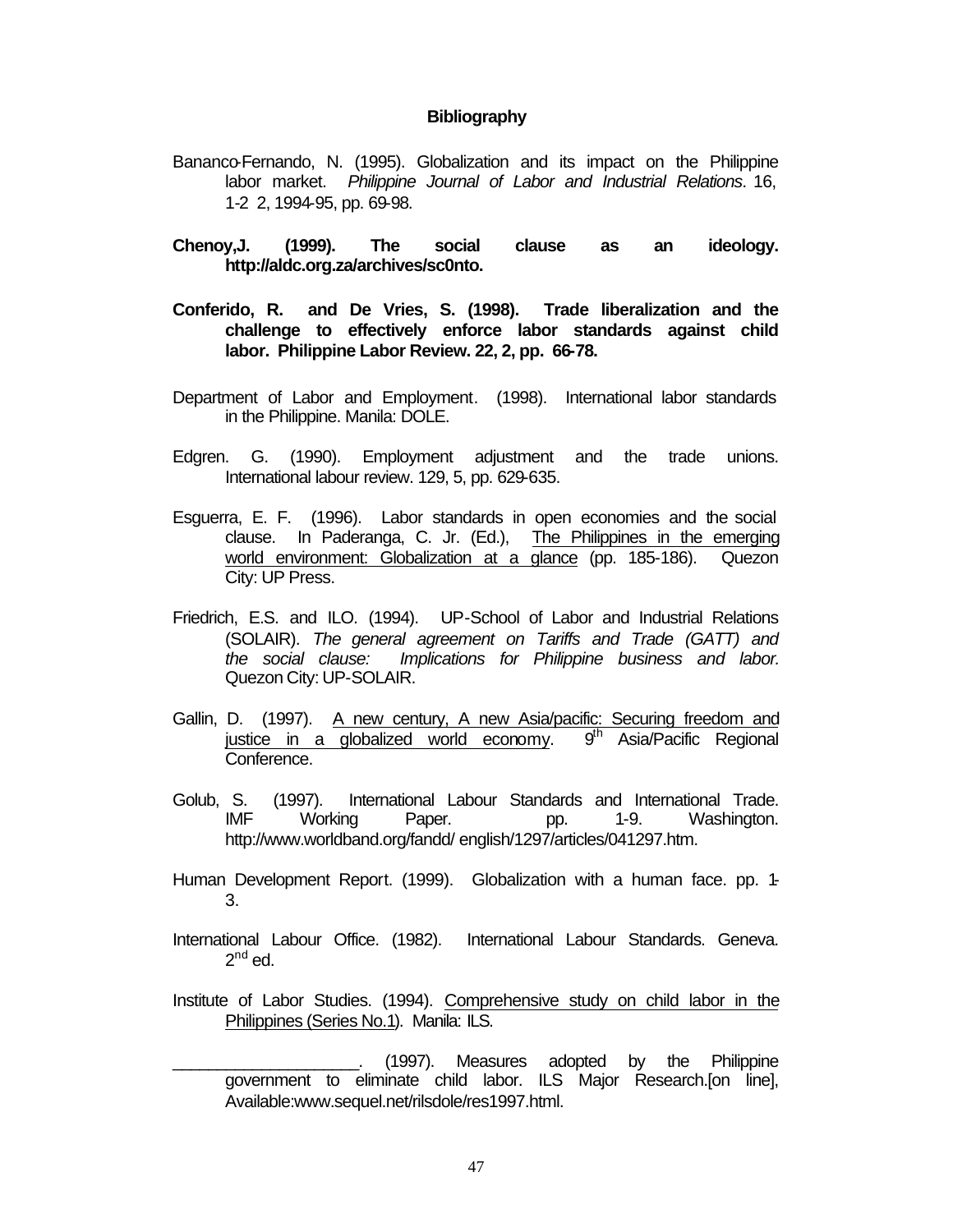- \_\_\_\_\_\_\_\_\_\_\_\_\_\_\_\_\_\_\_\_\_. (1996). Overview of labor issues. ILS Major Research.[on line], Available:www.sequel.net/rilsdole/res1996.html.
- \_\_\_\_\_\_\_\_\_\_\_\_\_\_\_\_\_\_\_\_\_. (1996). Philippine Labor Review. [on-line], XX(1). Available: www.sequel.net/`ilsdole/plri.html
- \_\_\_\_\_\_\_\_\_\_\_\_\_\_\_\_\_\_\_\_\_. (1997). Child labor situation in the Philippines. ILS Major Research.[on line], Available:www.sequel.net/rilsdole/res1997.html.
	- \_\_\_\_\_\_\_\_\_\_\_\_\_\_\_\_\_\_\_\_\_. (1997). Trade liberalization and the challenge of effectivity enforcing against child labor. Manila: ILS.
- \_\_\_\_\_\_\_\_\_\_\_\_\_\_\_\_\_\_\_\_\_. (1999). "What are international labor standards?" International Labor Standards and Human Rights. http://www.ilo.org/public/ english/50 norms/whatare/index.htm. pp.1-2.
- Laguesma, B. (1994). *"Philippine government policy on the social clause: The local perspective"* from UP-School of Labor and Industrial Relations (SOLAIR). *The general agreement on Tariffs and Trade (GATT) and the social clause: Implications for Philippine business and labor.* Quezon City: UP-SOLAIR.
- Leary, V.A. (1996). "Workers' rights and international trade: The social clause (GATT, ILO, NAFTA, U.S. laws)", in Bhagwati and Hudec (eds.), 2, pp. 177-230.
- Lee, E. (1997). "Globalization and labor standards: A review of issues". International Labor Review. 136, 2.
- Lewin, K. (1935). A dynamic theory of personality. New York: McGraw-Hill Book Company, Inc.
- (1967). Resolving social conflicts. New York: Harper and Row Publishers, Inc.
- Malonzo, I. (1994). "GATT and the social clause implications to Philippine labor and industrial relations" from UP-School of Labor and Industrial Relations (SOLAIR). *The general agreement on Tariffs and Trade (GATT) and the social clause: Implications for Philippine business and labor.* Quezon City: UP-SOLAIR.
- Maskus, K. (1997). Should core labor standards be imposed through international trade policy? Washington. http://www.worldbank.org/htm/dec/ publications/workpapers/WPS18/wps1817-abstract.htm. pp.1-2.
- Muntarbhorn, V. (1999). A question of conditionality: Child Labour and the Social Clause. www.cwa.tnet.co.th. pp1.2.